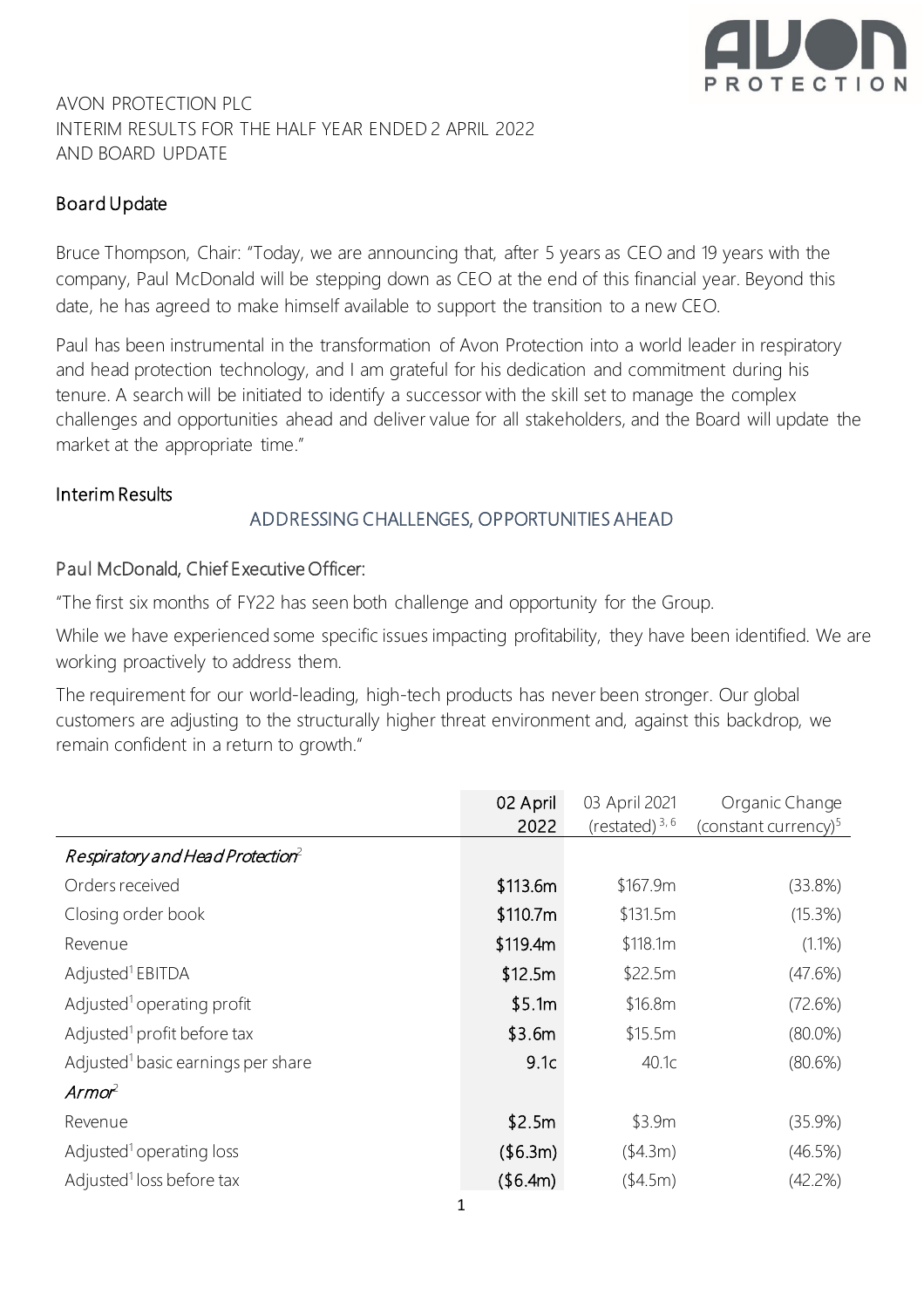| Group                                                                                                      |           |          |        |
|------------------------------------------------------------------------------------------------------------|-----------|----------|--------|
| Interim dividend per share                                                                                 | 14.3c     | 14.3c    |        |
| Net debt excluding lease liabilities                                                                       | \$56.6m   | \$12.9m  | 338.8% |
| Statutory results                                                                                          |           |          |        |
| Revenue                                                                                                    | \$121.9m  | \$122.0m |        |
| Operating (loss)/profit <sup>4</sup> from continuing operations                                            | (\$10.7m) | \$3.4m   |        |
| (Loss)/profit before tax from continuing operations<br>Basic (losses) / earnings per share from continuing | (\$13.6m) | \$0.4m   |        |
| operations                                                                                                 | (34.9c)   | 1.6c     |        |
| Net debt                                                                                                   | \$83.3m   | \$44.1m  |        |

# Strategic and operational headlines

- Solid order intake of \$113.6m in the first half, a reduction as expected against the strong prior year comparable, and with continued delays in U.S. DOD ordering
- Active engagement with European and North American customers following the start of hostilities in Ukraine
	- o We expect to see a significant shift in demand in the short, medium and longer term
- Next-generation Integrated Head Protection System (IHPS NG) helmet submitted for first article testing in March
- Award of second-generation Advanced Combat Helmet (ACH GEN II) contract for the U.S. DOD
- Corrective actions underway to address identified operational challenges
	- o Improved forward ordering to anticipate future demand, now possible in higher demand environment
	- o Implementation of the announced \$15m overhead reduction programme on track and additional \$6m reduction now planned

# Financial headlines

- Revenue broadly flat despite headwinds of delayed U.S. Budget approval and delayed expenditure in U.S. first responder market
- Adjusted EBITDA margin of 10.5%, down 860bps, reflecting a combination (in broadly equal proportions) of product mix shift and operational challenges, including supply chain issues
- Leverage of 2.6x EBITDA (on a bank covenant basis), under the 3.0x covenant
	- o Leverage expected to reduce as receipts build and profit recovers
	- o Half of the announced £18.5m buy-back now completed, second half on hold to enable further organic investment to meet elevated demand levels and to allow for leverage stability
- Dividend of 14.3 cents per share reflects confidence in the medium and long-term prospects of the Group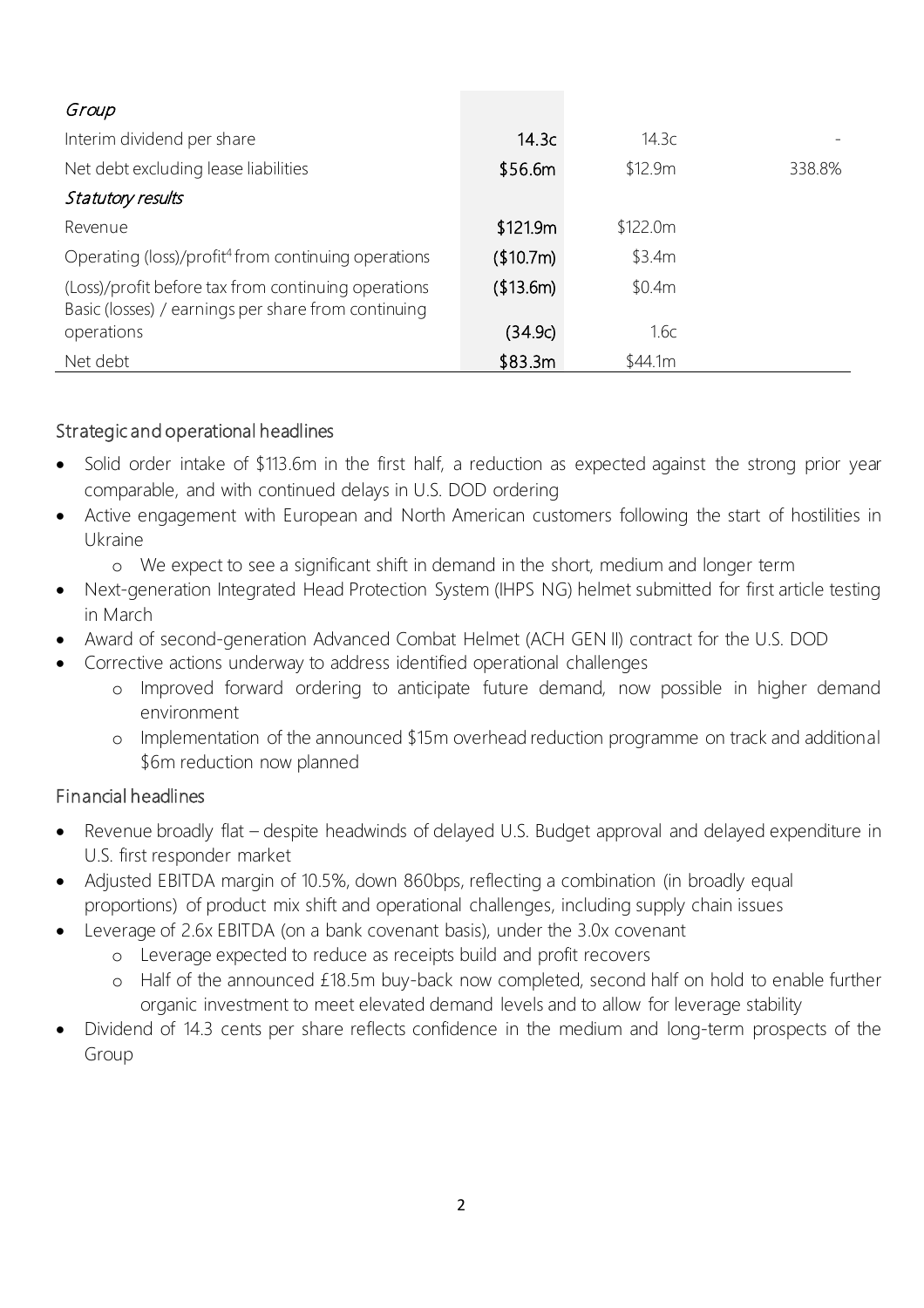# **Outlook**

FY22

- Opening order book of \$111m provides good visibility into H2
- A very strong macro demand environment drives medium-term confidence, but volatility of funding and timing of customer orders gives rise to risk to the H2 outlook on revenue mix
- Revenue mix risk flows into margin expectations for the remainder of the current year
- The work we have done in the last 2-3 months to protect ourselves against extended supply chain delivery times, leaves us in good stead to capitalise on the revenue opportunities as orders flow
- Additional near-term action to reduce overhead costs by \$6m (on an annualised basis), combined with the savings that will be delivered in H2 from the already established \$15m savings programme, will mitigate some of the inefficiencies that impacted H1
- Effects of inflation are expected to present a headwind
- Expect EBITDA margin improvement H2-on-H1, with the scale of improvement dependent on orders yet to be won
- Working capital and capex continue to be tightly managed

# FY23 and beyond

- Fundamental shift in the European threat environment requiring higher military spending
- We have a significant opportunity given the expansion of demand
- We have confidence in delivering growth into the medium and long-term

# Notes:

<sup>1</sup> The Directors believe that adjusted measures provide a useful comparison of business trends and performance. Adjusted results exclude exceptional items and discontinued operations. The term adjusted is not defined under IFRS and may not be comparable with similarly titled measures used by other companies.

<sup>2</sup> For more information regarding segmental reporting and detailed Armor performance refer to note 2.2.

<sup>3</sup> The comparatives for the half year to 03 April 2021 have been restated to reflect reclassification and phasing adjustments between H1 and H2 in the prior year as disclosed in note 5.6.

<sup>4</sup> Reported operating loss includes \$3.5m amortisation of acquired intangibles, \$3.8m impairment of noncurrent assets, \$1.4m restructuring costs and \$0.8m transaction costs. See note 2.1 for full breakdown of adjustments and comparatives.

<sup>5</sup> Organic constant currency measures are provided in note 2.1.

<sup>6</sup> The Group previously reported that the reporting date for the comparable period was the 31 March 2021 and for the latest annual financial statements was 30 September 2021, being the Company's accounting reference date. The actual date to which the financial statements were drawn up was 03 April 2021 and 02 October 2021 respectively and therefore the headings in the interim financial statements have been amended accordingly. This has no impact on previously reported numbers.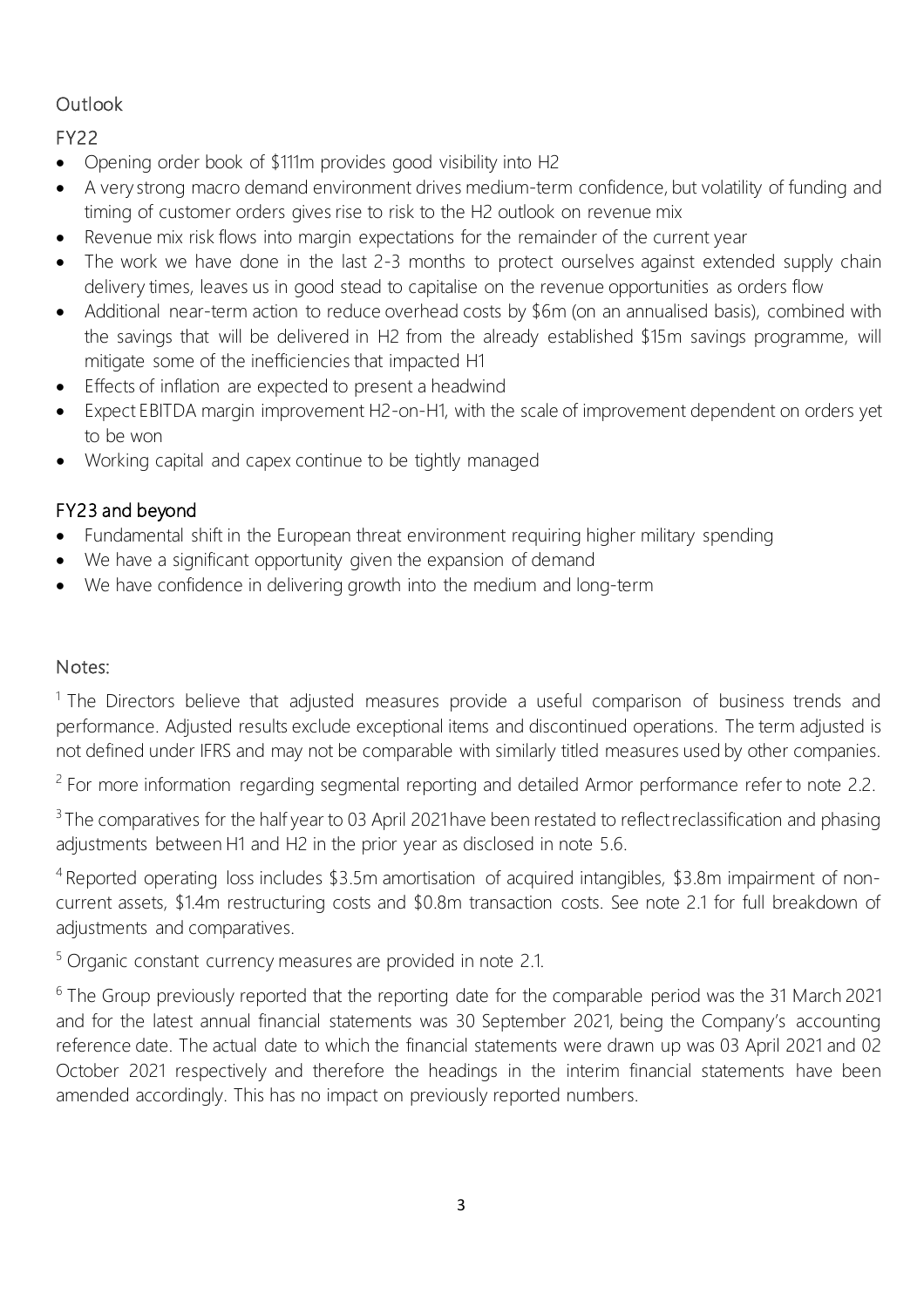# For further enquiries, please contact:

# Avon Protection p.l.c.

Paul McDonald, Chief Executive Officer +44 1225 896 848 Rich Cashin, Chief Financial Officer Rachel Stevens, Director of Investor Relations

MHP Communications Andrew Jaques +44 7834 623 818 Charlie Barker +44 7710 032 657 Peter Lambie [avonprotection@mhpc.com](mailto:avonprotection@mhpc.com)

# Analyst and investor webcast

Paul McDonald, Chief Executive Officer and Rich Cashin, Chief Financial Officer, will host a presentation for analysts and investors at 9.00am this morning, at Storey Club - 100 Liverpool Street, EC2M 2AT. The presentation will also be broadcast live at:

<https://webcasting.brrmedia.co.uk/broadcast/623b00125929033805715060>

A copy of the presentation for the webcast will be uploaded to [www.avon-protection-plc.com](http://www.avon-protection-plc.com/) at 8:30am this morning.

Legal Entity Identifier: 213800JM1AN62REBWA71

The information contained within this announcement is deemed by the Company to constitute inside information as stipulated under the Market Abuse Regulation ("MAR") EU no.596/2014. Upon the publication of this announcement via Regulatory Information Service ("RIS"), this inside information is now considered to be in the public domain.

# Note to editors:

Avon Protection designs and produces life-critical personal protection solutions for the world's militaries and first responders. With a portfolio that includes Chemical, Biological, Radiological, Nuclear ("CBRN"), respiratory and head protection products, our mission is to enhance the performance, efficiency and capability of our customers whilst providing ever increasing levels of protection.

Avon Protection operates from 6 sites employing approximately 1,000 people and is listed on the London Stock Exchange (LSE: AVON).

For further information, please visit our website www.avon-protection-plc.com.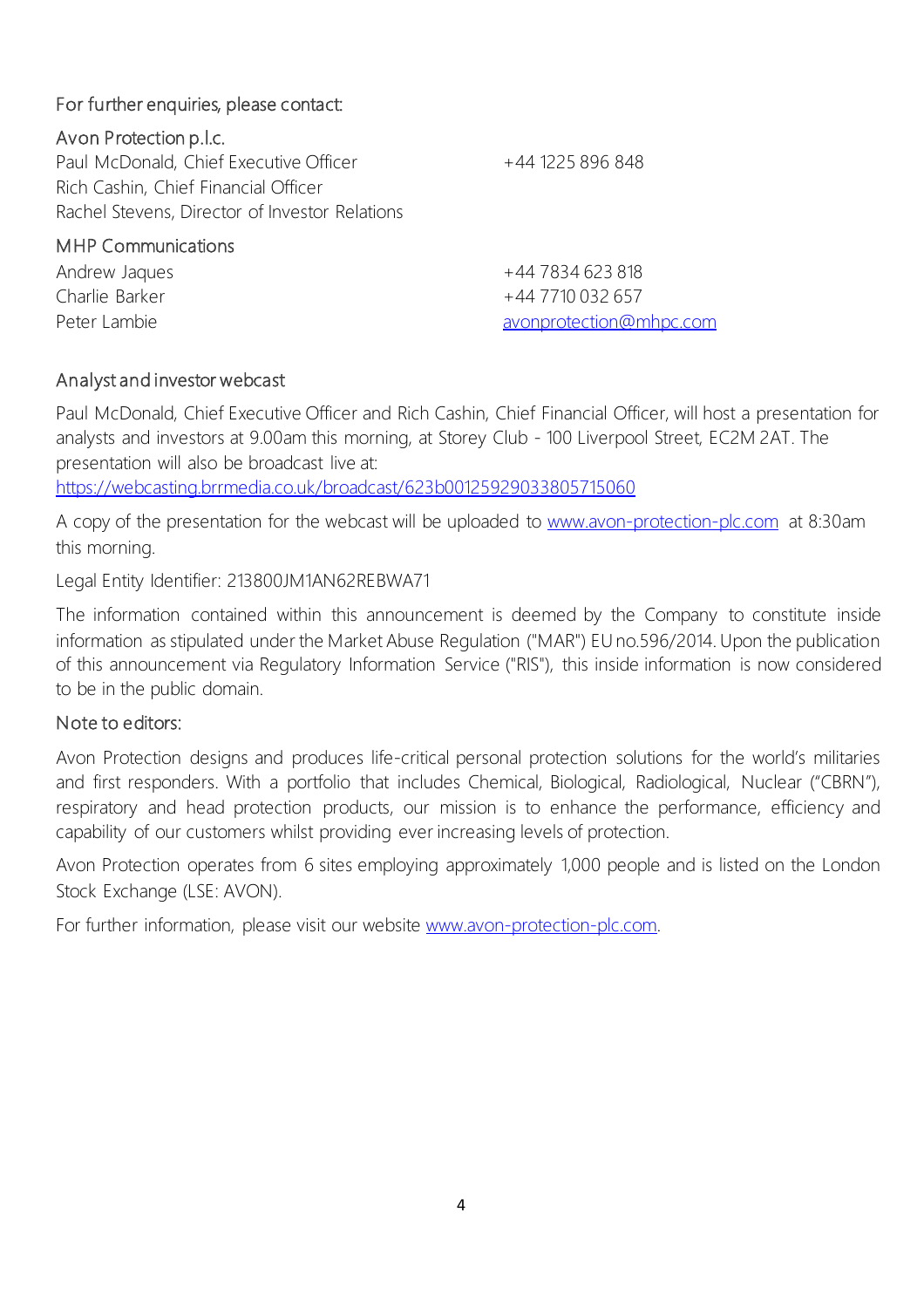# CHIEF EXECUTIVE OFFICER'S REVIEW

The first six months of FY22 has seen both challenge and opportunity through the period.

- Respiratory business continues to make good progress benefiting from deliveries to NSPA customers
- Good progress in developing the helmets business
	- o IHPS NG helmet submitted for first article testing in March
	- o Award of U.S. DOD ACH GEN II contract in February
	- o In-sourcing of helmet shells for legacy Team Wendy products
- Integration of our helmet design and manufacturing capability, with synergies to follow
- A review of the armor business in late calendar year 2021 led to the decision to wind it down, as announced in December, following the test failure of the vital torso protection body armor product.
- Delayed revenues, particularly from the U.S. DOD, combined with operational issues, resulting in lower profit margin than originally expected
- We are undertaking cost-reduction actions to right-size our overheads, which are progressing to plan
- Following the events in Ukraine, there has been a significant increase in expression of interest in our products. We continue to work proactively and at pace with our customers to confirm orders and maximise the utilisation of our facilities.

# A robust core business

Over the last twenty years, Avon Protection has established a position as the sole-source provider to the U.S. DOD for general-purpose respirators, tactical forces respirators, powered-air purifying respirators, tactical self-contained breathing apparatus, and the M53A1 tactical mask. We have a long-standing relationship with the U.K. MOD, and, in October 2020, were awarded the NATO Support and Procurement Agency contract in relation to our full respiratory range. The importance of these long-term partnerships has come to the fore in recent months as the risk environment has increased and we are in detailed and active engagement with our customers as they decide how to co-ordinate their response to the Ukraine crisis.

Over the past two years, the acquisitions of 3M's ballistic protection business and Team Wendy have added head protection to our portfolio, combining world-leading technology in helmet shells and protective inserts. The combination of the two has positioned Avon Protection as the leading helmet provider to the U.S. DOD.

Our longer-term strategy aspirations are to sell a wider range of both respirators and helmets to our global customer base. During this period, we have taken further steps to integrate these two businesses, resulting in a more streamlined organisation with significant opportunities for realising commercial synergies that will drive longer term value creation for the Group.

# Additional programme wins

Following the IHPS NG contract won in 2021, our product entered first article testing in March 2022, as planned, and manufacturing will commence on receipt of approval.

The award of the ACH GEN II contract in February 2022 is a demonstration of the strength of our helmets business. The ACH GEN II contract with the U.S. DLA is for a maximum of \$204m over five years. It is a sole-source contract with a second smaller tranche expected to be awarded at a later date, effectively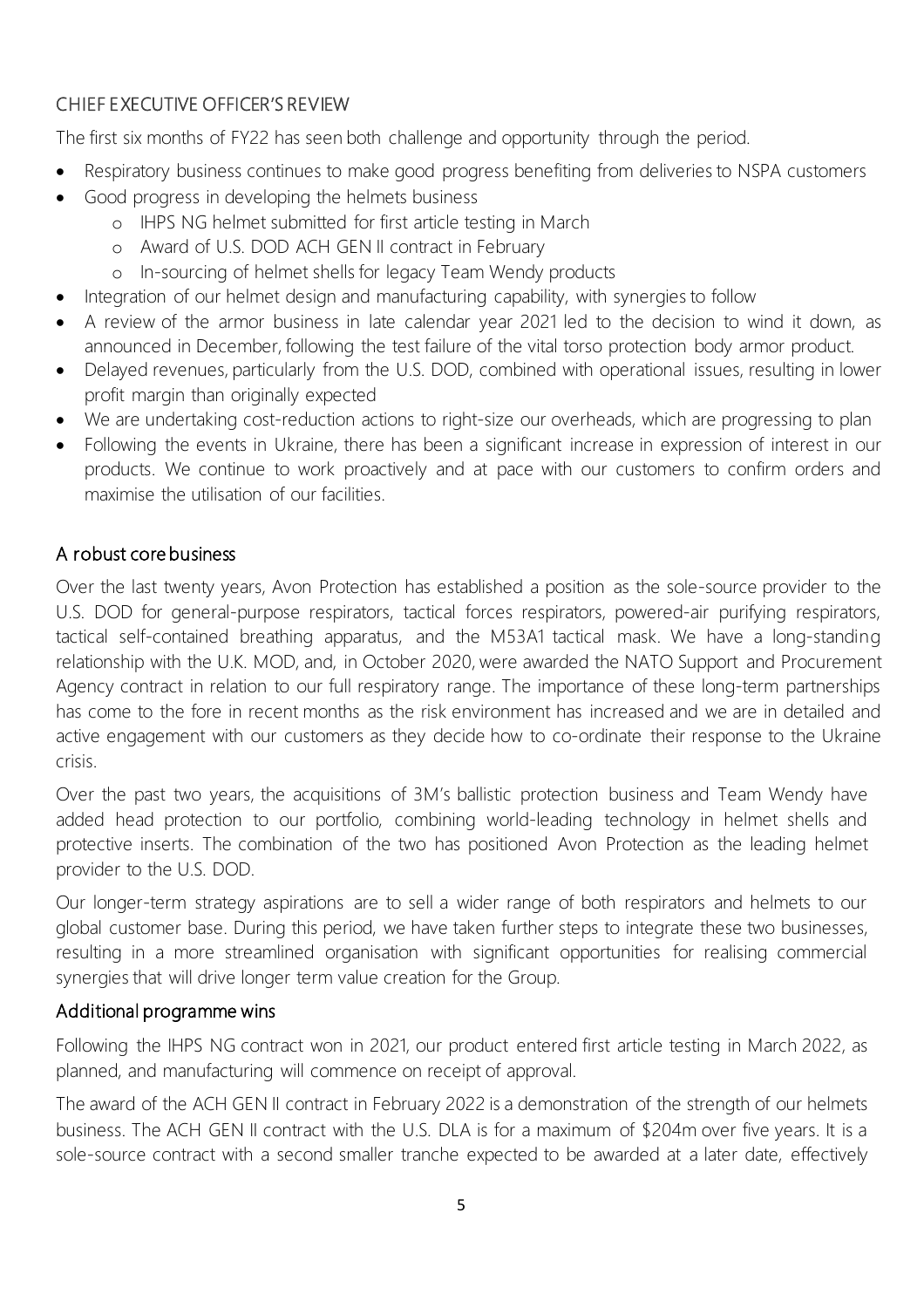resulting in a dual-source arrangement for the DLA. Our ACH GEN II helmet will be submitted for first article testing in FY23 with initial revenue expected in FY24.

When IHPS NG and ACH GEN II enter service life with the U.S. DOD, this will position Avon Protection as the leading helmet supplier to the U.S. DOD and confirms the synergies of bringing the two helmet brands together.

In addition to the above, we continue to make progress with our MCM100 underwater rebreather, with further orders received in Europe.

### Delivering for our customers

The events in Ukraine have elevated the priority of national security awareness throughout Europe, resulting in a higher demand environment. These opportunities can be seen as three distinct phases:

- (1) Immediate support. Numerous countries are looking to procure and donate military product for Ukraine. While we carry limited unallocated stocks, we have sold some product on this basis
- (2) Short-term response. Attention has focused on the quality and quantity of equipment held by our customers, who are now looking to increase inventories and improve preparedness. We have seen a growing level of enquiries and are seeing increased short-term funding aligned to these orders and requests.
- (3) Longer term response. The European NATO border with Russia is likely to become more militarised, driving demand for personal protective equipment into the medium and long-term. This will likely result in upgrade programmes across NATO for which we are well positioned.

In light of these drivers for growth, the sole-source framework respirator contract with the NATO Support & Procurement Agency, which allows NATO and associate members to order from our portfolio of respiratory products under standard pre-negotiated terms, is an important route to market for us. The benefits of this contract are ever-more evident in the current environment where ease of ordering is paramount in a fast-moving situation. We are engaged with seven NATO / NATO associate countries on this basis and in active dialogue with three more.

# Responding to challenges

The extended delay in the sign-off of the U.S. federal budget, has impacted our customers dependent on federal funding, notably the U.S. DOD and our U.S. first responder customers. The absence of an agreed budget has resulted in orders being delayed, with consequences both for our order receipts and revenue mix.

Profit margin in the half year was impacted by a combination of identified and addressable issues, with the shortfall falling due to two impacts in broadly even amounts, being (1) adverse product mix, and (2) inefficiencies due to process and supply-chain issues. The adverse product mix was due to lower sales of higher margin products, particularly first responder products which are typically our highest margin business as well as fewer high-value product systems to the U.S. DOD. This should gradually reverse in H2, given the strength of demand, in part dependent on further orders that are expected to be received in Q3. We will utilise our capacity with higher margin products, and hence expect to revert to more normalised mix of product in this period. The inefficiencies we have seen are a result of a combination of process issues arising from lower utilisation, particularly in helmets, exacerbated by supply chain challenges. We are addressing the supply chain challenges by improving our forward ordering to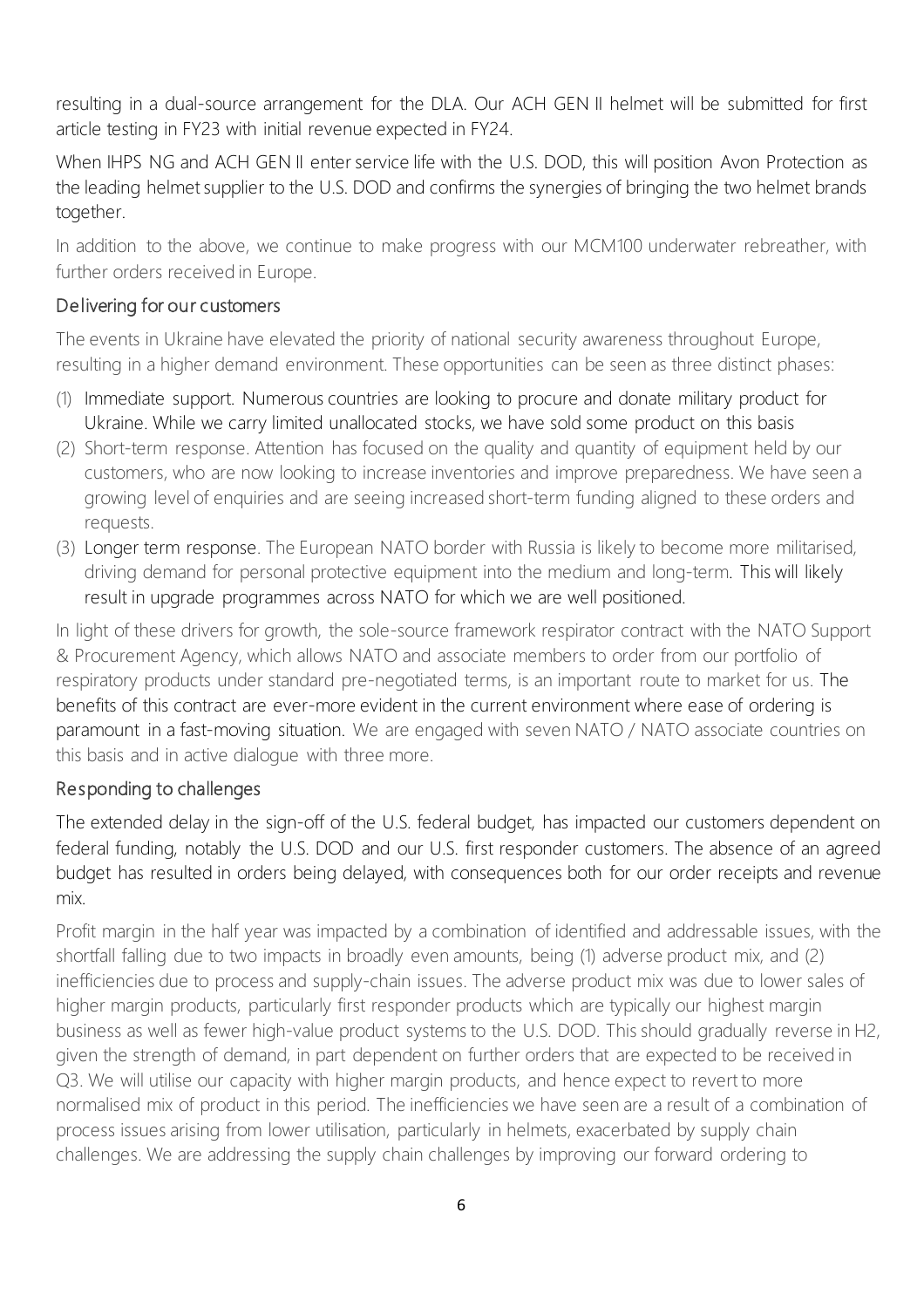anticipate future orders, which is now possible in this high demand environment. We are now planning further cost savings of \$6m to limit margin downside, which will reach this run-rate by the end of FY22.

We are on track to achieve our target overhead reduction of \$15m. This is broadly evenly split between overheads relating to armor (which will cease when that business is closed) and those relating to the ongoing business, which had increased in anticipation of the increased size of business. Approximately half the savings in the continuing business are now realised and the remainder by the end of this financial year. This, combined with the additional \$6m savings announced today, will allow the business to rebalance revenue and costs over the medium-term to improve profitability and margin.

### Our people

Our people are at the heart of everything we do. The recent reorganisation to integrate the two helmet businesses and streamline the Group has involved difficult choices. We are grateful to our colleagues for their ongoing commitment as we have aligned the business for future growth.

#### FINANCIAL REVIEW

Unless otherwise stated, figures and commentary relate to continuing operations and exclude armor.

#### INCOME STATEMENT

Orders received in the period were \$113.6m (HY21: \$167.9m), down period-on-period principally due to lower U.S. DOD orders and also due to strong orders in the prior year, at the outset of the NSPA contract in October 2020. Accordingly, the closing order book of \$110.7m (HY21: \$131.5m) reflects a 15.8% decrease on last half year.

Revenue

|                            | 02 April 2022  |            |            |       |       |  |  |
|----------------------------|----------------|------------|------------|-------|-------|--|--|
|                            |                | Sub-total  |            |       |       |  |  |
|                            |                | Head       | Avon       |       |       |  |  |
|                            | Respiratory    | Protection | Protection | Armor | Total |  |  |
|                            | $\mathsf{S}$ m | \$m        | \$m        | \$m   | \$m\$ |  |  |
| U.S. DOD                   | 24.0           | 19.5       | 43.5       | 2.5   | 46.0  |  |  |
| <b>Commercial Americas</b> | 17.7           | 13.0       | 30.7       |       | 30.7  |  |  |
| U.K. & International       | 41.1           | 4.1        | 45.2       |       | 45.2  |  |  |
| Гоtal                      | 82.8           | 36.6       | 119.4      | 25    | 1219  |  |  |

|                            |                    | Head                         | 03 April 2021 <sup>1</sup><br>Sub-total<br>Avon |                         |                 |
|----------------------------|--------------------|------------------------------|-------------------------------------------------|-------------------------|-----------------|
|                            | Respiratory<br>\$m | Protection<br>$\mathfrak{m}$ | Protection<br>\$m                               | Armor<br>$\mathfrak{m}$ | Total<br>$~\$m$ |
| U.S. DOD                   | 48.4               | 16.0                         | 64.4                                            | 39                      | 68.3            |
| <b>Commercial Americas</b> | 18.7               | 9.3                          | 28.0                                            |                         | 28.0            |
| U.K. & International       | 18.2               | 7.5                          | 25.7                                            |                         | 25.7            |
| Гоtal                      | 85.3               | 32 R                         | 118.1                                           | 39                      |                 |

1 Following a re-organisation and further integration of Team Wendy, we are classifying revenue into U.S. DOD (comprising all U.S. military revenue), Commercial Americas (which includes U.S. first responder plus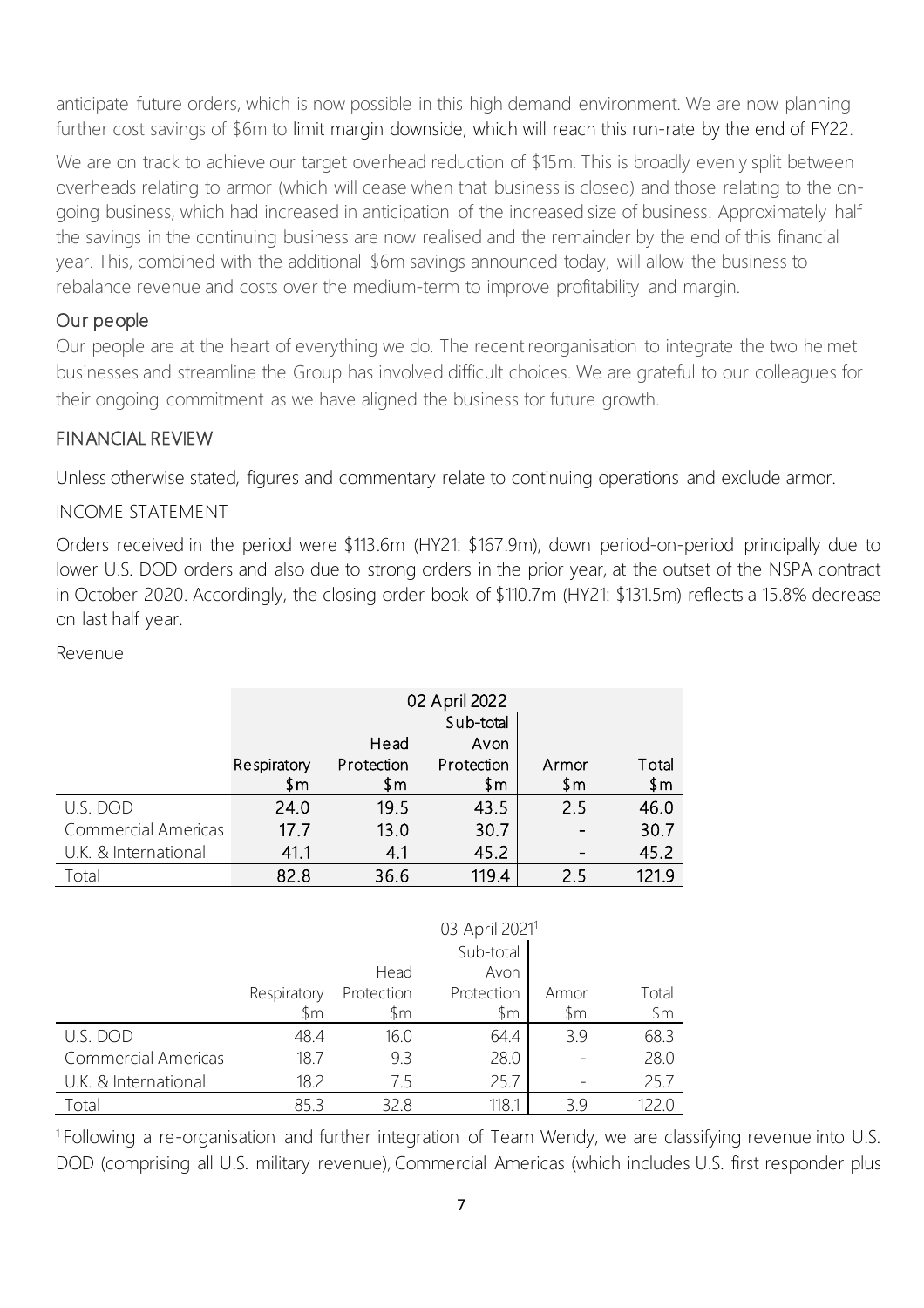all revenue from other parts of the Americas, including Team Wendy), and U.K. and International (comprising all revenue outside North and South America). Prior year figures have been re-classified to be presented on a consistent basis to current year classifications.

Having started the year with a record order book, revenue was broadly as expected, with growth of 1.1% to \$119.4m (HY21: \$118.1m), a decrease of 1.1% on a constant currency basis, excluding the contribution of one additional month versus the comparable period, from Team Wendy.

U.S. DOD revenue of \$43.5m (HY21: \$64.4m) was 32.5% lower versus last half year, with order delays and ongoing supply chain challenges in sourcing key components (notably electronics and fabrics) causing lower than expected product deliveries in the earlier part of the period. We nevertheless continue to see the benefit of the large installed base of two million M50 masks with strong associated revenue from filters, spares and accessories, alongside continued deliveries of the M53A1 and M69 masks. In head protection, our contract for first-generation IHPS helmets is now largely complete, with the follow-on NG IHPS expected to start this calendar year.

Commercial Americas revenue of \$30.7m increased c. 10% year-on-year, principally reflecting the additional month of Team Wendy ownership and success with the helmets portfolio, partially offset by declines in respiratory sales. We have raised prices on our commercial portfolio both in October 2021 and in March 2022, reflecting rising input costs.

U.K. and International revenue of \$45.2m grew 75.9% compared to \$25.7m in the first half for 2021, as the NSPA contract continued to expand, with orders delivered to five countries in the half year period. We are building our sales and marketing capability in this region in order to more fully capitalise on the market opportunity from our world-leading products.

Adjusted EBITDA of \$12.5m is down 47.6% versus last half year on an organic constant-currency basis. The adjusted EBITDA margin of 10.5%, (HY21: 19.1%), reflects the impact of adverse product mix combined with negative process and supply chain issues, described above. Compared to the prior half year, overheads increased, principally due to rising employee costs and sea freight rates. The inflationary effect seen on freight costs will persist through the balance of the year, and we expect other cost lines in the P&L to be impacted as inflation levels in our key operating markets increase.

Adjusted operating profit decreased by 72.6% on an organic constant-currency basis, to \$5.1m (HY21: \$16.8m) reflecting the drop-through effect of the lower EBITDA combined with a higher depreciation and amortisation charge than the prior year, reflective of greater investment in the business over the prior years.

After an adjusted tax charge of \$0.8m (HY21: \$3.2m), the Group recorded an adjusted profit after tax for the period of \$2.8m (HY21: \$12.3m).

Adjusted basic earnings per share decreased by 80.6% on an organic constant-currency basis to 9.1c (HY21: 40.1c).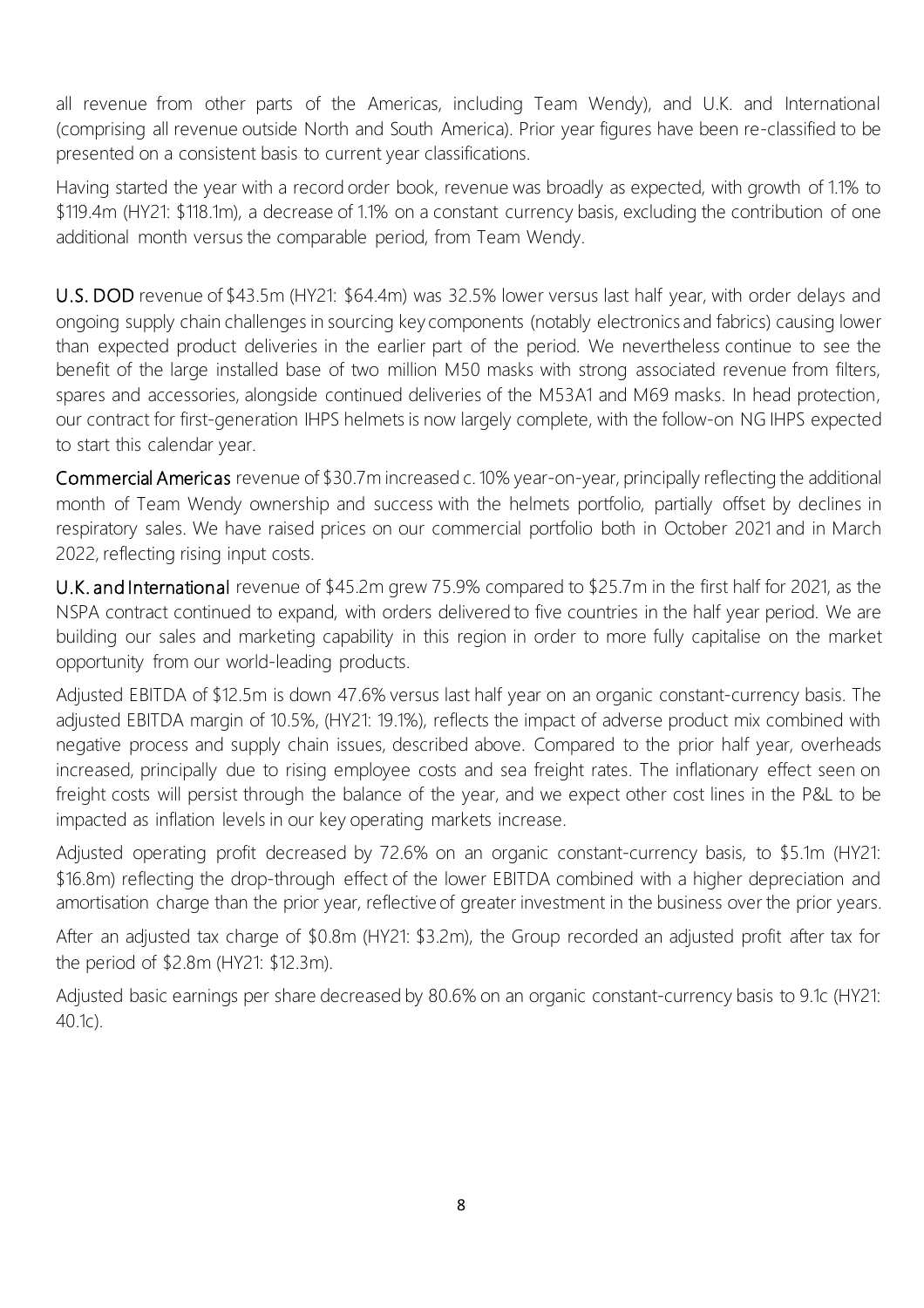#### Armor business

In December 2021 we announced that the armor business would be wound down, fulfilling existing contracts and then closed. The Board reached this decision following a series of events including the test failure of a key body armor product, which led to the conclusion that this was the best decision for stakeholders. We are taking actions to reduce overheads and will wind the business down once contracts are complete, expected to take c. 18 months. The armor order book relates to the DLA ESAPI product; we are in the final stages of formal first-article test approval and revenue will commence once this is received.

|                                        | Respiratory & Head |                   |              |  |  |
|----------------------------------------|--------------------|-------------------|--------------|--|--|
| HY22<br>Adjusted continuing operations | Armor<br>\$m       | protection<br>\$m | Total<br>\$m |  |  |
| Orders received                        | 0.3                | 113.6             | 113.9        |  |  |
| Closing order book                     | 24.4               | 110.7             | 135.1        |  |  |
| Revenue                                | 2.5                | 119.4             | 121.9        |  |  |
| <b>Adjusted EBITDA</b>                 | (6.3)              | 12.5              | 6.2          |  |  |
| Adjusted EBITDA margin                 | (252%)             | 10.4%             | 5.1%         |  |  |
| Adjusted operating profit/(loss)       | (6.3)              | 5.1               | (1.2)        |  |  |

On a reported continuing basis, statutory operating loss was \$10.7m (HY21: profit of \$3.4m), reflecting an operating loss from armor of \$7.3m and a loss of \$3.4m from the respiratory and head protection operations after adjusting items of \$9.5m.

The adjusting items (detailed in note 2.1) principally comprise the amortisation of acquired intangibles (\$3.5m) and an impairment of non-current assets (\$3.8m). The majority of the impairment losses (\$2.9m) relate to the General Service Respirator (GSR) with the balance relating to other respiratory assets (\$0.7m) and reclassified armor development (\$0.2m). Impairment losses resulted from changes in assumptions for future recoverable amounts and as such they are considered unrelated to 2022 trading performance (further details available in note 3.1).

Loss before tax was \$13.6m (HY21: profit of \$0.4m) and, after a tax credit of \$2.9m (HY21: credit of \$0.1m), loss for the period was \$10.7m (HY21: profit of \$0.5m). Basic losses per share were (34.9c) (HY21: earnings per share of 1.6c).

# RESEARCH & DEVELOPMENT

In line with our strategy, we continue to invest in the next generation of products and our total investment in research and development (capitalised and expensed) amounted to \$5.3m (HY21: \$10.5m), with the reduction reflecting a more focused investment strategy. The figures below include armor, of which there was no capitalised expenditure in HY22 and \$2.6m in HY21.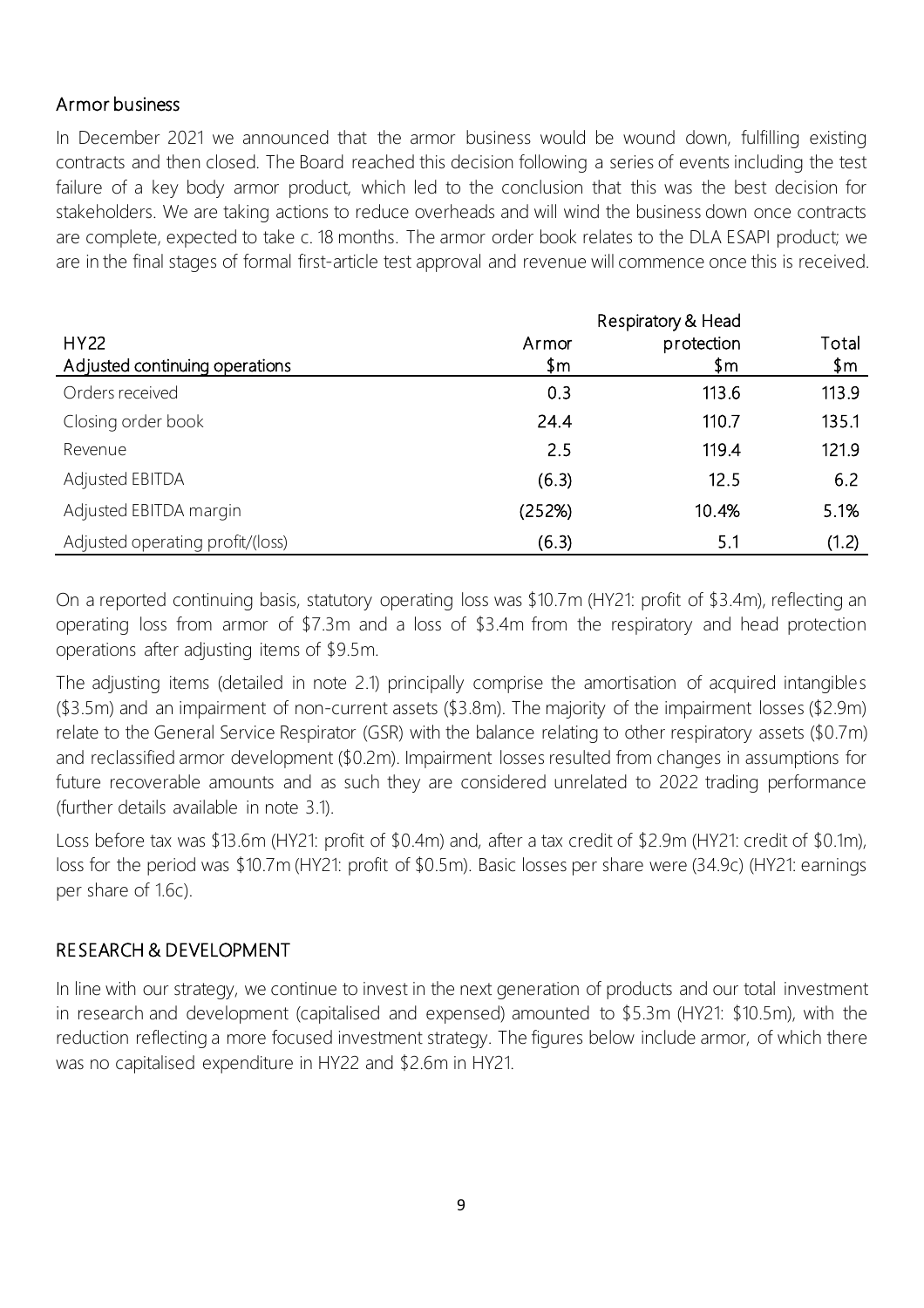|                                                        | 26 weeks to   | 27 weeks to   |
|--------------------------------------------------------|---------------|---------------|
|                                                        | 02 April 2022 | 03 April 2021 |
| Total research and development expenditure             | \$5.3m        | \$10.5m       |
| Less customer funded                                   | (\$0.7m)      | (\$0.9m)      |
| Group expenditure                                      | \$4.6m        | \$9.6m        |
| Capitalised                                            | (\$2.7m)      | (\$9.0m)      |
| Income statement impact                                | \$1.9m        | \$0.6m        |
| Amortisation and impairment of development expenditure | \$3.7m        | \$2.0m        |
| Total income statement impact                          | \$5.6m        | \$2.6m        |
| Revenue                                                | \$121.9m      | \$122.0m      |
| R&D spend as % of revenue                              | 4.3%          | 8.6%          |

#### CASH FLOW AND NET DEBT $^1$

|                                                               | 26 weeks to 02 | 27 weeks to 03        |
|---------------------------------------------------------------|----------------|-----------------------|
|                                                               | April 2022     | April 2021            |
|                                                               |                | (rested) <sup>3</sup> |
|                                                               | \$m            | \$m                   |
| Adjusted continuing EBITDA                                    | 6.2            | 19.1                  |
| Share-based payments and defined benefit pension scheme costs | 1.2            | 1.1                   |
| <b>Working Capital</b>                                        | (2.2)          | (7.1)                 |
| Cash flow from continuing operations before exceptional items | 5.2            | 13.1                  |
| Restructuring and acquisition costs paid                      | (0.8)          | (4.4)                 |
| Cash flow from continuing operations                          | 4.4            | 8.7                   |
| Cash flow from discontinued operations                        | (0.6)          | (1.6)                 |
| Cash flow from operations                                     | 3.8            | 7.1                   |
| Finance costs                                                 | (1.3)          | (0.5)                 |
| Payments to pension plan                                      | (2.6)          |                       |
| Repayment of lease liability                                  | (2.1)          | (2.0)                 |
| Tax excluding capital gains tax on divestment <sup>2</sup>    | 0.6            | (2.0)                 |
| Capital Expenditure                                           | (5.8)          | (14.7)                |
| Acquisitions and divestments                                  | (3.2)          | (137.1)               |
| Purchase of own shares - LTIP and share buyback               | (10.1)         | (4.3)                 |
| Dividends to shareholders                                     | (9.1)          | (7.7)                 |
| Foreign exchange                                              |                | 0.6                   |
| Change in net debt                                            | (29.8)         | (160.6)               |
| Opening net (debt)/cash, excluding lease liabilities          | (26.8)         | 147.7                 |
| Closing net debt, excluding lease liabilities                 | (56.6)         | (12.9)                |

1 – For full Consolidated Cash Flow Statement under IFRS see p.19

2 - Cash flow from divestments in the prior period are shown net of \$9.0 million capital gains tax paid. This is included in tax paid in the Consolidated Cash Flow Statement.

3 - The comparatives for the half year to 03 April 2021 have been restated to reflect reclassification and phasing adjustments between H1 and H2 in the prior year as disclosed in note 5.6.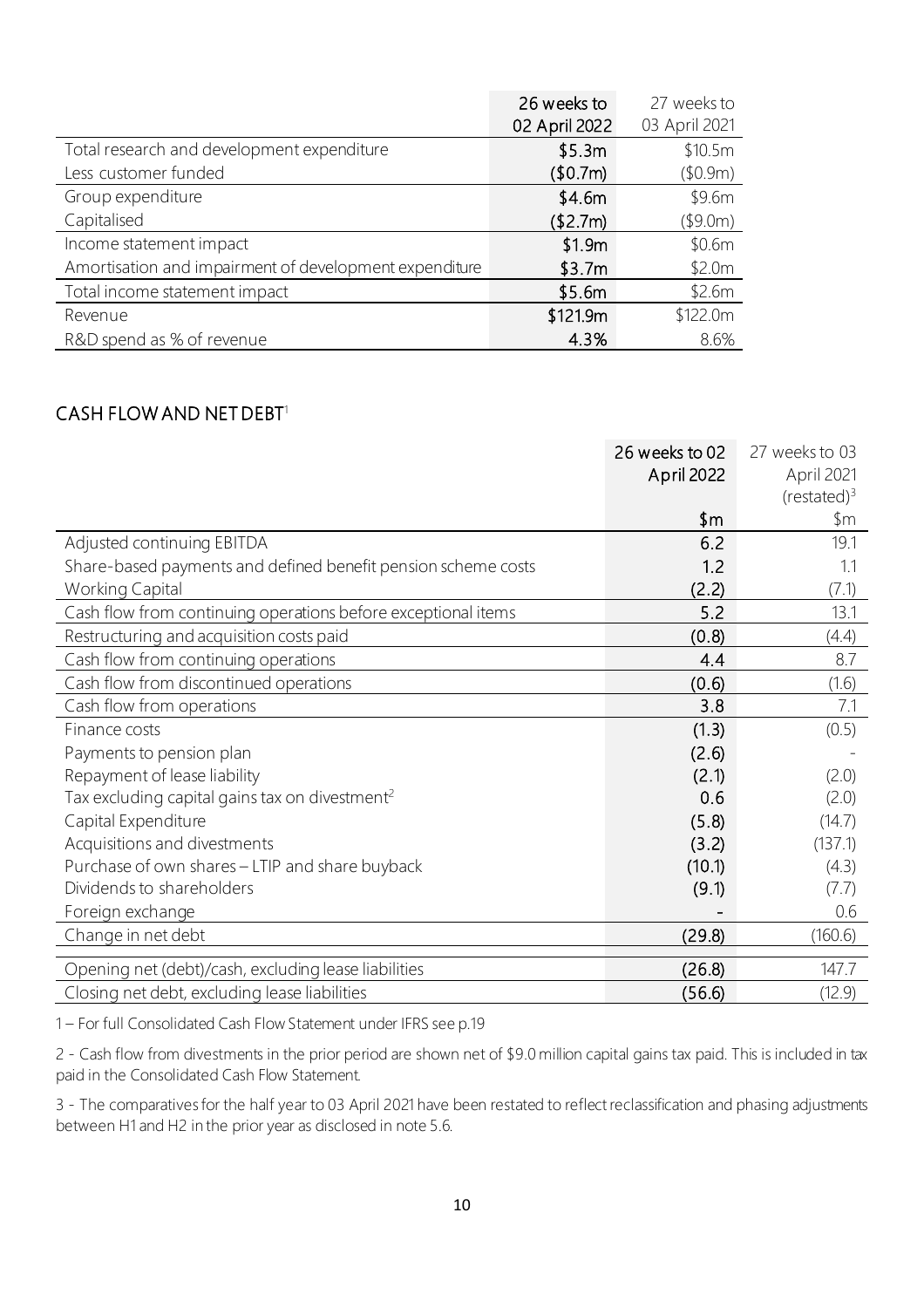Cash flow from continuing operations before exceptional items was \$5.2m (HY21: \$13.1m). Capital expenditure used in continuing operations was \$5.8m (HY21: \$14.7m).

Dividends and purchases of own shares were \$19.2m (HY21: \$12.0m) reflecting the final dividend and \$10.1m (including costs) for the share buy-back. Tax receipts were \$0.6m, resulting from taxable losses in previous periods.

Cash flow from continuing operations as a percentage of adjusted continuing EBITDA of 83.9% reflected lower accounts receivable offset by a build-up of inventory both in advance of second half shipments but also to mitigate the impact of longer material lead times. Net debt at the half year was \$83.3m (FY21: \$55.9m), which includes lease liabilities of \$26.7m (FY21: \$29.1m). Excluding lease liabilities, net debt was \$56.6m (FY21 \$26.8m). The increase in net debt is principally due to shareholder returns from the dividend and share buyback programme plus some continued build-up of working capital and cash outflow relating to the armor business.

Net pension liabilities at the half year were \$28.7m, down 58.0% since 02 October 2021 principally due to the change in liability discount rate assumption, based on current rates. Based on the deficit recovery plan agreed following the 31 March 2019 actuarial valuation, the Group will make payments of \$4.5m in FY22 and \$4.7m in FY23 in respect of deficit recovery plan payments and scheme expenses. The next triennial valuation is now underway, based on the balance at the half year end, and the outcome of the process is expected in May 2023.

# DIVIDENDS AND SHARE BUY-BACK

The Board has declared an interim dividend of 14.3c per ordinary share (HY21: 14.3c) reflecting confidence in the medium and long-term prospects of the Group. There remains a range of possible out-turns for full year performance, and the annual dividend will be determined after the full year closes. The interim dividend will be paid on 2 September 2022 to shareholders on the register at close of business on 5 August 2022. The dividend amount will be converted into pounds sterling for payment at the prevailing exchange rate prior to payment.

Having executed the first half of the share buy-back, announced in January, the Board have decided to put the second half on hold to enable further organic investment to meet elevated demand levels and to ensure leverage stability

# BOARD UPDATE

After 5 years as CEO and 19 years with the company, Paul will be stepping down as CEO at the end of this financial year. Beyond this date, he has agreed to make himself available to support the transition to a new CEO. A search will be initiated to identify a successor and the Board will update the market at the appropriate time.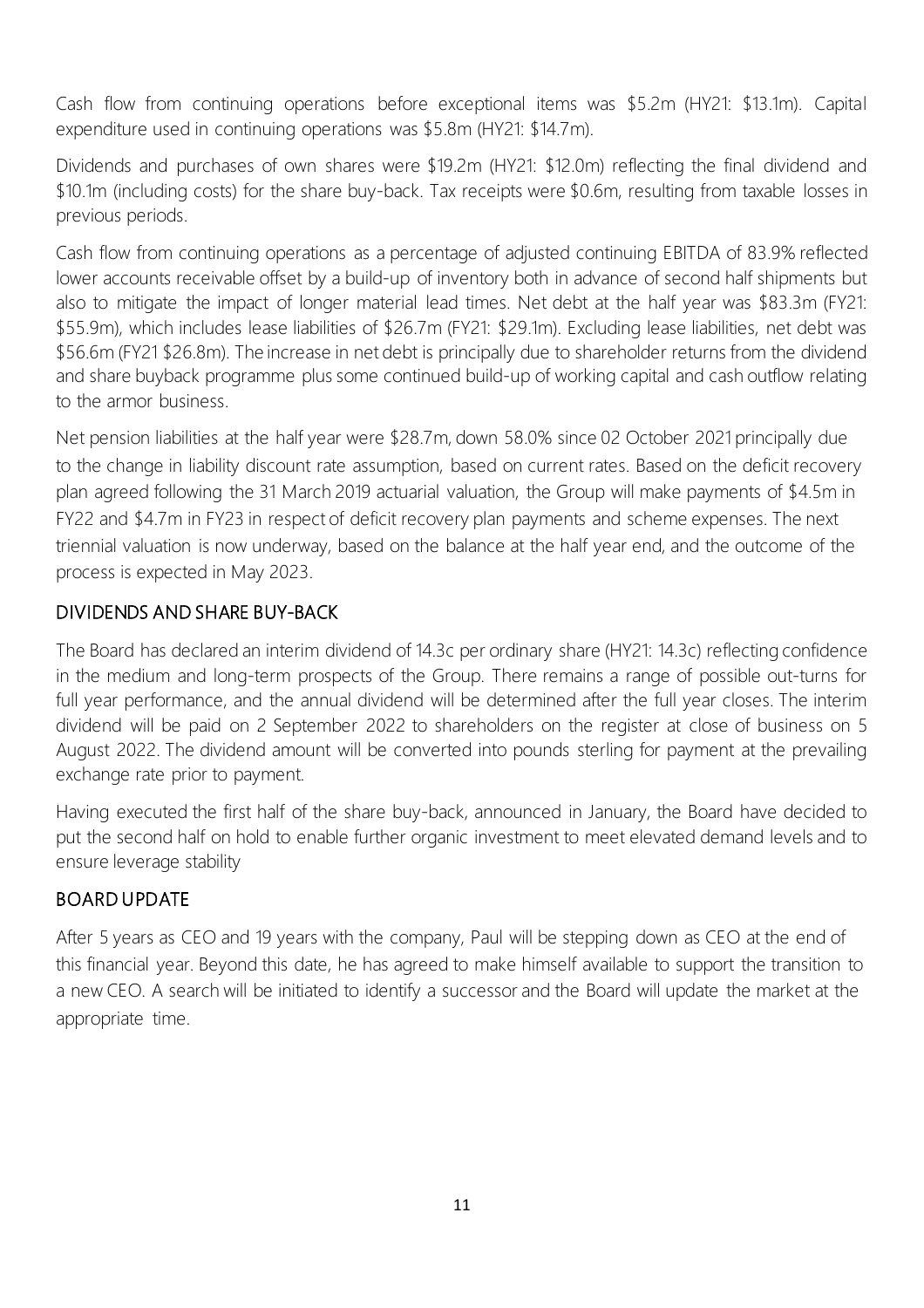# **OUTLOOK**

The opening order book of \$111m provides good visibility into H2. A very strong macro demand environment drives medium-term confidence, but volatility of funding and timing of customer orders gives rise to risk to the H2 outlook on revenue mix. In the short-term, the situation remains dynamic and complex, such that order visibility is reduced and consequently we are taking a more cautious view. This revenue mix risk flows to margin expectations for the remainder of the current year.

The work we have done in the last 2-3 months to protect ourselves against extended supply chain lead times leaves us in good stead to capitalise on the revenue opportunities as orders flow.

We expect a benefit in H2 of c. \$3-4m from the savings that will be delivered from the already established \$15m savings programme. This will mitigate the costs of inefficiencies that impacted H1, although effects of rising inflation are expected to present a headwind through the second half. As a consequence of the cost savings, we continue to expect EBITDA margin improvement H2-on-H1, with the scale of this improvement dictated by orders yet to be won. Working capital and capital expenditure will continue to be tightly managed through the balance of the year.

The armor business will remain loss-making until revenues commence on finalisation of testing on the DLA ESAPI product, expected before the end of this financial year. As such, it will be loss-making for the year as a whole.

In the medium-term, we have a significant opportunity given the expansion of demand for our products. We are carefully considering how to manage that demand in a disciplined way, to support our customers while optimising returns.

Our world-leading products and solutions have a key role to play in protecting service personnel in an increasingly unstable environment, and we have confidence in delivering growth into the medium and longterm.

Paul McDonald Chief Executive Officer 23 May 2022

Rich Cashin Chief Financial Officer 23 May 2022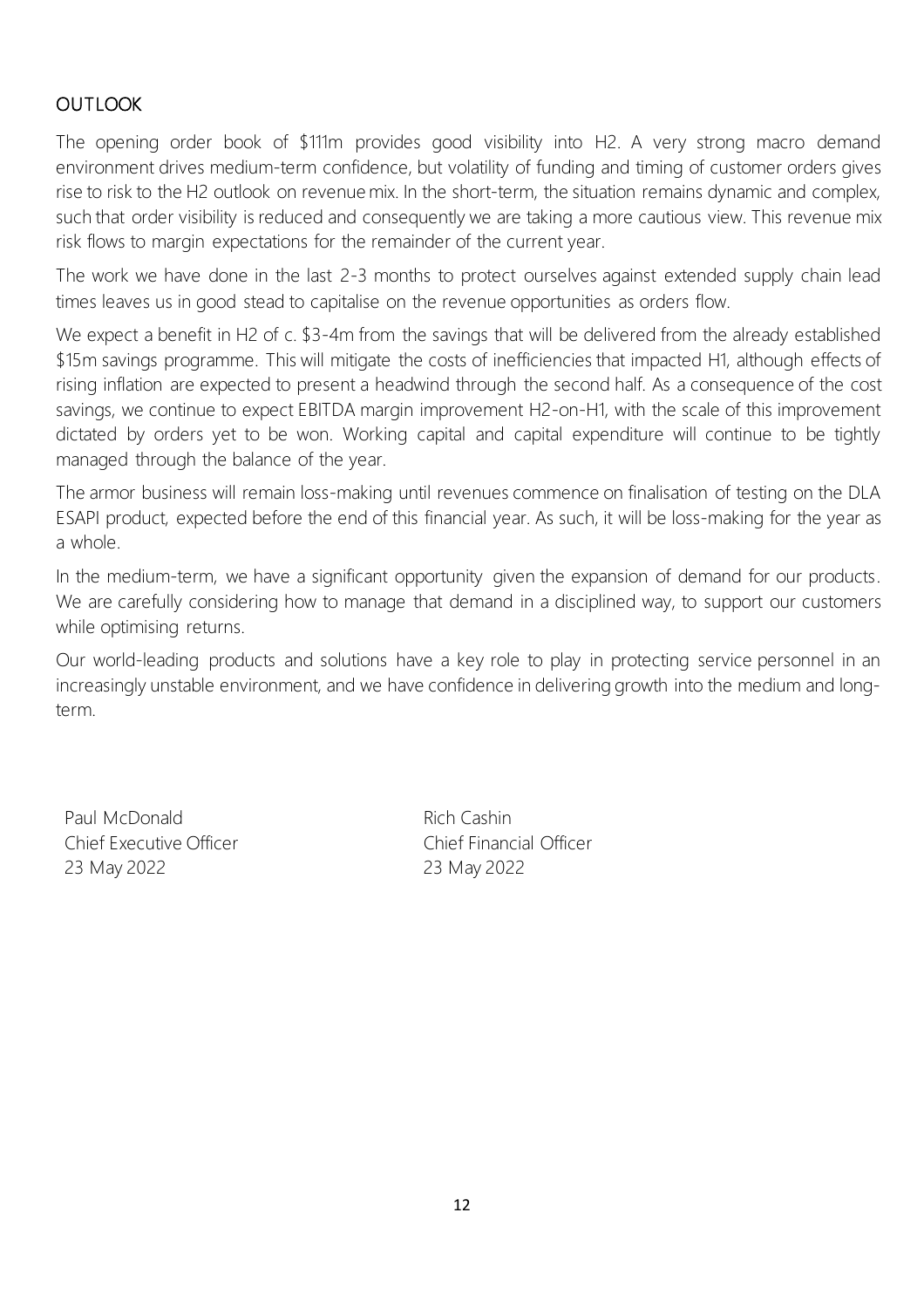# STATEMENT OF DIRECTORS' RESPONSIBILITIES

The Directors confirm that this condensed consolidated interim financial information has been prepared in accordance with International Accounting Standard 34, 'Interim Financial Reporting' as adopted by the United Kingdom, and that the interim management report herein includes a true and fair review of the information required by DTR 4.2.7 and DTR 4.2.8, namely:

- an indication of important events that have occurred during the first six months and their impact on the condensed consolidated interim financial information, and a description of the principal risks and uncertainties for the remaining six months of the financial year; and
- material related party transactions in the first six months and any material changes in the related party transactions described in the last annual report.
- A true and fair view of the assets, liabilities, financial position and profit or loss of the undertakings included in the consolidation.

Miles Ingrey-Counter Company Secretary 23 May 2022

# FORWARD-LOOKING STATEMENTS

Certain statements in this half year report are forward‐looking. Although the Group believes that the expectations reflected in these forward‐looking statements are reasonable, we can give no assurance that these expectations will prove to have been correct. Because these statements involve risks and uncertainties, actual results may differ materially from those expressed or implied by these forward‐looking statements.

We undertake no obligation to update any forward-looking statements whether as a result of new information, future events or otherwise.

# COMPANY WEBSITE

The half year report is available on the Company's website at [https://www.avon-protection-plc.com/.](https://www.avon-protection-plc.com/) The maintenance and integrity of the website is the responsibility of the Directors. Legislation in the United Kingdom governing the preparation and dissemination of financial statements may differ from legislation in other jurisdictions.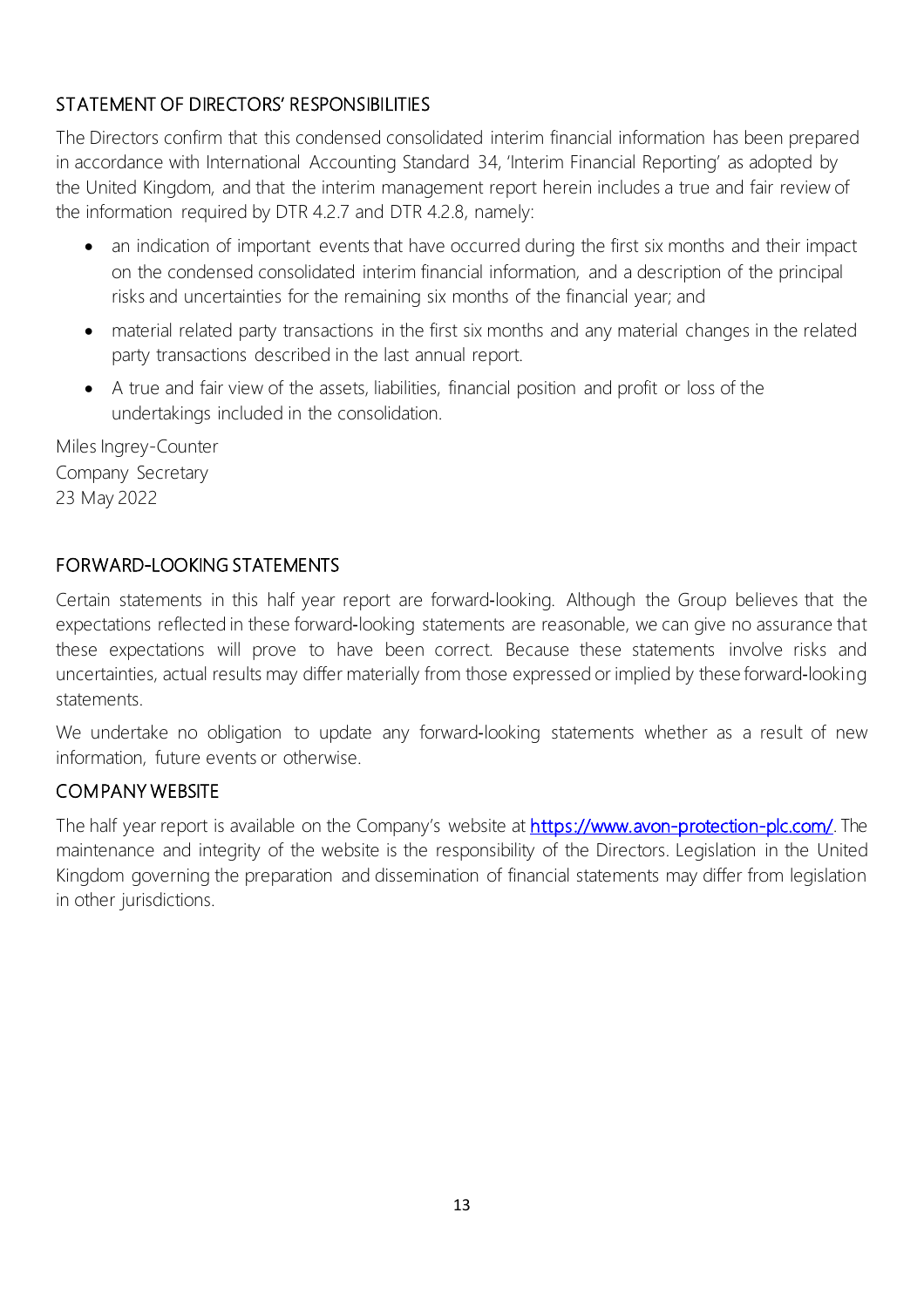# INDEPENDENT REVIEW REPORT TO AVON PROTECTION PLC

# Conclusion

We have been engaged by the Company to review the condensed set of financial statements in the half yearly financial report for the 26-week period ended 02 April 2022 which comprises the Consolidated Statement of Comprehensive Income, Consolidated Balance Sheet, Consolidated Cash Flow Statement, Consolidated Statement of Changes in Equity and the related explanatory notes.

Based on our review, nothing has come to our attention that causes us to believe that the condensed set of financial statements in the half yearly financial report for the 26-week period ended 02 April 2022 is not prepared, in all material respects, in accordance with IAS 34 Interim Financial Reporting as adopted for use in the U.K. and the Disclosure Guidance and Transparency Rules ("the DTR") of the U.K.'s Financial Conduct Authority ("the U.K. FCA").

#### Scope of review

We conducted our review in accordance with International Standard on Review Engagements (U.K. and Ireland) 2410 Review of Interim Financial Information Performed by the Independent Auditor of the Entity issued by the Auditing Practices Board for use in the U.K.. A review of interim financial information consists of making enquiries, primarily of persons responsible for financial and accounting matters, and applying analytical and other review procedures. We read the other information contained in the half yearly financial report and consider whether it contains any apparent misstatements or material inconsistencies with the information in the condensed set of financial statements.

A review is substantially less in scope than an audit conducted in accordance with International Standards on Auditing (U.K.) and consequently does not enable us to obtain assurance that we would become aware of all significant matters that might be identified in an audit. Accordingly, we do not express an audit opinion.

Whilst the Company has previously produced a half yearly report containing a condensed set of financial statements, those financial statements have not previously been subject to a review by an independent auditor. As a consequence, the review procedures set out above have not been performed in respect of the comparative period for the 27-week period ended 03 April 2021.

# Directors' responsibilities

The half yearly financial report is the responsibility of, and has been approved by, the directors. The directors are responsible for preparing the half yearly financial report in accordance with the DTR of the U.K. FCA.

The latest annual financial statements of the group were prepared in accordance with International Financial Reporting Standards adopted pursuant to Regulation (EC) No 1606/2002 as it applies in the European Union and in accordance with international accounting standards in conformity with the requirements of the Companies Act 2006 and the next annual financial statements will be prepared in accordance with U.K.-adopted international accounting standards. The directors are responsible for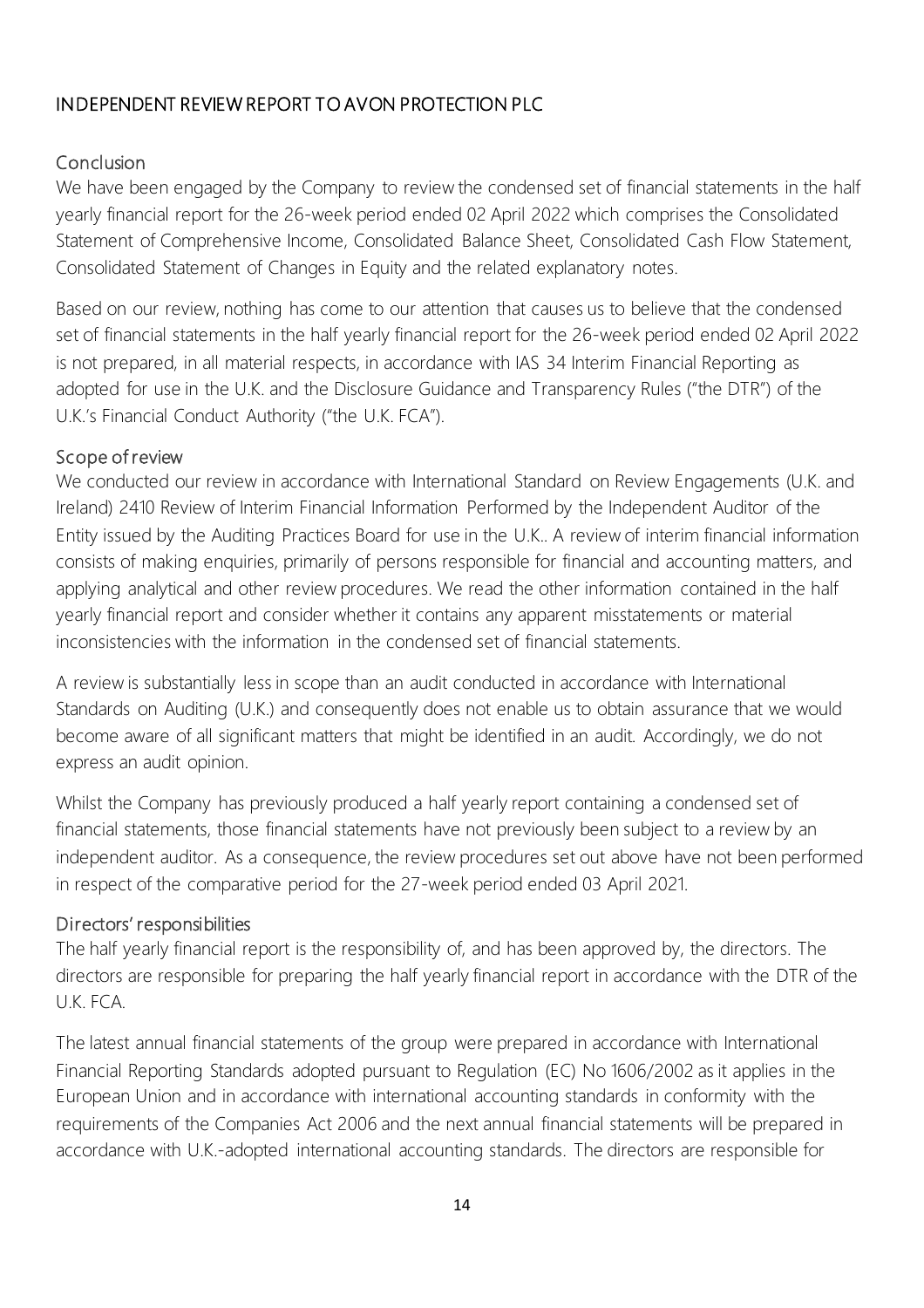preparing the condensed set of financial statements included in the half yearly financial report in accordance with IAS 34 as adopted for use in the U.K.

#### Our responsibility

Our responsibility is to express to the Company a conclusion on the condensed set of financial statements in the half yearly financial report based on our review.

#### The purpose of our review work and to whom we owe our responsibilities

This report is made solely to the Company in accordance with the terms of our engagement to assist the Company in meeting the requirements of the DTR of the U.K. FCA. Our review has been undertaken so that we might state to the Company those matters we are required to state to it in this report and for no other purpose. To the fullest extent permitted by law, we do not accept or assume responsibility to anyone other than the Company for our review work, for this report, or for the conclusions we have reached.

Andrew Campbell-Chele

# Andrew Campbell-Orde for and on behalf of KPMG LLP

*Chartered Accountants* 66 Queen Square Bristol BS1 4BE

23 May 2022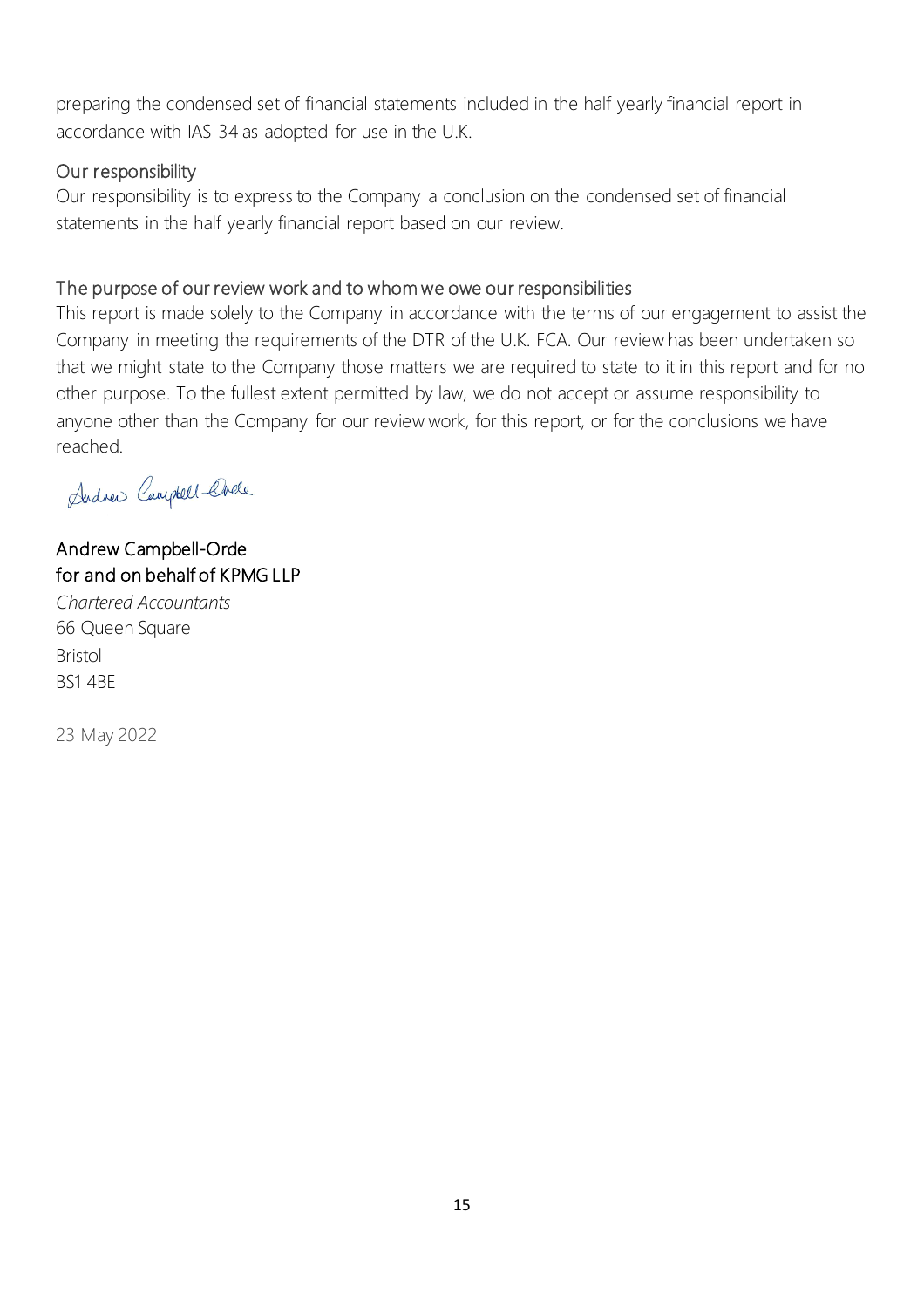# Consolidated Statement of Comprehensive Income for the 26 weeks ended 02 April 2022

|                                                            |      | 26 weeks to 02 April 2022 |             |        | 27 weeks to 03 April 2021 |                   |        |
|------------------------------------------------------------|------|---------------------------|-------------|--------|---------------------------|-------------------|--------|
|                                                            |      |                           |             |        |                           | (restated) $1, 2$ |        |
|                                                            |      | Adjusted                  | Adjustments | Total  | Adjusted                  | Adjustments       | Total  |
|                                                            |      | \$m                       | \$m         | \$m\$  | \$m                       | $\mathsf{\$m}$    | \$m    |
|                                                            | Note |                           | (Note 2.1)  |        |                           | (Note 2.1)        |        |
| Continuing operations                                      |      |                           |             |        |                           |                   |        |
| Revenue                                                    | 2.2  | 121.9                     |             | 121.9  | 122.0                     |                   | 122.0  |
| Cost of sales                                              |      | (87.6)                    |             | (87.6) | (83.6)                    | (2.4)             | (86.0) |
| Gross profit                                               |      | 34.3                      |             | 34.3   | 38.4                      | (2.4)             | 36.0   |
| Selling and distribution costs                             |      | (12.8)                    |             | (12.8) | (10.7)                    |                   | (10.7) |
| General and administrative expenses                        |      | (22.7)                    | (9.5)       | (32.2) | (15.2)                    | (6.7)             | (21.9) |
| Operating (loss)/profit                                    |      | (1.2)                     | (9.5)       | (10.7) | 12.5                      | (9.1)             | 3.4    |
| Finance costs                                              | 4.3  | (1.6)                     | (1.3)       | (2.9)  | (1.5)                     | (1.5)             | (3.0)  |
| (Loss)/profit before taxation                              |      | (2.8)                     | (10.8)      | (13.6) | 11.0                      | (10.6)            | 0.4    |
| Taxation                                                   | 2.5  | 0.6                       | 2.3         | 2.9    | (2.3)                     | 2.4               | 0.1    |
| (Loss)/profit for the period from<br>continuing operations |      | (2.2)                     | (8.5)       | (10.7) | 8.7                       | (8.2)             | 0.5    |
| Discontinued operations                                    |      |                           |             |        |                           |                   |        |
| Loss from discontinued operations                          | 2.3  |                           | (1.2)       | (1.2)  |                           | (1.4)             | (1.4)  |
| Loss for the period                                        |      | (2.2)                     | (9.7)       | (11.9) | 8.7                       | (9.6)             | (0.9)  |

 $1$  The comparatives for the 27 weeks to 03 April 2021 have been restated to reflect reclassification and phasing adjustments between H1 and H2 in the prior year as disclosed in note 5.6.

 $2$  The Group previously reported that the reporting date for the comparable period was the 31 March 2021 and for the latest annual financial statements was 30 September 2021, being the Company's accounting reference date. The actual date to which the financial statements were drawn up was 03 April 2021 and 02 October 2021 respectively and therefore the headings in the interim financial statements have been amended accordingly. This has no impact on previously reported numbers.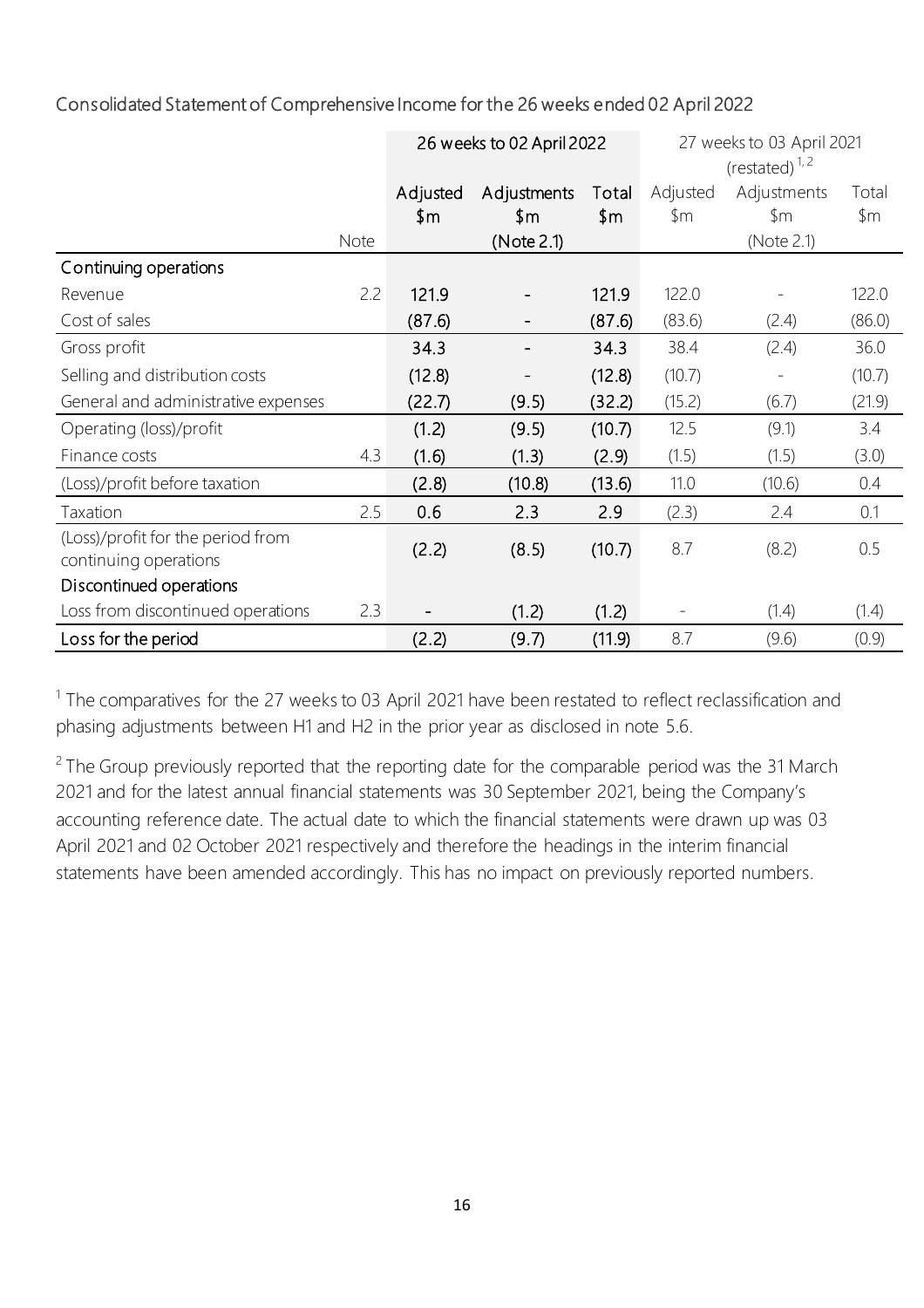# Consolidated Statement of Comprehensive Income for the 26 weeks ended 02 April 2022 (Continued)

| <b>Note</b>                                                          | 26 weeks to | 27 weeks to       |
|----------------------------------------------------------------------|-------------|-------------------|
|                                                                      | 02 April    | 03 April          |
|                                                                      | 2022        | 2021              |
|                                                                      |             | (restated) $1, 2$ |
|                                                                      | \$m         | \$m               |
| Loss for the period                                                  | (11.9)      | (0.9)             |
| Other comprehensive income/(expense)                                 |             |                   |
| Items that are not subsequently reclassified to the income statement |             |                   |
| 5.2<br>Remeasurement profit/(loss) recognised on retirement benefit  |             |                   |
| scheme                                                               | 36.4        | (9.0)             |
| Deferred tax relating to retirement benefit scheme                   | (9.3)       | 1.8               |
| Items that may be subsequently reclassified to the income statement  |             |                   |
| Net exchange differences offset in reserves                          | 0.4         | 2.4               |
| Other comprehensive income/(expense) for the period                  | 15.6        | (4.8)             |
|                                                                      |             |                   |
| Total comprehensive income/(expense) for the period                  | 3.7         | (5.7)             |
|                                                                      |             |                   |
| Earnings per share (cents)                                           |             |                   |
| <b>Basic</b>                                                         | (38.8c)     | (2.9c)            |
| Diluted                                                              | (38.5c)     | (2.9c)            |
|                                                                      |             |                   |
| Earnings per share from continuing operations (cents)                |             |                   |
| <b>Basic</b>                                                         | (34.9c)     | 1.6c              |
| Diluted                                                              | (34.6c)     | 1.6с              |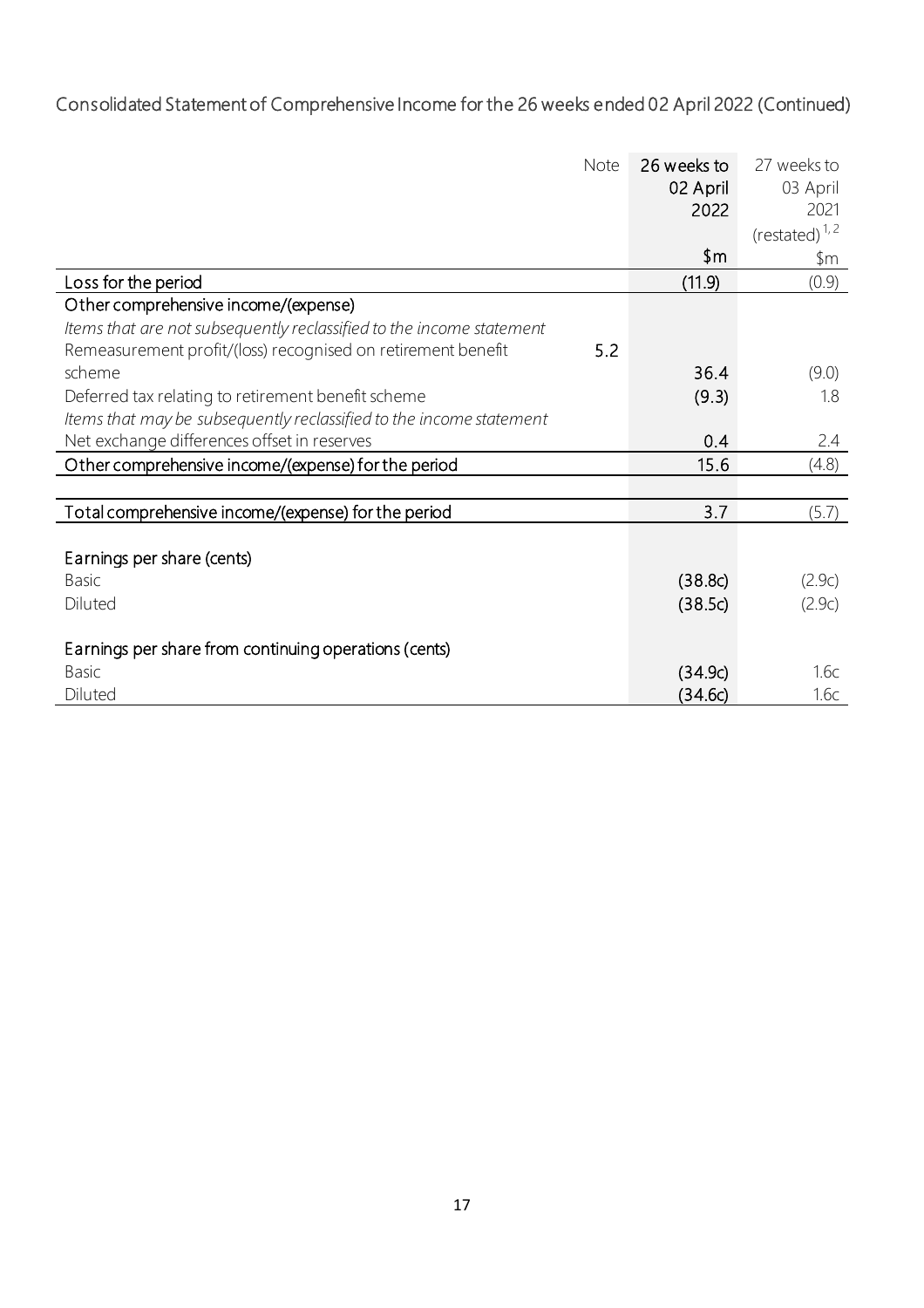# Consolidated Balance Sheet

|                                        | Note | As at<br>02 April | As at<br>02 Oct                       |
|----------------------------------------|------|-------------------|---------------------------------------|
|                                        |      | 2022<br>\$m\$     | 2021<br>$~\frac{1}{2}$ m <sup>2</sup> |
| Assets                                 |      |                   |                                       |
| Non-current assets                     |      |                   |                                       |
| Intangible assets                      | 3.1  | 175.9             | 181.0                                 |
| Property, plant and equipment          | 3.2  | 43.7              | 48.6                                  |
| Deferred tax assets                    |      | 30.2              | 40.2                                  |
|                                        |      | 249.8             | 269.8                                 |
| Current assets                         |      |                   |                                       |
| Inventories                            |      | 73.0              | 62.3                                  |
| Trade and other receivables            |      | 33.9              | 44.7                                  |
| Current tax receivables                |      | 10.6              | 7.8                                   |
| Cash and cash equivalents              |      | 12.6              | 14.1                                  |
| Liabilities                            |      | 130.1             | 128.9                                 |
| Current liabilities                    |      |                   |                                       |
| Borrowings                             | 4.1  | 4.1               | 4.0                                   |
| Trade and other payables               |      | 41.3              | 40.0                                  |
| Provisions for liabilities and charges | 5.1  | 3.3               | 3.5                                   |
|                                        |      | 48.7              | 47.5                                  |
| Net current assets                     |      | 81.4              | 81.4                                  |
| Non-current liabilities                |      |                   |                                       |
| Borrowings                             | 4.1  | 91.8              | 66.0                                  |
| Deferred tax liabilities               |      | 6.1               | 6.1                                   |
| Retirement benefit obligations         | 5.2  | 28.7              | 68.3                                  |
| Provisions for liabilities and charges | 5.1  | 2.9               | 5.4                                   |
|                                        |      | 129.5             | 145.8                                 |
| Net assets                             |      | 201.7             | 205.4                                 |
| Shareholders' equity                   |      |                   |                                       |
| Ordinary shares                        | 4.4  | 50.3              | 50.3                                  |
| Share premium account                  | 4.4  | 54.3              | 54.3                                  |
| Other reserves                         |      | (14.6)            | (15.0)                                |
| Retained earnings                      |      | 111.7             | 115.8                                 |
| <b>Total equity</b>                    |      | 201.7             | 205.4                                 |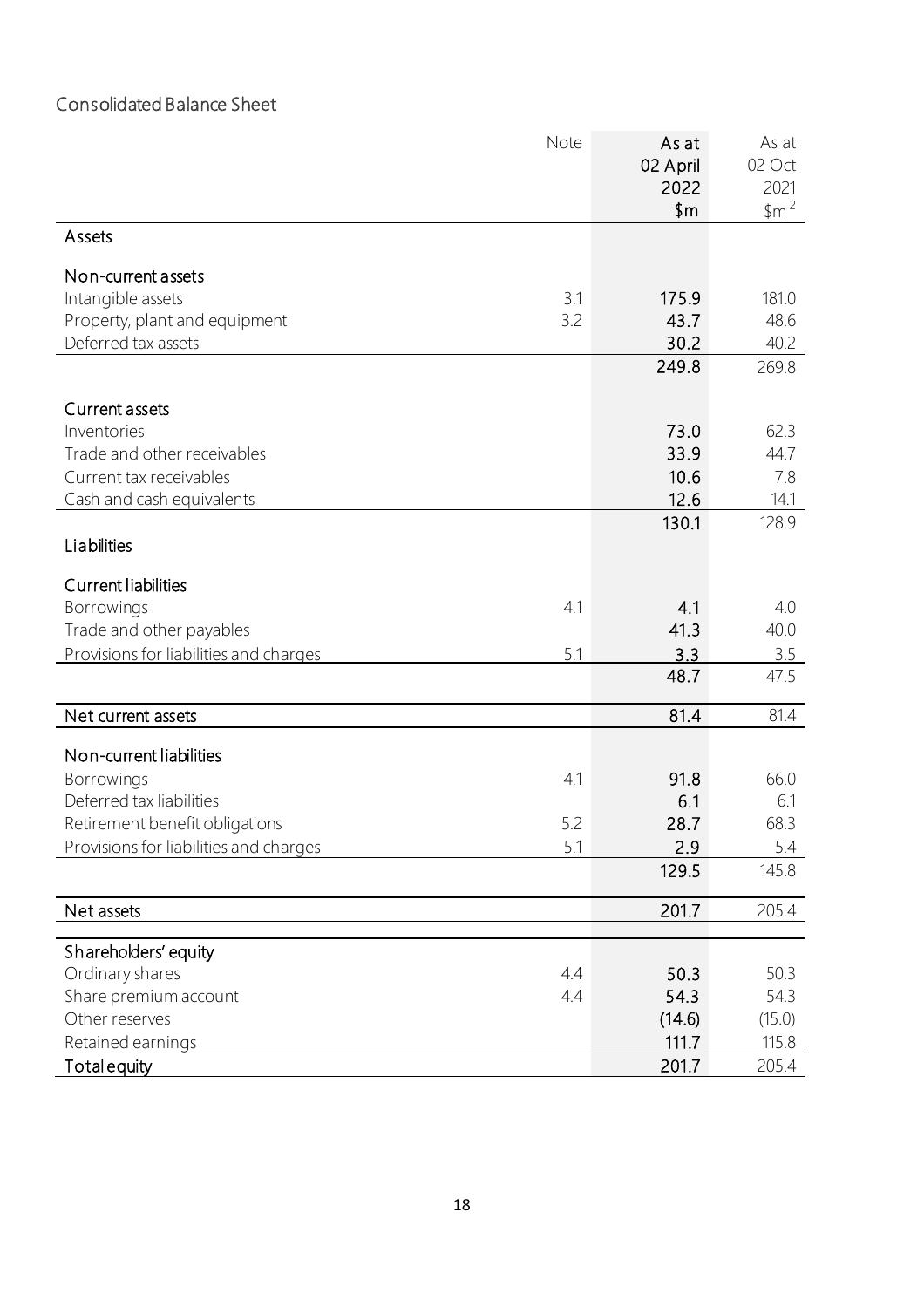#### Consolidated Cash Flow Statement

|                                                                               |            | 26 weeks to   | 27 weeks to                 |
|-------------------------------------------------------------------------------|------------|---------------|-----------------------------|
|                                                                               |            | 02 April      | 03 April                    |
|                                                                               |            | 2022          | 2021<br>$(re stated)^{1,2}$ |
|                                                                               | Note       | \$m           | \$m                         |
| Cash flow from operating activities                                           |            |               |                             |
| Cash flow from continuing operations                                          | 5.3        | 4.4           | 8.7                         |
| Cash flow used in discontinued operations                                     | 5.3        | (0.6)         | (1.6)                       |
| Cash flow from operations                                                     |            | 3.8           | 7.1                         |
| Retirement benefit deficit recovery contributions                             | 5.2        | (2.6)         |                             |
| Tax receipts/(payments)                                                       |            | 0.6           | (11.0)                      |
| Net cash flow from / (used in) operating activities                           |            | 1.8           | (3.9)                       |
|                                                                               |            |               |                             |
| Cash flow used in investing activities                                        |            |               |                             |
| Proceeds from disposal of discontinued operations                             |            |               | 3.4                         |
| Costs of divestment                                                           |            |               | (0.6)                       |
| Purchase of property, plant and equipment                                     | 3.2        | (2.9)         | (2.1)                       |
| Capitalised development costs and computer software                           | 3.1        | (2.9)         | (12.6)                      |
| Acquisition of business                                                       | 5.5        | (3.2)         | (130.9)                     |
| Net cash used in investing activities                                         |            | (9.0)         | (142.8)                     |
|                                                                               |            |               |                             |
| Cash flow used in financing activities                                        |            |               |                             |
| Proceeds from Ioan drawdowns                                                  | 4.2<br>4.2 | 33.9<br>(5.6) | 11.0                        |
| Loan repayments<br>Finance costs paid in respect of bank loans and overdrafts | 4.3        | (0.8)         | (39.5)<br>(0.3)             |
| Finance costs paid in respect of leases                                       | 4.3        | (0.5)         | (0.2)                       |
| Repayment of lease liability                                                  |            | (2.1)         | (2.0)                       |
| Dividends paid to shareholders                                                | 4.5        | (9.1)         | (7.7)                       |
| Purchase of own shares - Long-term incentive plan                             | 4.4        |               | (4.3)                       |
| Purchase of own shares - Share buyback programme                              | 4.4        | (10.1)        |                             |
| Net cash from / (used in) financing activities                                |            | 5.7           | (43.0)                      |
|                                                                               |            |               |                             |
| Net decrease in cash, cash equivalents and bank overdrafts                    |            | (1.5)         | (189.7)                     |
| Cash, cash equivalents, and bank overdrafts at beginning of the period        |            | 14.1          | 187.2                       |
| Effects of exchange rate changes                                              |            |               | 0.6                         |
| Cash, cash equivalents and bank overdrafts at end of the period               |            | 12.6          | (1.9)                       |

<sup>1</sup> The comparatives for the 27 weeks to 03 April 2021 have been restated to reflect reclassification and phasing adjustments between H1 and H2 in the prior year as disclosed in note 5.6.

<sup>2</sup> The Group previously reported that the reporting date for the comparable period was the 31 March 2021 and for the latest annual financial statements was 30 September 2021, being the Company's accounting reference date. The actual date to which the financial statements were drawn up was 03 April 2021 and 02 October 2021 respectively and therefore the headings in the interim financial statements have been amended accordingly. This has no impact on previously reported numbers.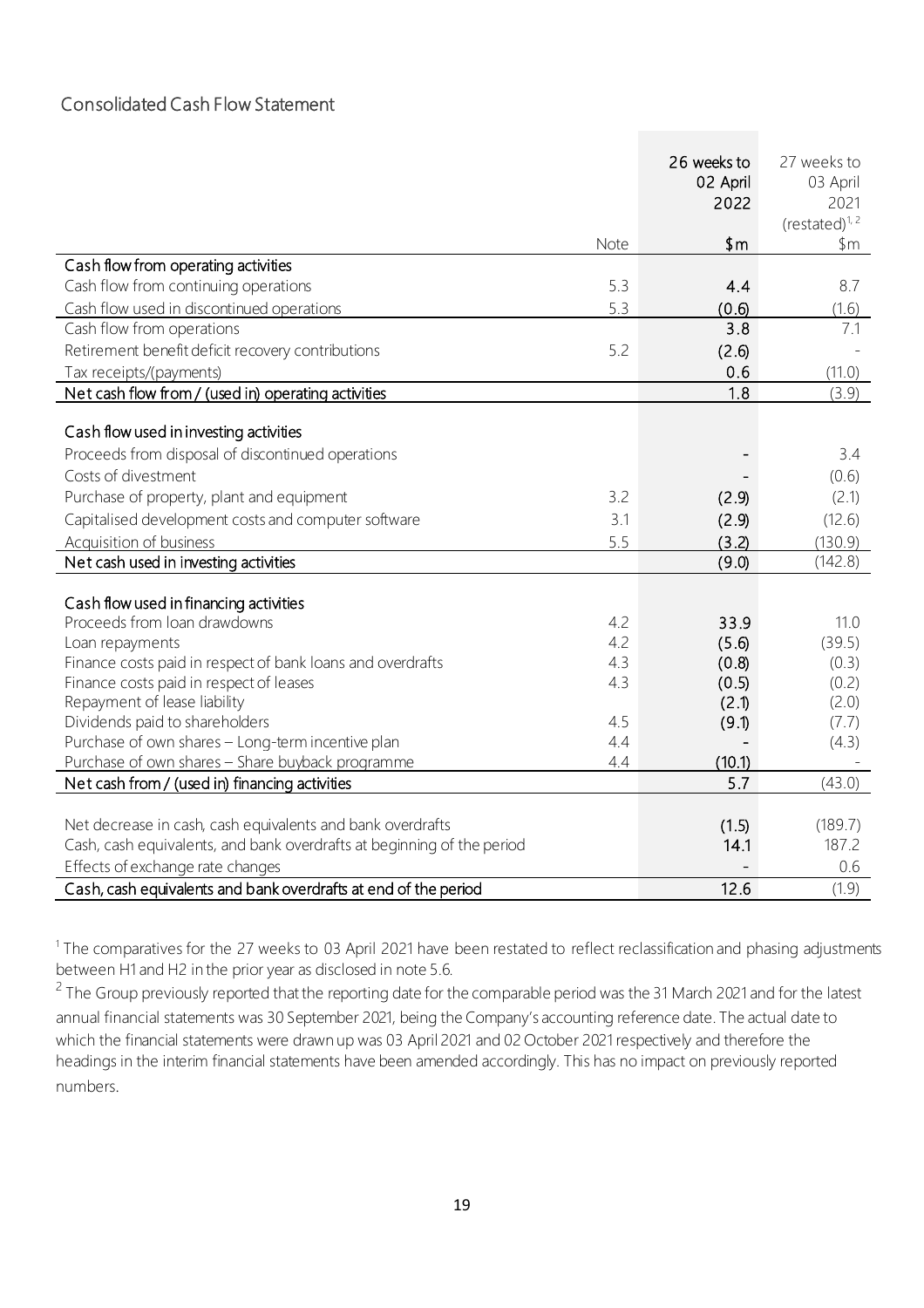# Consolidated Statement of Changes in Equity

|                                                                   | Note | Share             | Share           | Other                    | Retained                | Total            |
|-------------------------------------------------------------------|------|-------------------|-----------------|--------------------------|-------------------------|------------------|
|                                                                   |      | capital           | premium         | reserves                 | earnings                | equity           |
|                                                                   |      |                   |                 |                          | (restated) <sup>1</sup> | $(restated)^{1}$ |
|                                                                   |      | $~\$m$            | $~\mathsf{\$m}$ | $~\$m$                   | \$m\$                   | $~\mathsf{\$m}$  |
| At 26 September 2020                                              |      | $\overline{50.3}$ | 54.3            | (15.6)                   | 140.5                   | 229.5            |
| Loss for the period (restated) <sup>1</sup>                       |      |                   |                 |                          | (0.9)                   | (0.9)            |
| Net exchange differences offset in reserves                       |      |                   |                 | 2.4                      |                         | 2.4              |
| Actuarial loss recognised on retirement benefit                   |      |                   |                 |                          | (9.0)                   | (9.0)            |
| scheme                                                            |      |                   |                 |                          |                         |                  |
| Deferred tax relating to retirement benefit scheme                |      |                   |                 |                          | 1.8                     | 1.8              |
| Total comprehensive income for the period (restated) <sup>1</sup> |      | ÷                 | $\overline{a}$  | 2.4                      | (8.1)                   | (5.7)            |
| Dividends paid                                                    | 4.5  | L.                | $\overline{a}$  | $\overline{a}$           | (7.7)                   | (7.7)            |
| Deferred tax relating to employee share scheme                    |      |                   |                 |                          | (1.8)                   | (1.8)            |
| Own shares acquired - Long-term incentive plan                    | 4.4  |                   |                 |                          | (4.3)                   | (4.3)            |
| Fair value of share-based payments                                |      |                   |                 | $\blacksquare$           | 0.7                     | 0.7              |
| At 03 April 2021 (restated)                                       |      | 50.3              | 54.3            | (13.2)                   | 119.3                   | 210.7            |
| Loss for the period (restated) <sup>1</sup>                       |      |                   |                 | $\overline{a}$           | (24.7)                  | (24.7)           |
| Net exchange differences offset in reserves                       |      |                   |                 | (1.8)                    |                         | (1.8)            |
| Deferred tax relating to other temporary differences              |      |                   |                 |                          | 0.3                     | 0.3              |
| Actuarial gain recognised on retirement benefit scheme            |      |                   |                 |                          | 25.2                    | 25.2             |
| Deferred tax relating to retirement benefit scheme                |      |                   |                 |                          | (4.9)                   | (4.9)            |
| Deferred tax relating to change in tax rates                      |      |                   |                 |                          | 4.1                     | 4.1              |
| Total comprehensive income for the period (restated) <sup>1</sup> |      |                   | $\overline{a}$  | (1.8)                    | $\overline{a}$          | (1.8)            |
| Dividends paid                                                    | 4.5  |                   | $\overline{a}$  |                          | (4.4)                   | (4.4)            |
| Fair value of share-based payments                                |      |                   |                 |                          | (0.2)                   | (0.2)            |
| Current tax relating to employee share schemes                    |      |                   |                 |                          | 1.2                     | 1.2              |
| Deferred tax relating to employee share schemes                   |      |                   |                 |                          | (0.1)                   | (0.1)            |
| At 02 October 2021                                                |      | 50.3              | 54.3            | (15.0)                   | 115.8                   | 205.4            |
| Loss for the period                                               |      |                   |                 | $\overline{\phantom{a}}$ | (11.9)                  | (11.9)           |
| Net exchange differences offset in reserves                       |      |                   |                 | 0.4                      |                         | 0.4              |
| Actuarial loss recognised on retirement benefit scheme            |      |                   |                 |                          | 36.4                    | 36.4             |
| Deferred tax relating to retirement benefit scheme                |      |                   | ÷,              |                          | (9.3)                   | (9.3)            |
| Total comprehensive income for the period                         |      | $\equiv$          | $\equiv$        | 0.4                      | 15.2                    | 15.6             |
| Dividends paid                                                    | 4.5  |                   |                 |                          | (9.1)                   | (9.1)            |
| Own shares acquired - Share buyback programme                     | 4.4  |                   |                 |                          | (10.7)                  | (10.7)           |
| Fair value of share-based payments                                |      |                   |                 |                          | 0.5                     | 0.5              |
| At 02 April 2022                                                  |      | 50.3              | 54.3            | (14.6)                   | 111.7                   | 201.7            |

<sup>1</sup>H1 and H2 losses in the prior year been restated to reflect phasing adjustments as disclosed in note 5.6.

Other reserves consist of the capital redemption reserve of \$0.6m (03 April 2021: \$0.6m, 02 October 2021: \$0.6m) and the translation reserve of (\$15.2m) (03 April 2021: (\$13.8m), 02 October 2021: (\$15.6m).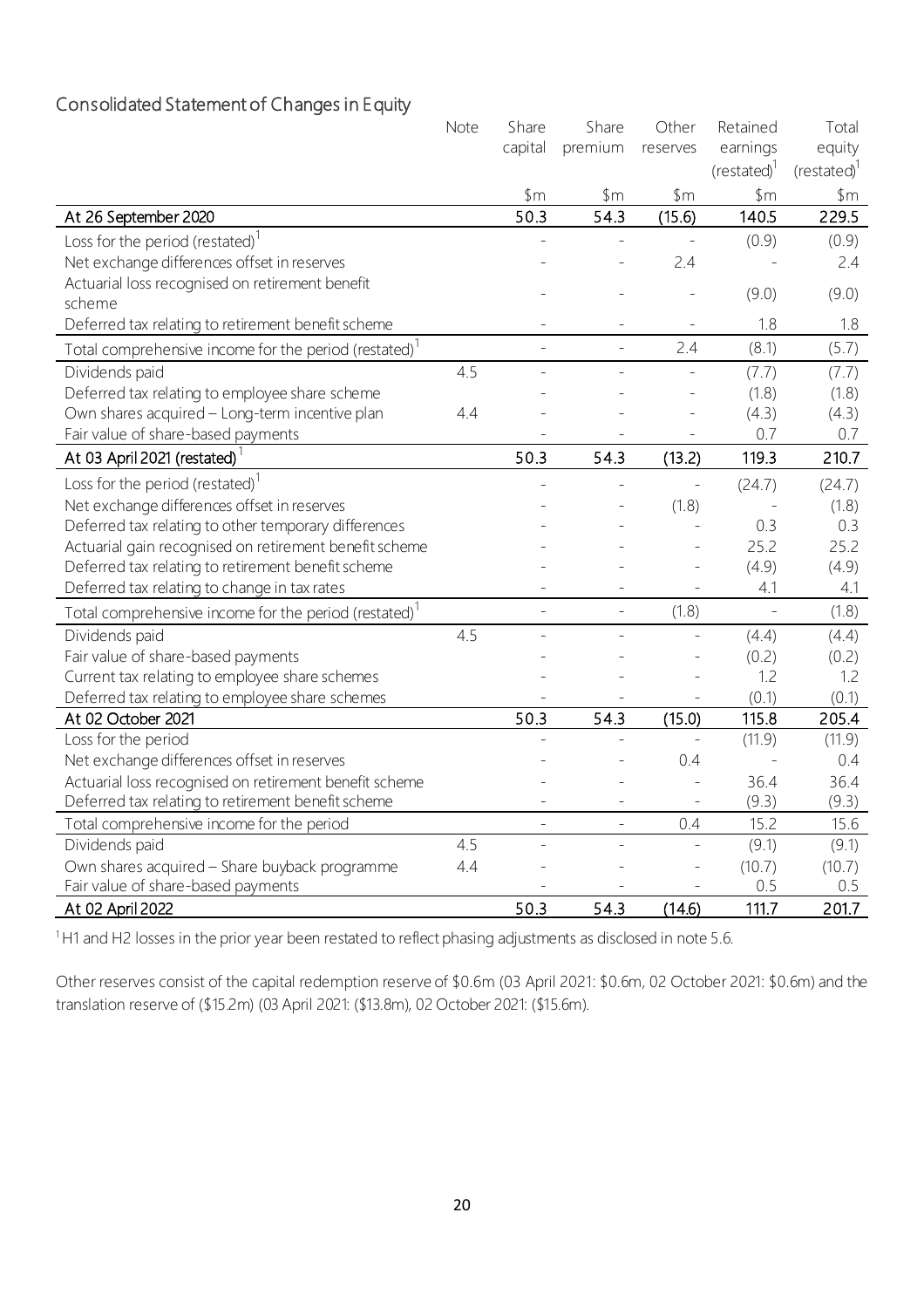# NOTES TO THE FINANCIAL STATEMENTS

### Section 1: General Information and Basis of Preparation

The Company is a public limited Company incorporated in England and Wales and domiciled in England with its ordinary shares being traded on the London Stock Exchange. The address of its registered office is Hampton Park West, Semington Road, Melksham, Wiltshire, SN12 6NB.

This unaudited condensed consolidated interim financial information was approved for issue on 24 May 2022.

The financial period presents the 26 weeks ended 2 April 2022 (prior financial period 27 weeks ended 3 April 2021, prior financial year 53 weeks ended 2 October 2021). The Company previously reported that the reporting date for the comparable period was the 31 March 2021 and for the latest annual financial statements was 30 September 2021, being the Company's accounting reference date. The actual date to which the financial statements were drawn up was 03 April 2021 and 02 October 2021 respectively and therefore the headings in the interim financial statements have been amended accordingly. This has no impact on previously reported numbers.

The financial information set out in this document does not constitute the Group's statutory accounts for the period or the full year. Statutory accounts for the previous financial year were approved by the Board of Directors on 14 December 2021 and delivered to the Registrar of Companies.

The report of the auditors on those accounts was unqualified, did not contain an emphasis of matter paragraph and did not contain any statement under Section 498 of the Companies Act 2006.

This condensed consolidated interim financial information for the 26 weeks ended 02 April 2022 has been prepared in accordance with the Disclosure and Transparency Rules of the Financial Conduct Authority and with IAS 34, 'Interim financial reporting' as adopted by the United Kingdom. These interim financial results should be read in conjunction with the annual financial statements for the year ended 02 October 2021, which have been prepared in accordance with International Financial Reporting Standards adopted pursuant to Regulation (EC) No 1606/2002 as it applies in the European Union and in accordance with international accounting standards in conformity with the requirements of the Companies Act 2006.

The financial information presented in this Interim Report has been prepared in accordance with the accounting policies expected to be used in preparing the 2022 Annual Report and Accounts which do not differ significantly from those used in the preparation of the 2021 Annual Report and Accounts.

The Directors have prepared a going concern assessment covering the 12 month period from the date of approval of these interim financial results. The assessment indicates that the Group will have sufficient funds to meet its liabilities as they fall due for that period, and therefore the interim financial results have been prepared on a going concern basis.

As part of their assessment, the Directors considered the Group's base case, and a severe but plausible downside scenario involving a 22% decline in forecast bank-determined adjusted EBITDA against the base case, covering some potential delays on revenue delivery as well as the potential for further supply chain and manufacturing challenges. Even in this severe downside scenario, the assessment indicates that the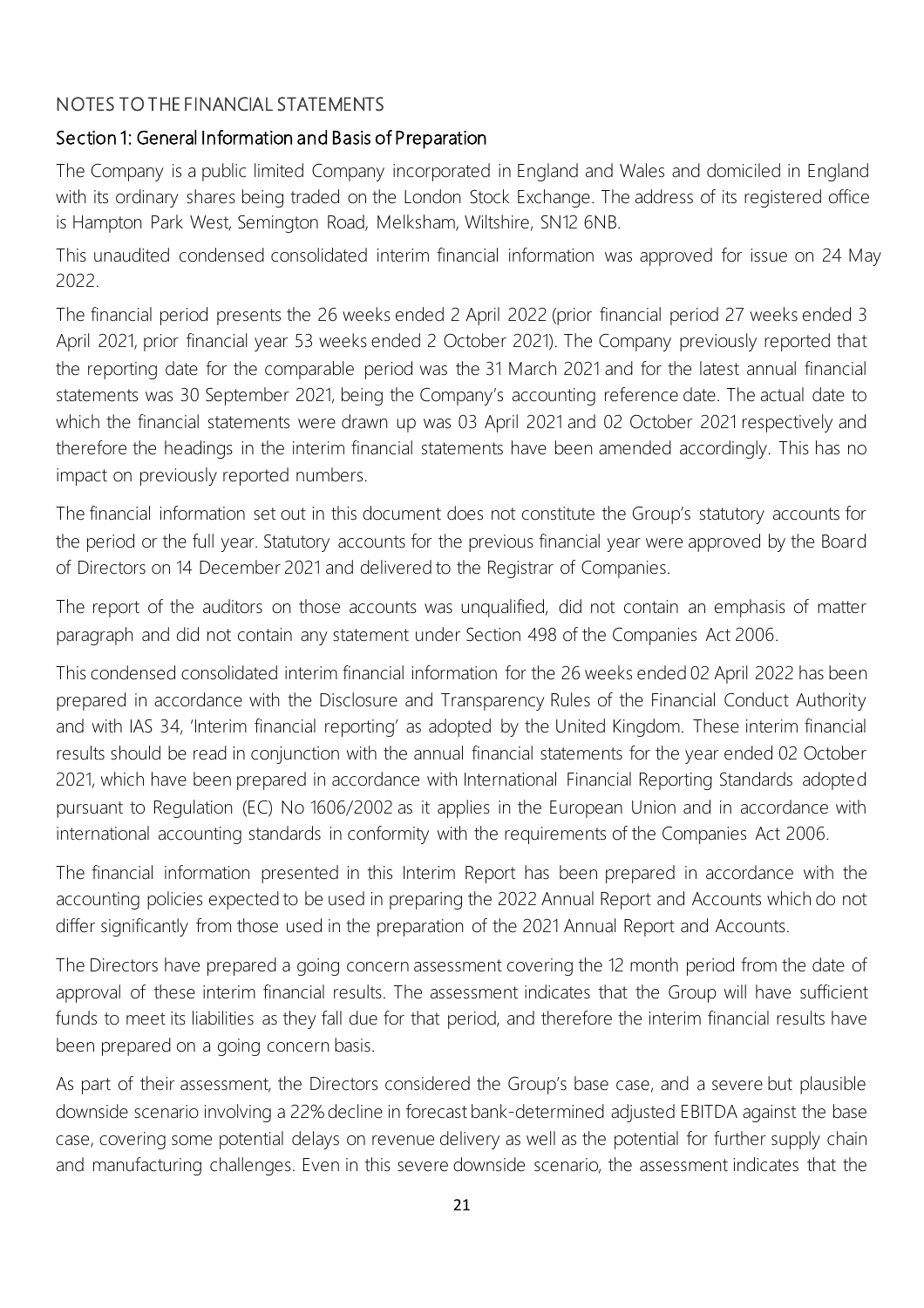Group will have sufficient funds to meet its liabilities as they fall due, and will continue to comply with its loan covenants, throughout the forecast period. The Group has committed RCF facilities of \$200 million and related loan covenants include a limit of 3.0 times for the ratio of net debt, excluding lease liabilities, to bank-determined adjusted EBITDA (leverage).

The recent developments in Ukraine have led to an increased demand for the Group's product range, which will influence the order book and revenue expectations. Given the business remains robust with good liquidity and revenue visibility, the Directors are confident that the Group will continue to operate on a going concern basis over the 12 month assessment period.

#### Section 2: Results for the Period

#### 2.1 Adjusted performance measures

The Directors assess the operating performance of the Group based on adjusted measures of EBITDA, operating profit, finance costs, taxation and earnings per share (note 2.4), as well as other measures not defined under IFRS including orders received, closing order book, EBITDA margin, cash conversion, and net debt excluding lease liabilities (note 4.2). These measures are collectively described as Adjusted Performance Measures (APMs).

The Directors believe that the APMs provide a useful comparison of business trends and allow investors to understand the underlying performance of the Group. The APMs exclude exceptional items considered unrelated to the underlying trading performance of the Group and discontinued operations. APMs also include constant currency and organic equivalent metrics. The term adjusted is not defined under IFRS and may not be comparable with similarly titled measures used by other companies.

# Adjustments to operating profit

|                                      | 26 weeks to | 27 weeks to     |
|--------------------------------------|-------------|-----------------|
|                                      | 02 April    | 03 April        |
|                                      | 2022        | 2021            |
|                                      |             | $(re stated)^1$ |
|                                      | \$m         | \$m             |
| Operating (loss)/profit              | (10.7)      | 3.4             |
| Amortisation of acquired intangibles | 3.5         | 7.0             |
| Restructuring costs                  | 1.4         |                 |
| Transaction costs                    | 0.8         |                 |
| Impairment of non-current assets     | 3.8         |                 |
| Release of contingent consideration  |             | (2.2)           |
| Acquisition related costs            |             | 1.9             |
| Inventory fair value adjustments     |             | 2.4             |
| Adjusted operating (loss)/profit     | (1.2)       | 12.5            |
| Depreciation                         | 4.7         | 4.5             |
| Other amortisation charges           | 2.7         | 2.1             |
| <b>Adjusted EBITDA</b>               | 6.2         | 19.1            |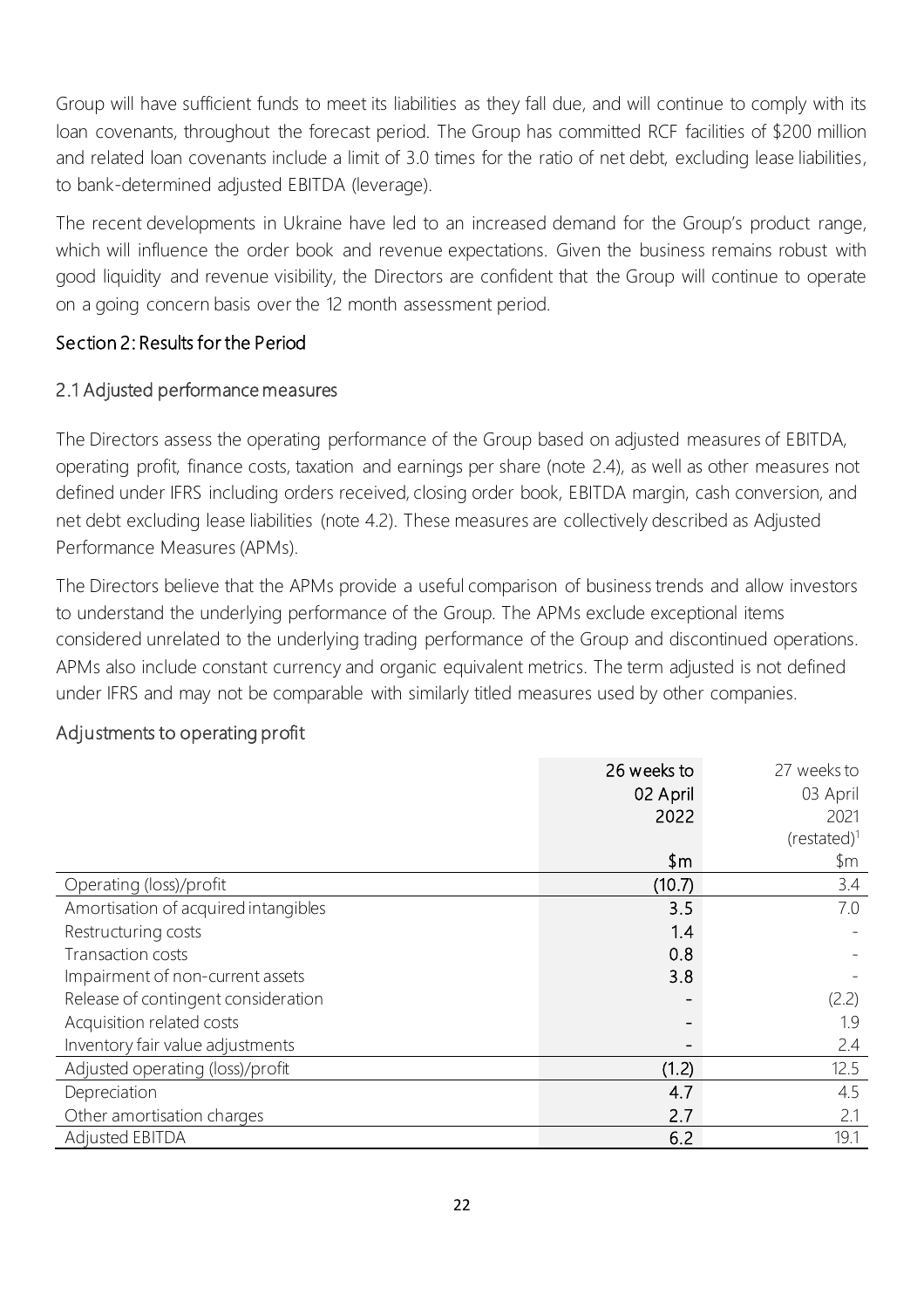Amortisation charges for acquired intangible assets of \$3.5m (HY21: \$7.0m) are considered exceptional as they do not change each period based on underlying business trading and performance.

Restructuring costs related to the overhead reduction programme were \$1.4m (HY21: \$nil). These costs include a \$0.4m right of use asset impairment relating to the closure of one of our U.S. offices and \$0.2m of professional fees relating to the strategic review of the armor business. These costs are considered exceptional as they relate to a specific programme which does not form part of the underlying business trading and performance.

Transaction costs of \$0.8m (HY21: \$nil) related to a potential sale of the armor business. This opportunity is no longer considered to be in the best interest of shareholders. These costs are considered exceptional as they are specific to the wind down of the armor business and do not form part of the underlying business trading and performance.

Impairment reviews for the Group's non-current assets resulted in \$3.8m exceptional impairment losses (HY21: \$nil) as the carrying value of certain cash-generating units exceeded estimated recoverable amounts. Further details are provided in note 3.1. The impairment losses are significant items resulting from changes in assumptions for future recoverable amounts. As such they are considered unrelated to 2022 trading performance.

In HY21 a gain of \$2.2m was recognised to reduce the net present value of the contingent consideration payable to 3M as a result of rephased revenue expectations from the DLA ESAPI body armor contract. As such, they are considered unrelated to HY21 trading performance.

HY21 Acquisition costs of \$1.9m related to the acquisition of Team Wendy and the 3M ballistic protection business. HY21 Inventory fair value adjustments of \$2.4 million related to Team Wendy acquired inventory adjustments arising on acquisition. These costs are considered exceptional as they do not relate to the trading performance of HY21.

| Adjustments to finance costs                             | 26 weeks to    | 27 weeks to     |
|----------------------------------------------------------|----------------|-----------------|
|                                                          | 02 April 2022  | 03 April 2021   |
|                                                          | $\mathsf{S}$ m | $\mathsf{S}$ m  |
|                                                          |                | $(re stated)^1$ |
| Finance costs                                            | (2.9)          | (3.0)           |
| U.K. defined benefit pension scheme net interest expense | 0.8            | 0.4             |
| Contingent consideration unwind discount                 | 0.5            |                 |
| Adjusted finance costs                                   | (1.6)          |                 |

\$0.8m (HY21: \$0.4m) net interest expense on the U.K. defined benefit pension scheme liability is treated as exceptional given the scheme relates to employees employed prior to 31 January 2003 and was closed to future accrual of benefits on 1 October 2009 (note 5.2).

\$0.5m (HY21: \$1.1m) related to unwind of discounting on contingent consideration from the 3M ballistic acquisition.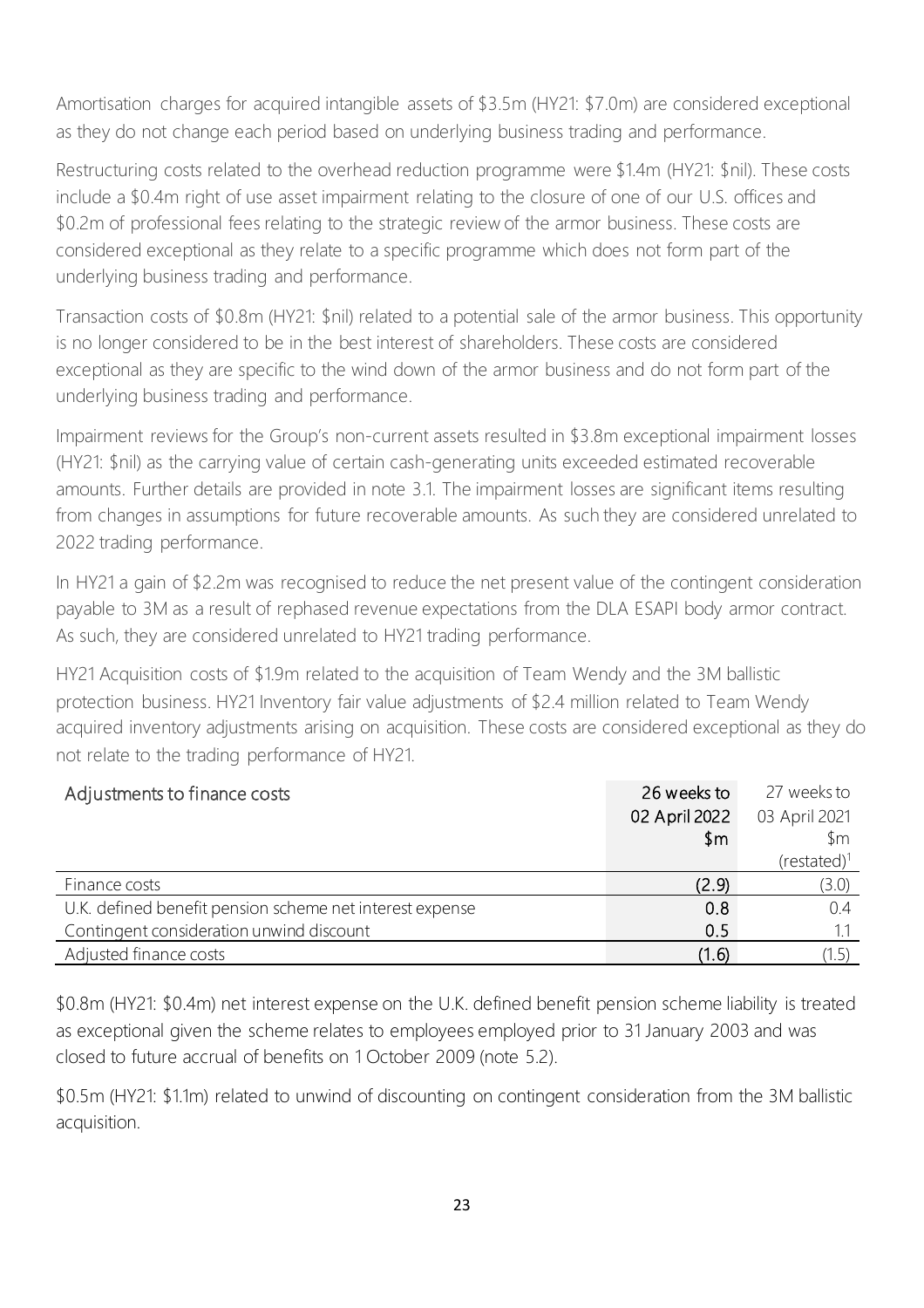# Cash conversion

Cash conversion excludes the impact of exceptional items from operating cash flow and EBITDA.

|                                                                          | 26 weeks to<br>02 April 2022 | 27 weeks to<br>03 April 2021 |
|--------------------------------------------------------------------------|------------------------------|------------------------------|
|                                                                          | $\mathsf{m}$                 | $\mathsf{S}$ m               |
|                                                                          |                              | $(restated)^1$               |
| Cash flow from continuing operations before exceptional items (note 5.3) | 5.2                          | 13.1                         |
| <b>Adjusted EBITDA</b>                                                   | 6.2                          | 191                          |
| Cash conversion                                                          | 83.9%                        | 68.5%                        |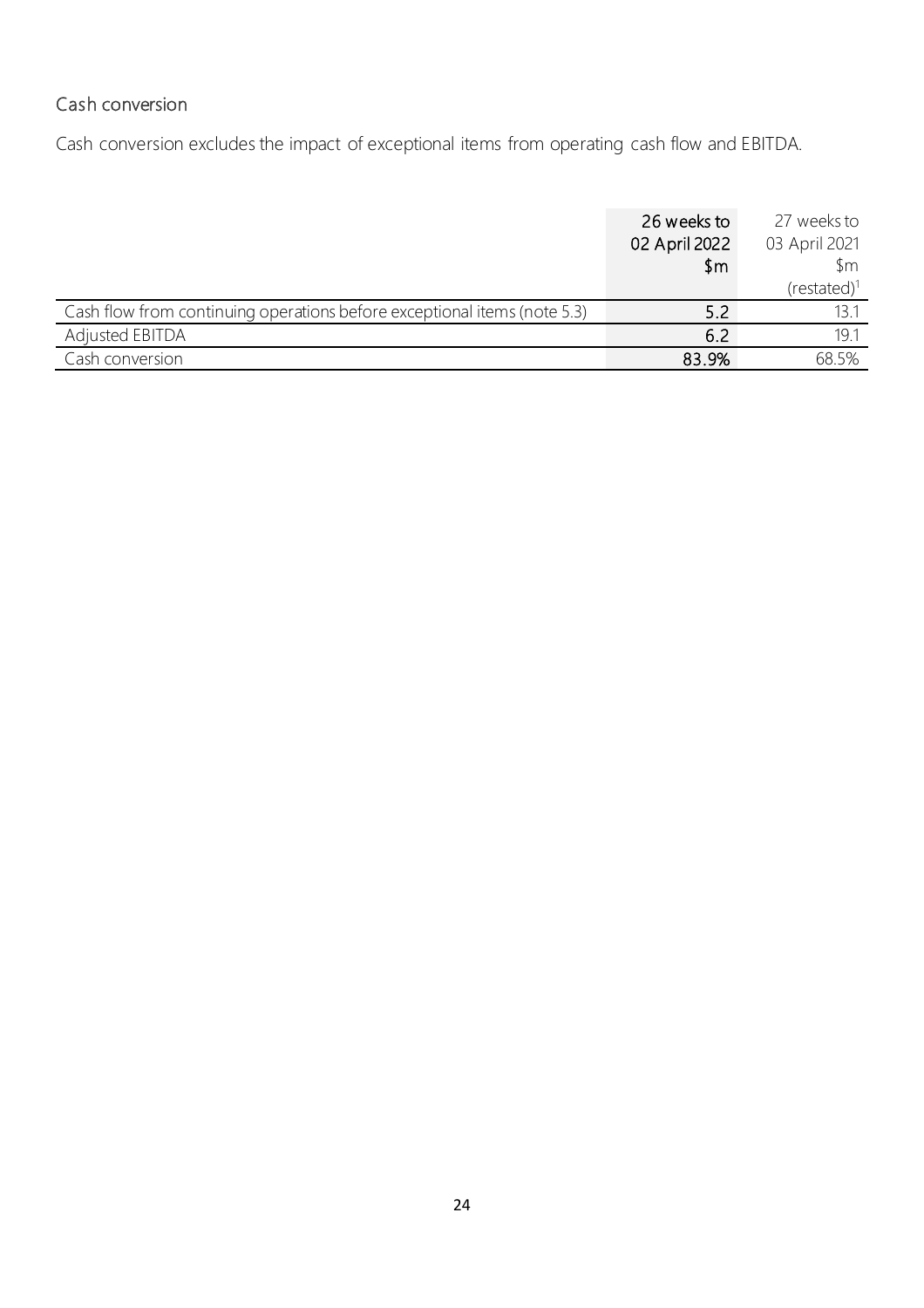### Adjustments to taxation

Adjustments to taxation represent the tax effects of the adjustments to operating profit and finance costs. Adjusting items do not have significantly different tax rates, with the overall effective rate of 21% (HY21: 23%) approximating statutory rates applicable in the U.S. and U.K.

#### Organic constant currency reporting

Organic constant currency measures remove the impact of acquisitions and changes in exchange rates. Constant currency measures are calculated by translating the prior period at HY22 exchange rates.

As average USD/GBP rates applicable in each period were very similar (note 5.4), the impact of changes in exchange rates was less than \$0.1m for HY21 Income Statement constant currency period measures. There was a currency impact on orders received due to recognition phasing.

The armor business transacts entirely in USD meaning there is no currency impact for this operating segment.

| Respiratory and Head Protection                | 26 weeks to<br>02 April 2022<br>(excluding<br>acquisitions) | 27 weeks to<br>03 April 2021<br>(constant currency,<br>restated <sup>1</sup> ) |
|------------------------------------------------|-------------------------------------------------------------|--------------------------------------------------------------------------------|
| Orders received                                | \$110.7m                                                    | \$167.3m                                                                       |
| Closing order book                             | \$110.7m                                                    | \$130.7m                                                                       |
| Revenue                                        | \$116.8m                                                    | \$118.1m                                                                       |
| Adjusted <sup>1</sup> EBITDA                   | \$11.8m                                                     | \$22.5m                                                                        |
| Adjusted <sup>1</sup> operating profit         | \$4.6m\$                                                    | \$16.8m                                                                        |
| Adjusted <sup>1</sup> profit before tax        | \$3.1m                                                      | \$15.5m                                                                        |
| Adjusted <sup>1</sup> basic earnings per share | 7.8c                                                        | 40.1c                                                                          |

<sup>1</sup> The comparatives for the 27 weeks to 03 April 2021 have been restated to reflect reclassification and phasing adjustments between H1 and H2 in the prior year as disclosed in note 5.6.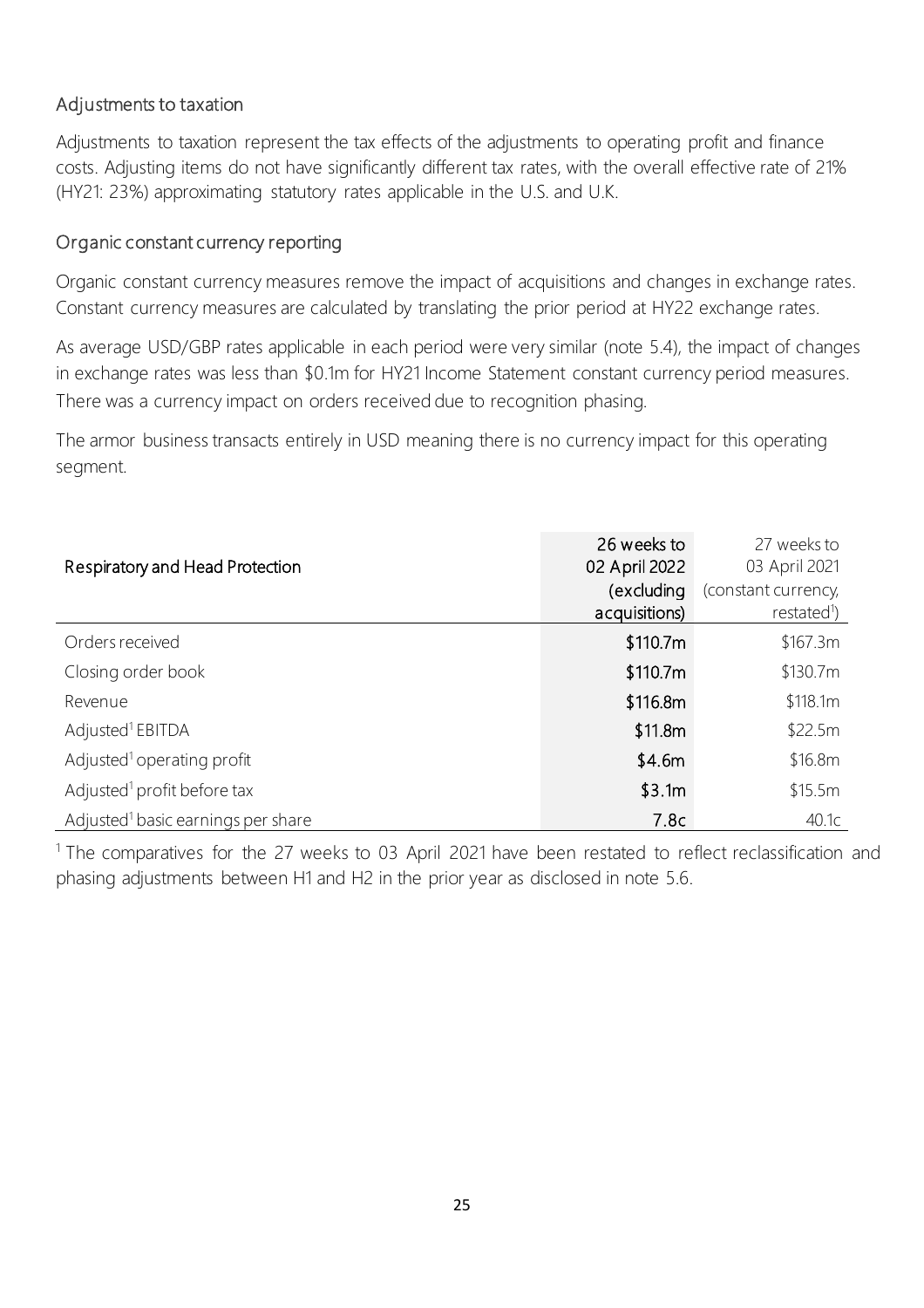# 2.2 Operating segments

The Group Executive team is responsible for allocating resources and assessing performance of its operating segments. Operating segments are therefore reported in a manner consistent with the internal reporting provided to the Group Executive team.

The Group has, following a reorganisation, two different operating and reportable segments, these being the core respiratory & head protection business and the armor business which is in the process of being wound-down. In the prior year, the sole reportable segment was made up by two operating segments, Team Wendy and Avon Protection. Avon Protection has been disaggregated into armor and respiratory & head protection following the decision to close the armor business. In HY22 Team Wendy has been fully integrated into the wider respiratory & head protection segment.

|                                                         | 26 weeks to 02 April 2022 |                                     |                               |         |
|---------------------------------------------------------|---------------------------|-------------------------------------|-------------------------------|---------|
|                                                         | Armor                     | Respiratory<br>& Head<br>protection | Adjustments &<br>discontinued | Total   |
|                                                         |                           |                                     | (note 2.1 & 2.3)              |         |
|                                                         | \$m                       | \$m                                 | \$m                           | \$m     |
| Revenue                                                 | 2.5                       | 119.4                               |                               | 121.9   |
| <b>Adjusted EBITDA</b>                                  | (6.3)                     | 12.5                                |                               | 6.2     |
| Depreciation                                            |                           | (4.7)                               |                               | (4.7)   |
| Other amortisation charges                              |                           | (2.7)                               |                               | (2.7)   |
| Amortisation of acquired intangibles                    |                           |                                     | (3.5)                         | (3.5)   |
| Other adjusting items (note 2.1)                        |                           |                                     | (6.0)                         | (6.0)   |
| Operating profit/(loss)                                 | (6.3)                     | 5.1                                 | (9.5)                         | (10.7)  |
| Finance costs                                           | (0.1)                     | (1.5)                               | (1.3)                         | (2.9)   |
| Profit/(loss) before taxation                           | (6.4)                     | 3.6                                 | (10.8)                        | (13.6)  |
| Taxation                                                | 1.4                       | (0.8)                               | 2.3                           | 2.9     |
| Profit/(loss) for the period from continuing operations | (5.0)                     | 2.8                                 | (8.5)                         | (10.7)  |
| Loss from discontinued operations                       | $\overline{\phantom{0}}$  | $\overline{\phantom{a}}$            | (1.2)                         | (1.2)   |
| Profit/(loss) for the period                            | (5.0)                     | 2.8                                 | (9.7)                         | (11.9)  |
|                                                         |                           |                                     |                               |         |
| Total assets                                            | 18.2                      | 361.7                               |                               | 379.9   |
|                                                         |                           |                                     |                               |         |
| Basic earnings per share (cents)                        | (16.3c)                   | 9.1c                                | (31.6c)                       | (38.8c) |
| Diluted earnings per share (cents)                      | (16.2c)                   | 9.1c                                | (31.4c)                       | (38.5c) |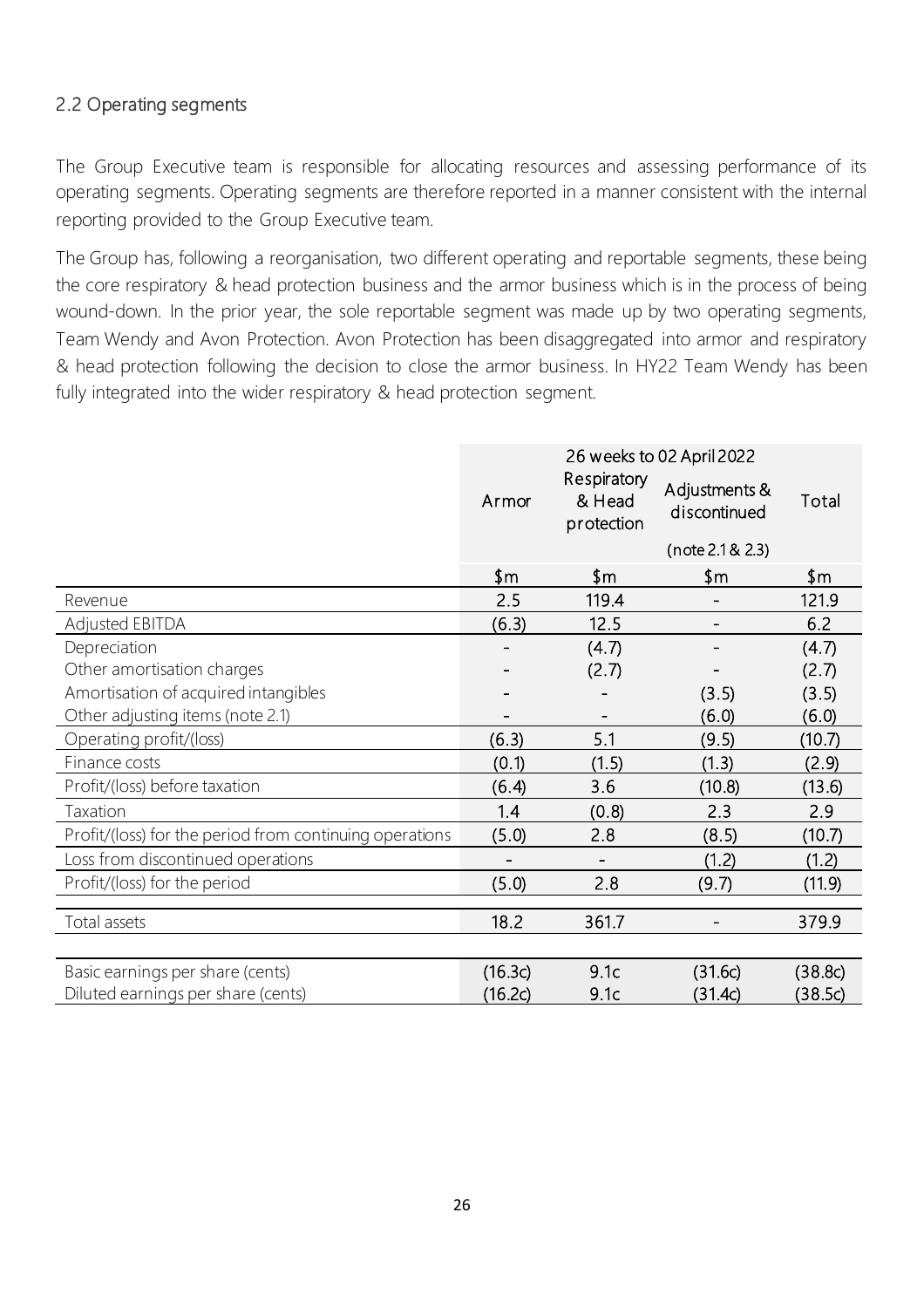|                                                         | 27 weeks to 03 April 2021 (restated) <sup>1</sup> |                                     |                               |        |
|---------------------------------------------------------|---------------------------------------------------|-------------------------------------|-------------------------------|--------|
|                                                         | Armor                                             | Respiratory<br>& Head<br>protection | Adjustments &<br>discontinued | Total  |
|                                                         |                                                   |                                     | (note 2.1 & 2.3)              |        |
|                                                         | $~\mathsf{\$m}$                                   | $\mathfrak{m}$                      | \$m                           | \$m    |
| Revenue                                                 | 3.9                                               | 118.1                               |                               | 122.0  |
| <b>Adjusted EBITDA</b>                                  | (3.4)                                             | 22.5                                |                               | 19.1   |
| Depreciation                                            | (0.9)                                             | (3.6)                               |                               | (4.5)  |
| Other amortisation charges                              |                                                   | (2.1)                               |                               | (2.1)  |
| Amortisation of acquired intangibles                    |                                                   |                                     | (7.0)                         | (7.0)  |
| Other adjusting items (note 2.1)                        |                                                   |                                     | (2.1)                         | (2.1)  |
| Operating profit/(loss)                                 | (4.3)                                             | 16.8                                | (9.1)                         | 3.4    |
| Finance costs                                           | (0.2)                                             | (1.3)                               | (1.5)                         | (3.0)  |
| Profit/(loss) before taxation                           | (4.5)                                             | 15.5                                | (10.6)                        | 0.4    |
| Taxation                                                | 0.9                                               | (3.2)                               | 2.4                           | 0.1    |
| Profit/(loss) for the period from continuing operations | (3.6)                                             | 12.3                                | (8.2)                         | 0.5    |
| Loss from discontinued operations                       | $\qquad \qquad -$                                 |                                     | (1.4)                         | (1.4)  |
| Profit/(loss) for the period                            | (3.6)                                             | 12.3                                | (9.6)                         | (0.9)  |
| Total assets                                            | 55.3                                              | 364.8                               |                               | 420.1  |
| Basic earnings per share (cents)                        | (11.7c)                                           | 40.1c                               | (31.3c)                       | (2.9c) |
| Diluted earnings per share (cents)                      | (11.6c)                                           | 39.8c                               | (31.1c)                       | (2.9c) |

<sup>1</sup> The comparatives for the 27 weeks to 03 April 2021 have been restated to reflect reclassification and phasing adjustments between H1 and H2 in the prior year as disclosed in note 5.6. Comparatives have also been aligned with the new segmental reporting structure, as outlined above.

#### Revenue analysed by line of business

|                            | 02 April 2022<br>Head |              |        |       | 03 April 2021 <sup>1</sup><br>Head |            |                          |                 |
|----------------------------|-----------------------|--------------|--------|-------|------------------------------------|------------|--------------------------|-----------------|
|                            | Respiratory           | Protection   | Armor  | Total | Respiratory                        | Protection | Armor                    | Total           |
|                            | \$m                   | $\mathsf{m}$ | \$m    | \$m   | $\mathfrak{m}$                     | \$m        | \$m                      | $~\mathsf{\$m}$ |
| U.S. DOD                   | 24.0                  | 19.5         | 25.    | 46.0  | 48.4                               | 16.0       | 3.9                      | 68.3            |
| <b>Commercial Americas</b> | 17.7                  | 13.0         | $\sim$ | 30.7  | 18.7                               | 9.3        | $\qquad \qquad -$        | 28.0            |
| U.K. & International       | 41.1                  | 4.1          |        | 45.2  | 18.2                               | 75         | $\overline{\phantom{m}}$ | 25.7            |
| Total                      | 82.8                  | 36.6         |        | 121.9 | 85.3                               | 328        | 39                       | 220             |

<sup>1</sup> Following a re-organisation and further integration of Team Wendy, the Group classifies revenue into U.S. DOD (comprising all U.S. military revenue), Commercial Americas (which includes U.S. first responder plus all revenue from other parts of the Americas), and U.K. & International ("U.K. & Intl") (comprising all revenue outside the continents of America). Prior year figures have been re-classed to be presented on a consistent basis to current year classifications.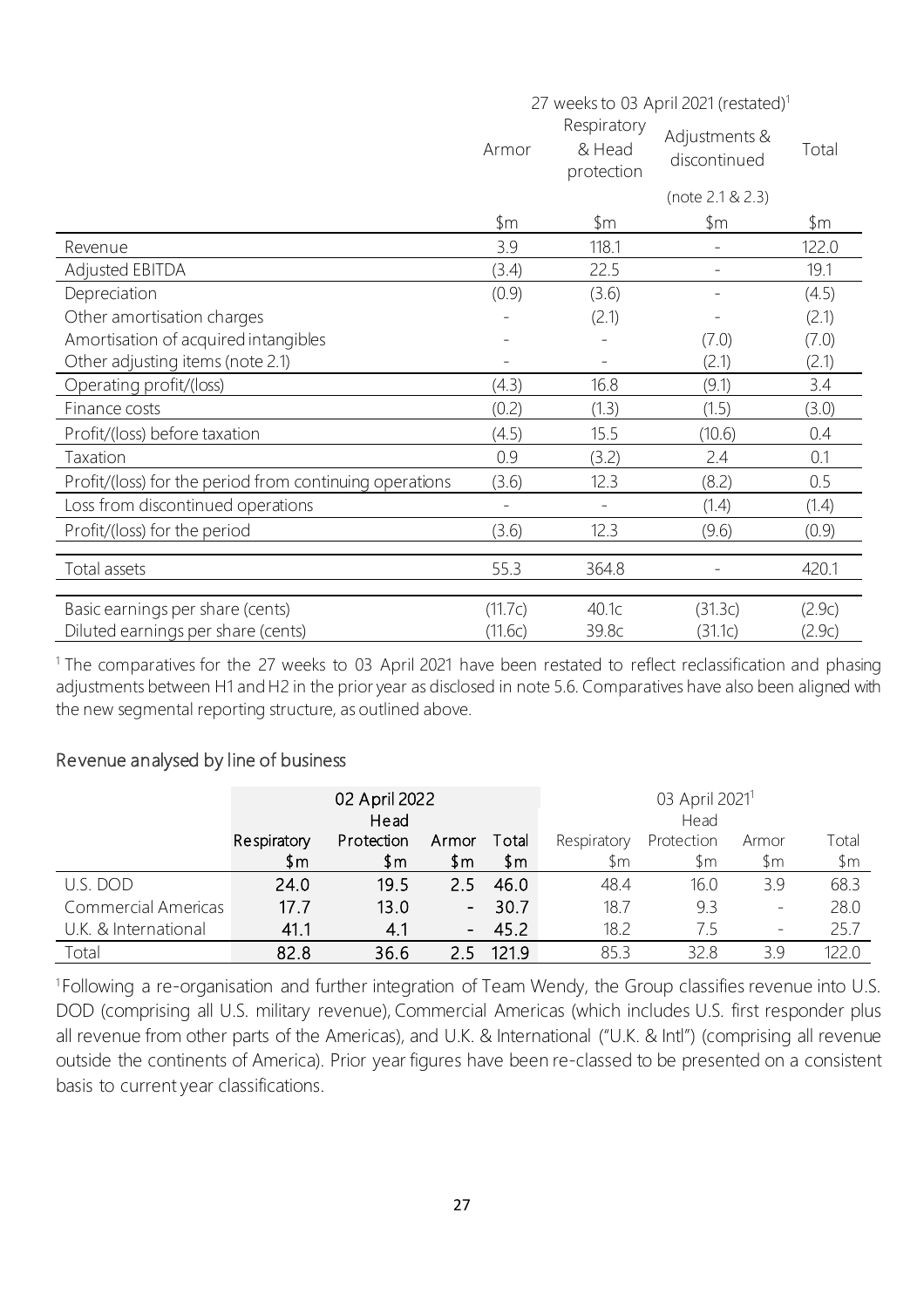# Revenue analysed by geographic region by origin

|        | 26 weeks to | 27 weeks to    |
|--------|-------------|----------------|
|        | 02 April    | 03 April       |
|        | 2022        | 2021           |
|        | \$m         | $\mathsf{\$m}$ |
| Europe | 37.4        | 13.6           |
| U.S.   | 84.5        | 108.4          |
| Total  | 121.9       | 122.0          |

#### 2.3 Discontinued Operations

In September 2020 the Group divested the entire milkrite | InterPuls business. As part of the sale and purchase agreement, the Group entered into a Manufacturing Service Agreement whilst arrangements were made to relocate manufacturing equipment from a previously shared U.K. facility. These are expected to conclude in FY23. The Group also entered into agreements to provide certain other information technology and administrative services under a 12-month Transitional Services Agreement which have now concluded. As the activities under these agreements are not part of the continuing operations of the Group, the revenue and costs associated with these agreements have been classified as discontinued operations.

|                                     | 26 weeks to | 27 weeks to |
|-------------------------------------|-------------|-------------|
|                                     | 02 April    | 03 April    |
|                                     | 2022        | 2021        |
|                                     | \$m         | \$m         |
| Revenue                             | 1.7         | 2.0         |
| Cost of Sales                       | (3.2)       | (2.8)       |
| Gross Loss                          | (1.5)       | (0.8)       |
| General and administrative expenses |             | (1.0)       |
| Operating loss                      | (1.5)       | (1.8)       |
| Finance costs                       |             |             |
| Loss before taxation                | (1.5)       | (1.8)       |
| Taxation                            | 0.3         | 0.4         |
| Loss from discontinued operations   | (1.2)       | (1.4)       |
|                                     |             |             |
| Basic earnings per share (cents)    | (3.9c)      | (4.6c)      |
| Diluted earnings per share (cents)  | (3.9c)      | (4.6c)      |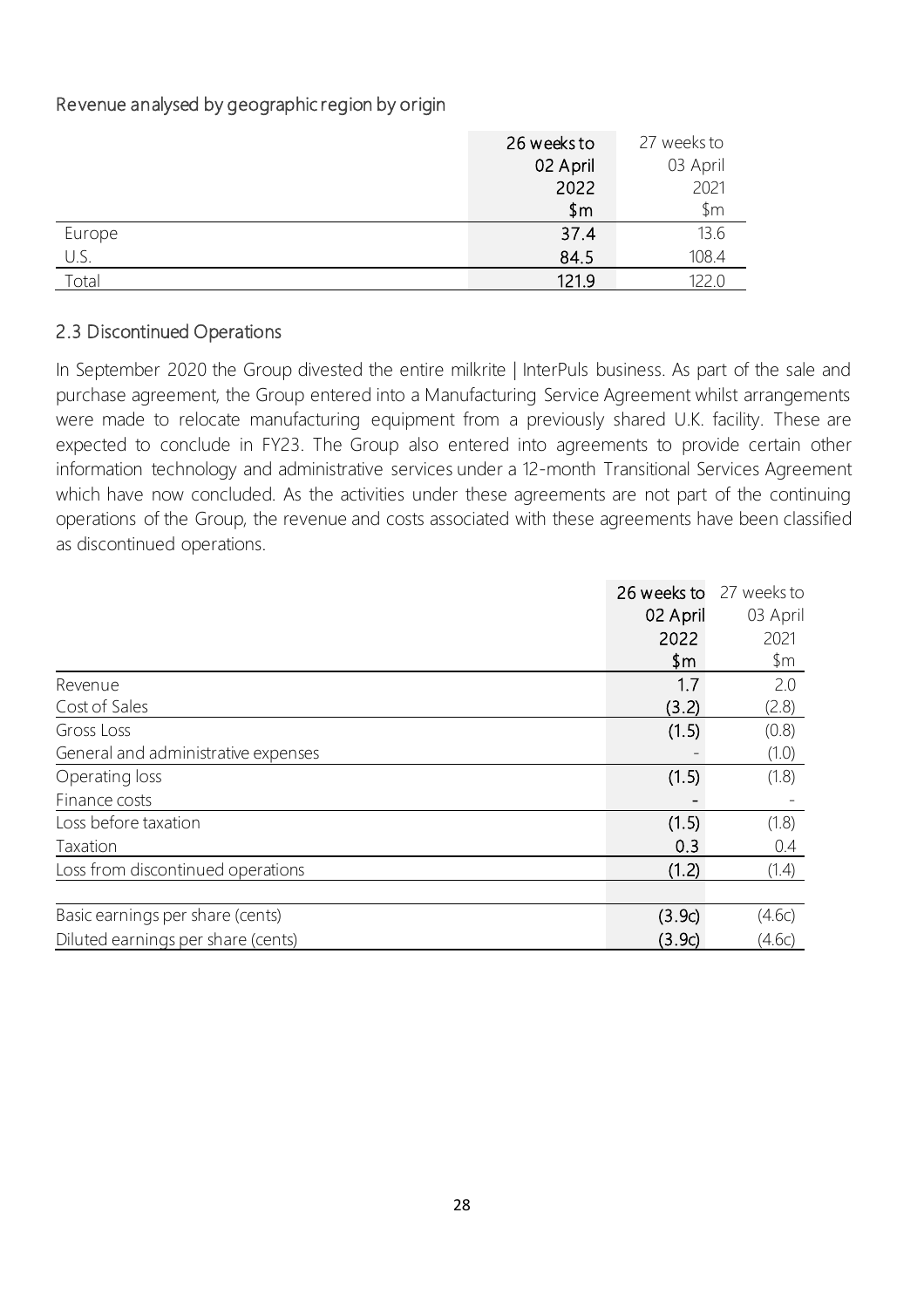### 2.4 Earnings Per Share

Basic earnings per share is calculated by dividing the earnings attributable to ordinary shareholders by the weighted average number of ordinary shares in issue during the period, excluding those held as treasury shares (note 4.4). The company has dilutive potential ordinary shares in respect of the Performance Share Plan. Reconciliations of the earnings and weighted average number of shares used in calculations of earnings per share are set out below:

# Weighted average number of shares

|                                                             | 26 weeks to | 27 weeks to |
|-------------------------------------------------------------|-------------|-------------|
|                                                             | 02 April    | 03 April    |
|                                                             | 2022        | 2021        |
| Weighted average number of ordinary shares in issue used in |             |             |
| basic calculations (thousands)                              | 30,644      | 30,649      |
| Potentially dilutive shares (weighted average) (thousands)  | 284         | 246         |
| Fully diluted number of ordinary shares (weighted average)  |             |             |
| (thousands)                                                 | 30,928      | 30,895      |

#### 2.5 Taxation

|                                                                       | 26 weeks to    | 27 weeks to    |
|-----------------------------------------------------------------------|----------------|----------------|
|                                                                       | 02 April       | 03 April       |
|                                                                       | 2022           | 2021           |
|                                                                       |                | (restated)     |
|                                                                       | $\mathsf{\$m}$ | $\mathsf{\$m}$ |
| (Loss)/profit before taxation from continuing operations              | (13.6)         | 0.4            |
|                                                                       |                |                |
| Tax charge/(credit) at the average standard U.K. rate of 19.0% (HY21: | (2.6)          |                |
| $19.0\%$                                                              |                |                |
| Differences in overseas tax rates                                     | (0.2)          |                |
| Permanent differences                                                 | (0.1)          | (0.2)          |
| Tax credit                                                            | (2.9)          | (0.1)          |

The effective tax rate for the period is 21% (HY21: 25%).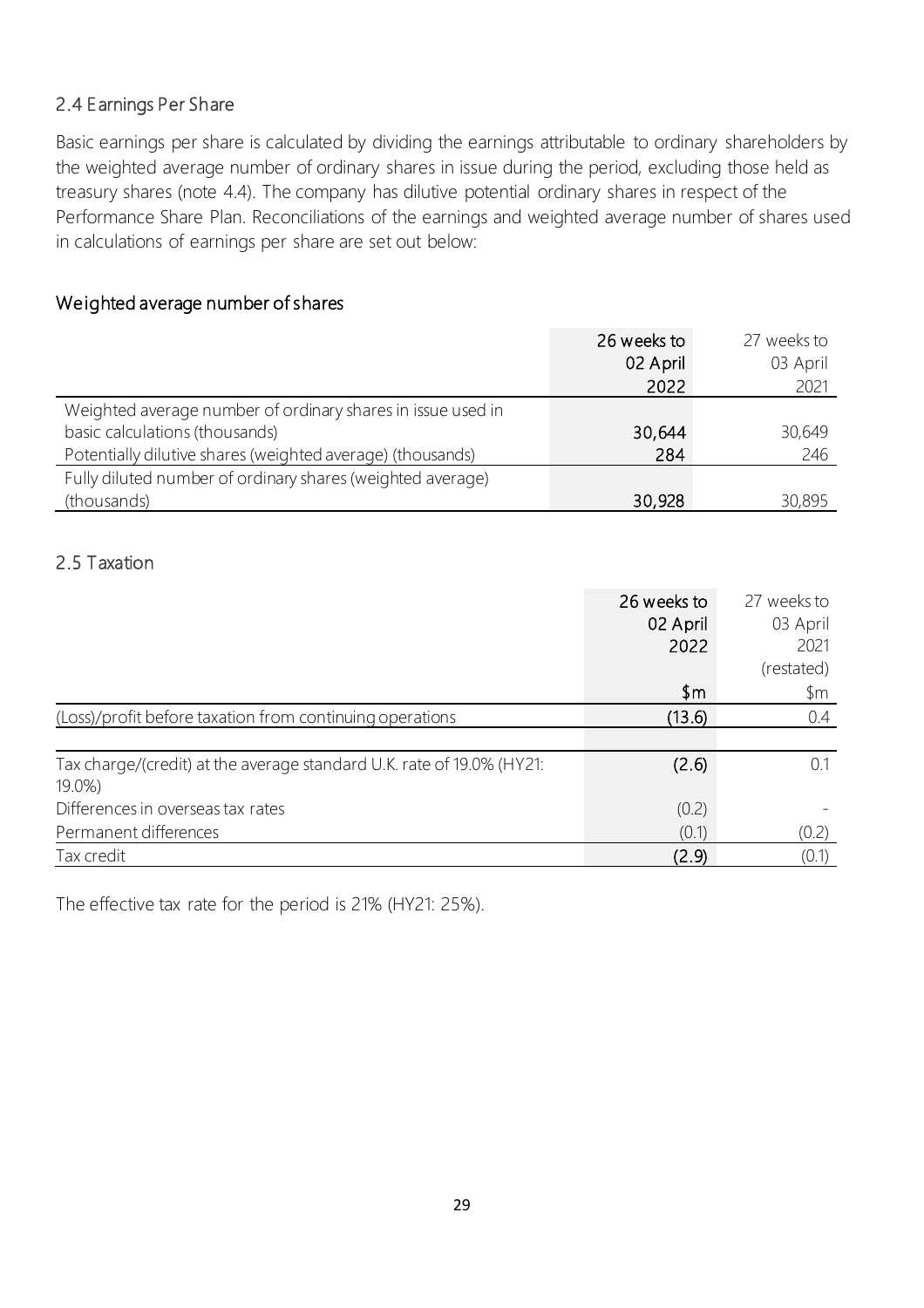# Section 3: Non-current assets

#### 3.1 Intangible assets

|                         | Goodwill | Acquired<br>intangibles  | Development<br>expenditure | Computer<br>software | Total |
|-------------------------|----------|--------------------------|----------------------------|----------------------|-------|
| Net book amounts        | \$m\$    | \$m                      | \$m                        | \$m                  | \$m   |
| At 02 October 2021      | 88.8     | 58.9                     | 23.2                       | 10.1                 | 181.0 |
| Additions               |          | $\overline{\phantom{0}}$ | 2.7                        | 0.2                  | 2.9   |
| Exceptional impairments |          | $\overline{\phantom{0}}$ | (1.6)                      |                      | (1.6) |
| Amortisation            |          | (3.5)                    | (2.1)                      | (0.6)                | (6.2) |
| Exchange differences    |          |                          | (0.2)                      |                      | (0.2) |
| At 02 April 2022        | 88.8     | 55.4                     | 22.0                       | 9.7                  | 175.9 |

The carrying amounts of non-financial assets have been reviewed at the interim reporting date to determine whether there is any indication of impairment. For assets that show indicators of impairment, this includes estimation of the recoverable amount which is deemed to be value in use. Assets are tested at CGU level (or at group of CGUs level in the case of goodwill) as the Directors believe CGUs generate largely independent cash inflow.

Value in use was determined by discounting the future cash flow to be generated from the continuing use of the CGU.

As a result of the review for the half year to 02 April 2022, the following impairment charges were identified:

- General Service Respirator (GSR), impaired by \$2.9m due to a change made on costing assumptions and forecasted cash flow periods, driven by changes in market factors (\$0.7m development expenditure, \$2.2m plant and machinery).
- Other respiratory asset development expenditure, impaired by \$0.7m due to market factors.
- Armor-specific development expenditure, impaired by \$0.2m for a small number of reclassified assets.

Following the impairment charges recognised, recoverable amounts were equal to carrying amounts.

For the GSR the following key assumptions were used as part of the value in use analysis:

- A pre-tax discount rate of 32% (post-tax discount rate of 7.4%)
- Cashflow over a period of 6.5 years, including an assumption of contractual extensions and commercial gross profit margins

Sensitivity analysis has shown that if gross profit margins improved by 8% in additional contract periods, the impairment would be reduced by approximately \$0.2m.

Other CGUs were not tested for impairment because there were no impairment indicators at 02 April 2022.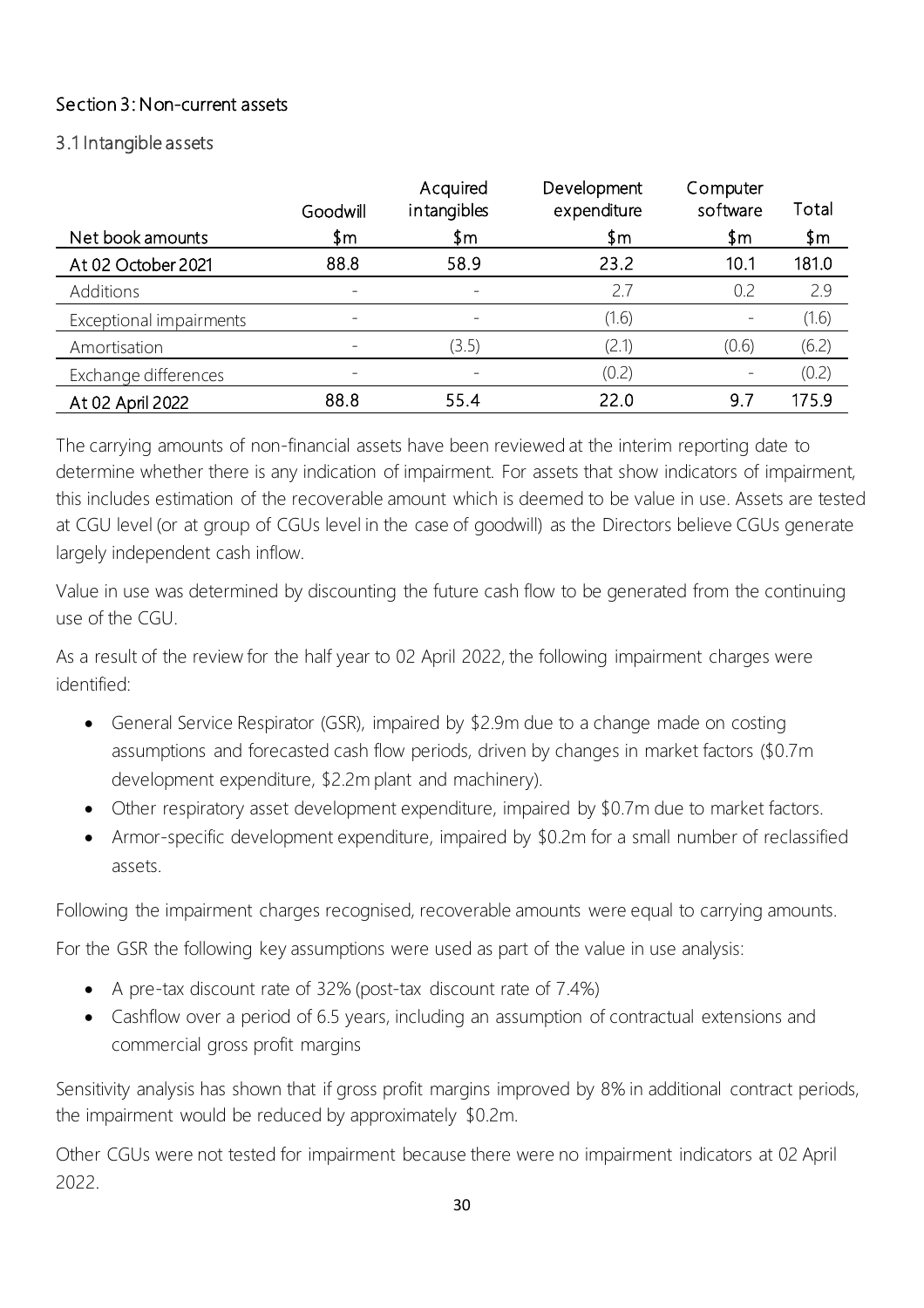# 3.2 Property, plant and equipment

| Net book amounts                   | Freeholds<br>\$m | Right of use<br>assets<br>\$m | Plant and<br>machinery<br>\$m | Leasehold<br>Improvements<br>\$m | Total<br>\$m |
|------------------------------------|------------------|-------------------------------|-------------------------------|----------------------------------|--------------|
| At 02 October 2021                 | 1.8              | 15.0                          | 28.3                          | 3.5                              | 48.6         |
| Additions                          |                  | 0.2                           | 29                            |                                  | 3.1          |
| Exceptional impairments (note 3.1) |                  | (0.4)                         | (2.2)                         |                                  | (2.6)        |
| Depreciation charge                | (0.1)            | (1.7)                         | (2.7)                         | (0.2)                            | (4.7)        |
| Exchange differences               |                  | (0.2)                         | (0.4)                         | (0.1)                            | (0.7)        |
| At 02 April 2022                   |                  | 12.9                          | 25.9                          | 3.2                              | 43.7         |

The \$0.4m right of use asset impairment relates to the closure of one of our U.S. offices under the overhead reduction programme. The \$2.2m plant and machinery impairment is detailed in note 3.1.

# 3.3 Capital commitments

|                     | As at        | As at  |
|---------------------|--------------|--------|
|                     | 02 April     | 02 Oct |
|                     | 2022         | 2021   |
|                     | $\mathsf{m}$ | \$m    |
| Capital commitments | 12           |        |

Capital commitments represent the amount contracted in respect of non-current assets at the end of the period for which no provision has been made in the financial statements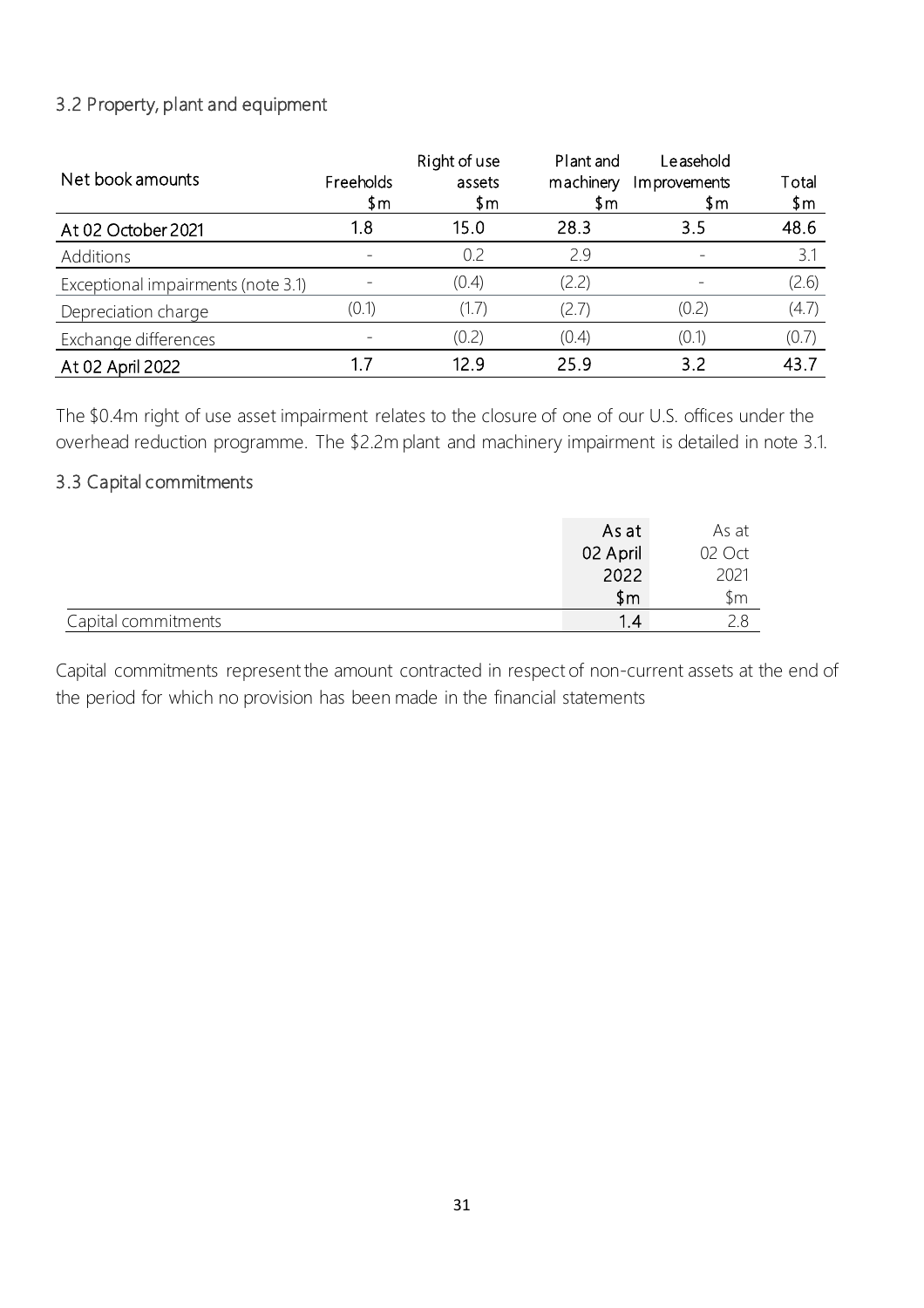# Section 4: Funding

# 4.1 Borrowings

|                                                   | As at    | As at          |
|---------------------------------------------------|----------|----------------|
|                                                   | 02 April | 02 Oct         |
|                                                   | 2022     | 2021           |
|                                                   | \$m      | $\mathsf{S}$ m |
| Current                                           |          |                |
| Lease liabilities                                 | 4.1      | 4.0            |
|                                                   | 4.1      | 4.0            |
| Non-Current                                       |          |                |
| <b>Bank Loans</b>                                 | 69.2     | 40.9           |
| Lease liabilities                                 | 22.6     | 25.1           |
|                                                   | 91.8     | 66.0           |
| <b>Total Group borrowings</b>                     | 95.9     | 70.0           |
|                                                   |          |                |
| The Group has the following committed facilities: |          |                |
|                                                   | As at    | As at          |
|                                                   | 02 April | 02 Oct         |
|                                                   | 2022     | 2021           |
|                                                   | \$m      | $\mathfrak{m}$ |
| Total undrawn committed borrowing facilities      | 135.8    | 164.1          |
| Bank loans and overdrafts utilised                | 69.2     | 40.9           |
| <b>Total Group committed facilities</b>           | 205.0    | 205.0          |

The Group has a revolving credit facility (RCF) with a total commitment of \$200 million across six lenders with an accordion option of an additional \$50 million. The facility matures on 8 September 2024 with a one-year extension option to 8 September 2025. In addition to the revolving credit facility, the Group's U.S. operations have access to a \$5.0 million overdraft facility.

The RCF is subject to financial covenants measured on a bi-annual basis. These include a limit of 3.0 times for the ratio of net debt, excluding lease liabilities, to bank-defined adjusted EBITDA (leverage). The Group was in compliance with all financial covenants during the current and prior period.

The RCF is floating rate priced on the U.S. dollar secured overnight financing rate (SOFR) plus a margin of 1.45-2.35% depending on leverage. The Group has provided the lenders with a negative pledge in respect of certain shares in Group companies.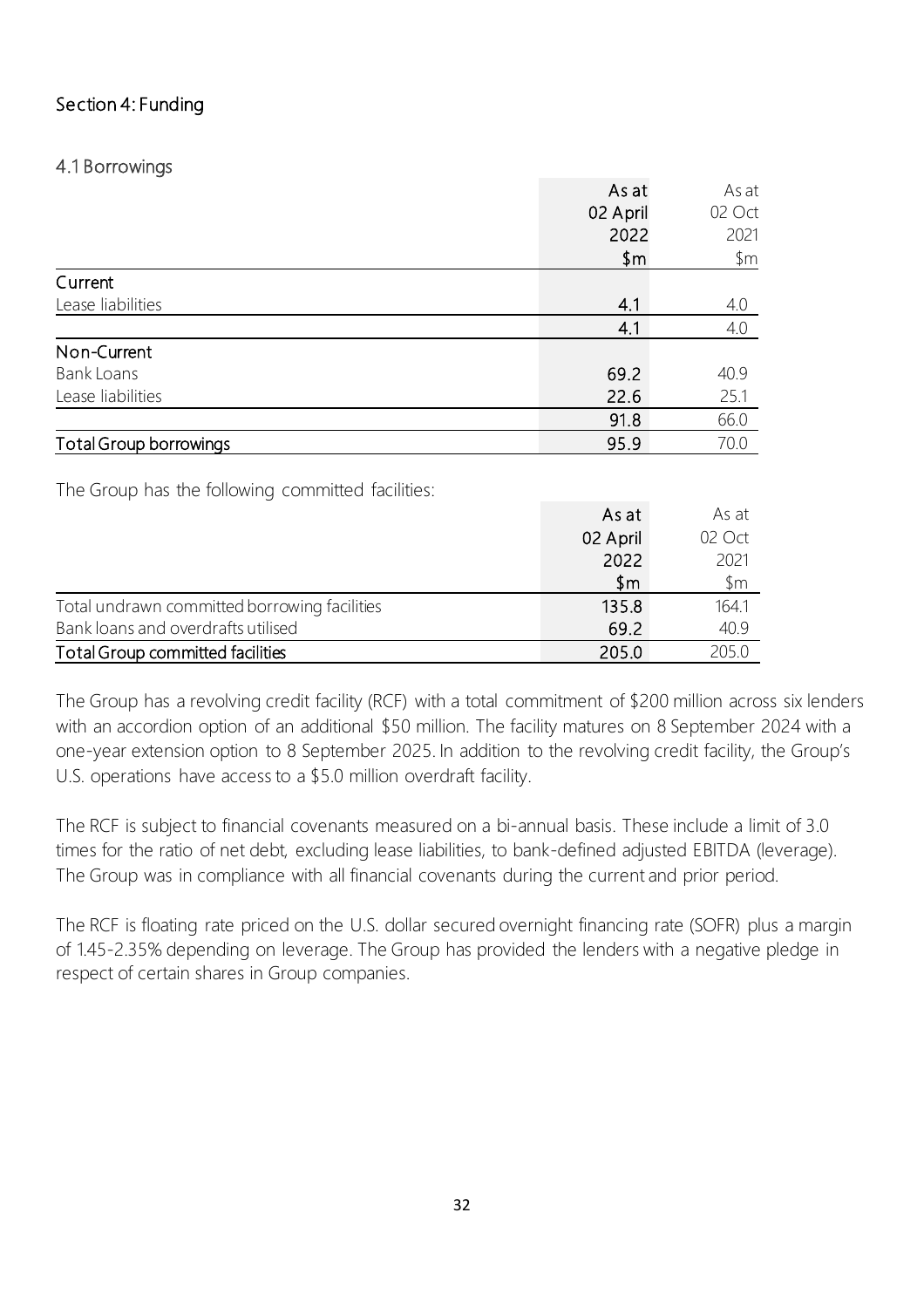# 4.2 Analysis of net debt

|                            | As at       |           | Non-cash       | Exchange                 | As at                   |
|----------------------------|-------------|-----------|----------------|--------------------------|-------------------------|
|                            | 02 Oct 2021 | Cash flow | movements      |                          | movements 02 April 2022 |
|                            | \$m         | \$m       | $\mathfrak{m}$ | \$m                      | \$m                     |
| Cash at bank and in hand   | 14.1        | (1.5)     |                | $\overline{\phantom{m}}$ | 12.6                    |
| Bank loans                 | (40.9)      | (28.3)    |                |                          | (69.2)                  |
| Interest due on bank loans |             | 0.8       | (0.8)          |                          |                         |
| Net debt excluding lease   | (26.8)      | (29.0)    | (0.8)          |                          | (56.6)                  |
| liabilities                |             |           |                |                          |                         |
| Lease liabilities          | (29.1)      | 2.6       | (0.5)          | 0.3                      | (26.7)                  |
| Net debt                   | (55.9)      | (26.4)    | (1.3)          | 0.3                      | (83.3)                  |

Cash flow relating to bank loans consisted of \$33.9m proceeds from drawdowns, less \$5.6m repayments.

# 4.3 Finance costs

|                                                          | 26 weeks to | 27 weeks to  |
|----------------------------------------------------------|-------------|--------------|
|                                                          | 02 April    | 03 April     |
|                                                          | 2022        | 2021         |
|                                                          |             | $(rested)^1$ |
|                                                          | \$m         | \$m          |
| Interest payable on bank loans and overdrafts            | (0.8)       | (0.6)        |
| Interest payable in respect of leases                    | (0.5)       | (0.6)        |
| Amortisation of finance fees                             | (0.3)       | (0.3)        |
| U.K. defined benefit pension scheme net interest expense | (0.8)       | (0.4)        |
| Contingent Consideration unwind discount                 | (0.5)       | (1.1)        |
| Finance costs                                            | (2.9)       | (3.0)        |

 $1$  The comparatives for the 27 weeks to 03 April 2021 have been restated to reflect reclassification and phasing adjustments between H1 and H2 in the prior year as disclosed in note 5.6.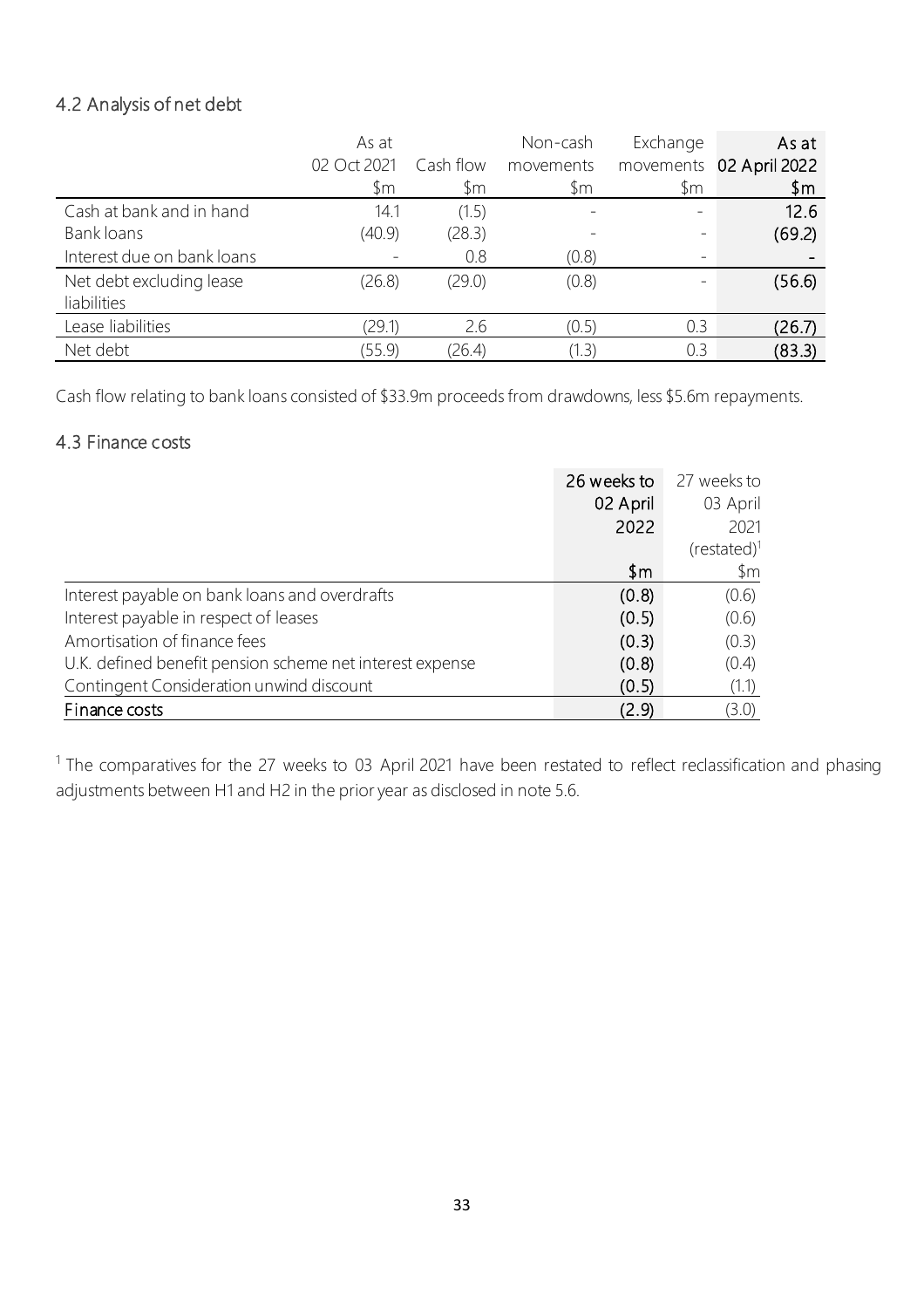### 4.4 Equity

# Share Capital

|                            | No. of     | Ordinary | Share    | No. of     | Ordinary | Share          |
|----------------------------|------------|----------|----------|------------|----------|----------------|
|                            | shares     | shares   | premium  | shares     | shares   | premium        |
|                            | as at      | as at    | as at    | as at      | as at    | as at          |
|                            | 02 April   | 02 April | 02 April | 02 Oct     | 02 Oct   | 02 Oct         |
|                            | 2022       | 2022     | 2022     | 2021       | 2021     | 2021           |
|                            |            | \$m      | \$m      |            | \$m      | $\mathfrak{m}$ |
| Called up, allotted and    |            |          |          |            |          |                |
| fully paid ordinary shares |            |          |          |            |          |                |
| of £1each                  |            |          |          |            |          |                |
| At the beginning of the    | 31,023,292 | 50.3     | 54.3     | 31,023,292 | 50.3     | 54.3           |
| period                     |            |          |          |            |          |                |
| At the end of the period   | 31,023,292 | 50.3     | 54.3     | 31,023,292 | 50.3     | 54.3           |

Ordinary shareholders are entitled to receive dividends and to vote at meetings of the Company.

# Own shares held – Share Buyback Programme

|                        | 26 weeks to   | Period ended  |
|------------------------|---------------|---------------|
|                        | 02 April      | 02 Oct        |
|                        | 2022          | 2021          |
|                        | No. of shares | No. of shares |
| Opening balance        |               |               |
| Acquired in the period | 658,161       |               |
| Closing balance        | 658,161       |               |

In January 2022 the Group commenced a share buyback programme in respect of its ordinary shares up to a maximum consideration of £18.5m. Dividends on the shares have been waived. Purchased shares under the programme are held at cost as treasury shares and deducted from shareholders' equity.

In the 26 weeks to 02 April 2022 658,161 shares have been acquired under the share buyback programme.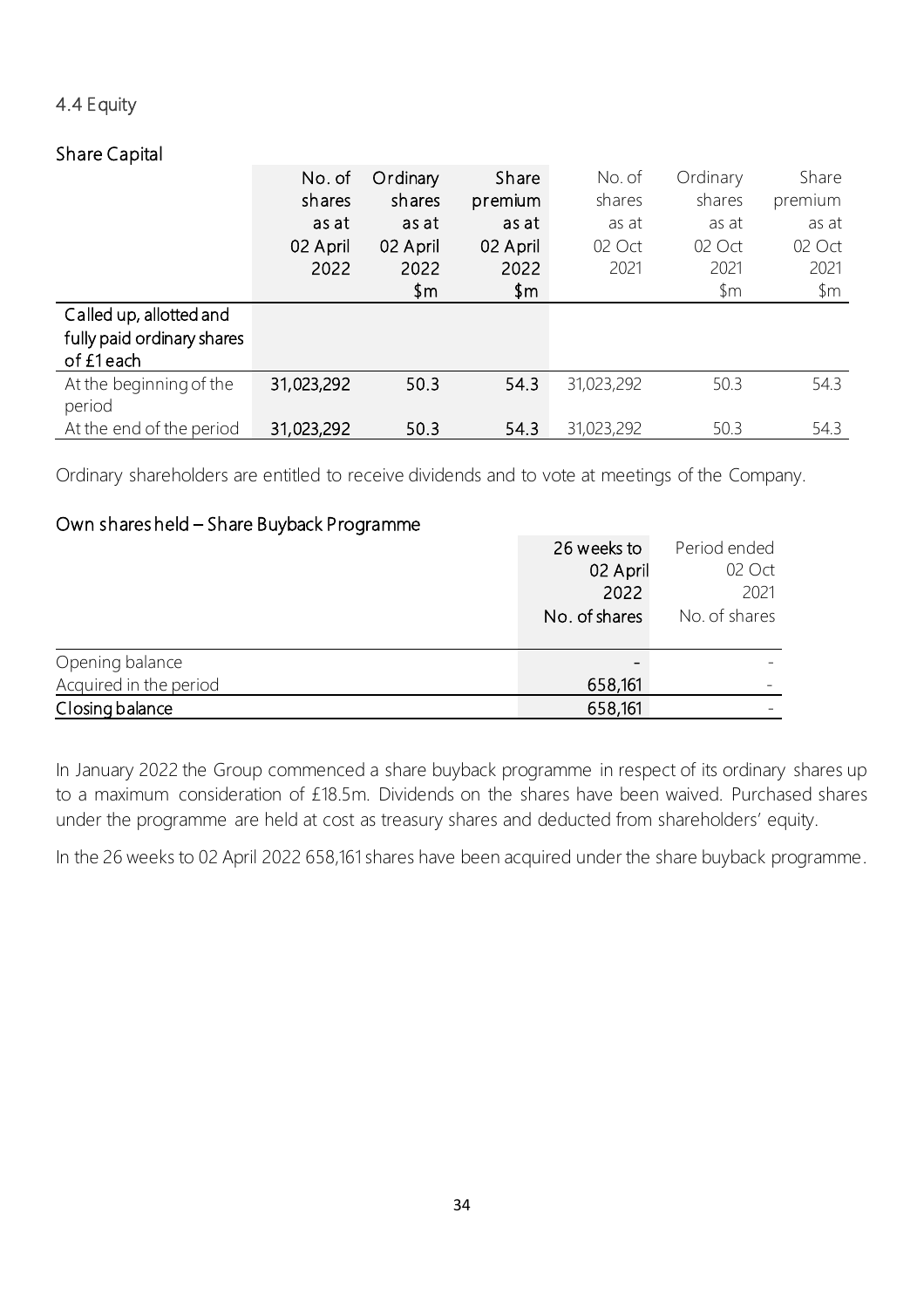# Own shares held – Long-Term Incentive Plan

|                                 | 26 weeks to   | Period ended  |
|---------------------------------|---------------|---------------|
|                                 | 02 April      | 02 Oct        |
|                                 | 2022          | 2021          |
|                                 | No. of shares | No. of shares |
|                                 |               |               |
| Opening balance                 | 334,933       | 398,560       |
| Acquired in the period          |               | 95,855        |
| Disposed on exercise of options | (73, 219)     | (159, 482)    |
| Closing balance                 | 261,714       | 334,933       |

These shares are held in trust in respect of awards made under the Avon Protection Long-Term Incentive Plan. Dividends on the shares have been waived. The market value of shares held in trust at 02 April 2022 was \$4.5m (02 October 2021: \$8.8m). The shares are held at cost as treasury shares and deducted from shareholders' equity.

In December 2021 73,219 shares vested under the Avon Protection Long-Term Incentive Plan and were distributed to employees (Year ended 02 October 2021: 159,482 shares vested and distributed to employees in January 2021).

In the 53 weeks ended 02 October 2021 95,855 shares were acquired by the trust.

# 4.5 Dividends

On 28 January 2022, the shareholders approved a final dividend of 30.6c per qualifying ordinary share in respect of the year ended 02 October 2021. This was paid on 11 March 2022 utilising \$9.1m of shareholders' funds.

The Board of Directors has declared an interim dividend of 14.3c (2021: 14.3c) per qualifying ordinary share in respect of the year ending 01 October 2022. This interim dividend will be paid in sterling at the prevailing exchange rate prior to payment on 02 September 2022 to shareholders on the register at the close of business on 05 August 2022. In accordance with accounting standards, this dividend has not been provided for. It will be recognised in shareholders' funds in the 52 weeks to 01 October 2022 and is expected to utilise \$4.4m (2021: \$4.4m) of shareholders' funds.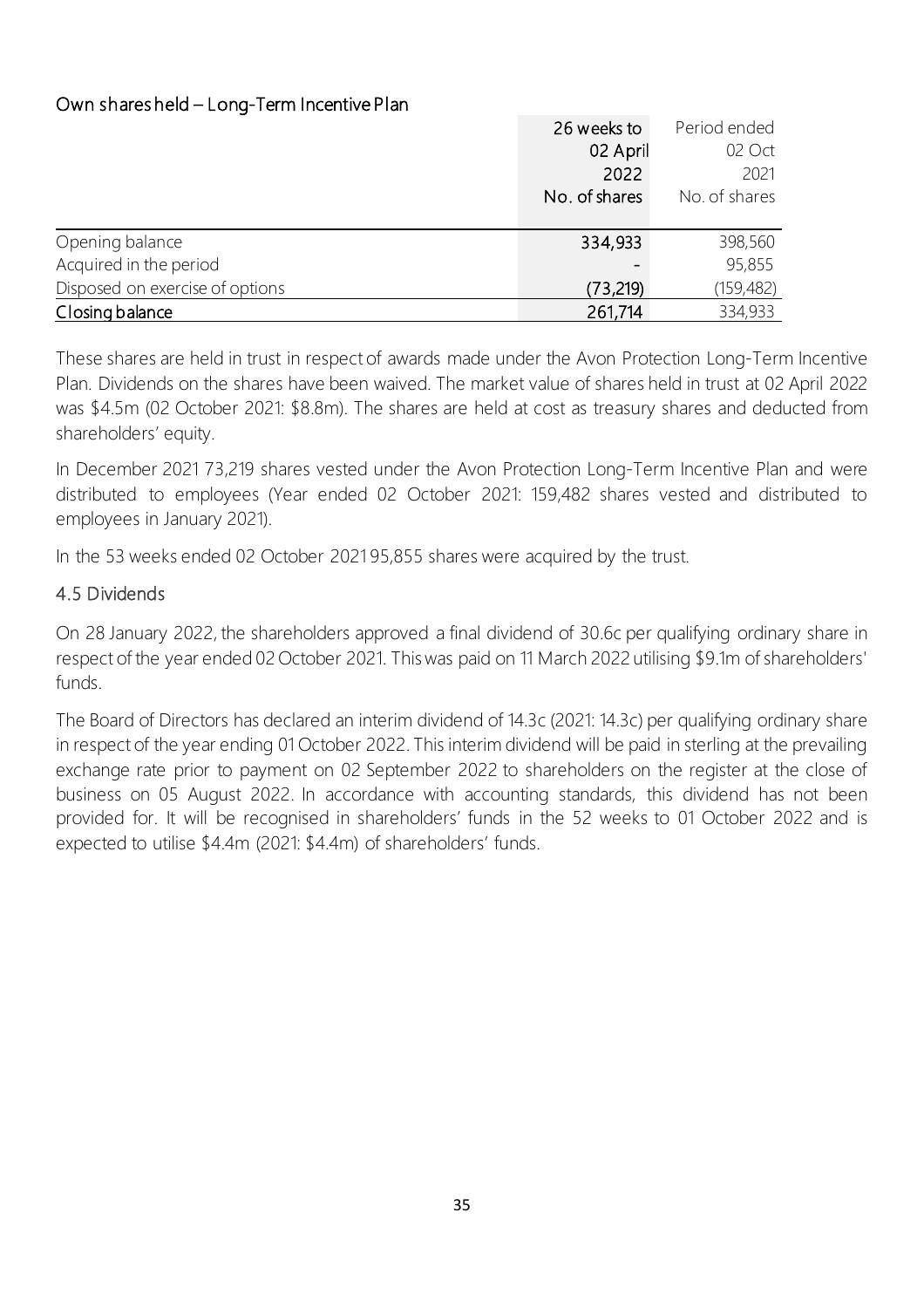# Section 5: Other

#### 5.1 Provisions for liabilities and charges

|                                  | Property    | Contingent    | Total |
|----------------------------------|-------------|---------------|-------|
|                                  | Obligations | consideration |       |
|                                  | \$m         | \$m           | \$m   |
| Balance at 02 October 2021       | 2.9         | 6.0           | 8.9   |
| Payments in the period           |             | (3.2)         | (3.2) |
| Unwind of discount on provisions |             | 0.5           | 0.5   |
| Balance at 02 April 2022         | 2.9         | 3.3           | 6.2   |

|                              | As at        | As at  |
|------------------------------|--------------|--------|
|                              | 02 April     | 02 Oct |
|                              | 2022         | 2021   |
| Analysis of total provisions | $\mathsf{m}$ | \$m    |
| Non-current                  | 2.9          | 5.4    |
| Current                      | 3.3          | 3.5    |
| Total provisions             | 6.2          | 89     |

Property obligations relate to leased premises of the Group which are subject to dilapidation risks and are expected to be utilised within the next ten years. Property provisions are subject to uncertainty in respect of any final negotiated settlement of any dilapidation claims with landlords.

The purchase consideration in relation to the Helmets & Armor acquisition included contingent consideration up to a maximum of \$25.0m depending on the outcome of certain tenders which were pending at the acquisition date and the level of sales which were generated on these contracts if secured.

At the balance sheet date, the remaining contingent consideration is presented as a provision with a fair value of \$3.3m being the present value of the future expected cashflow relating to the contract.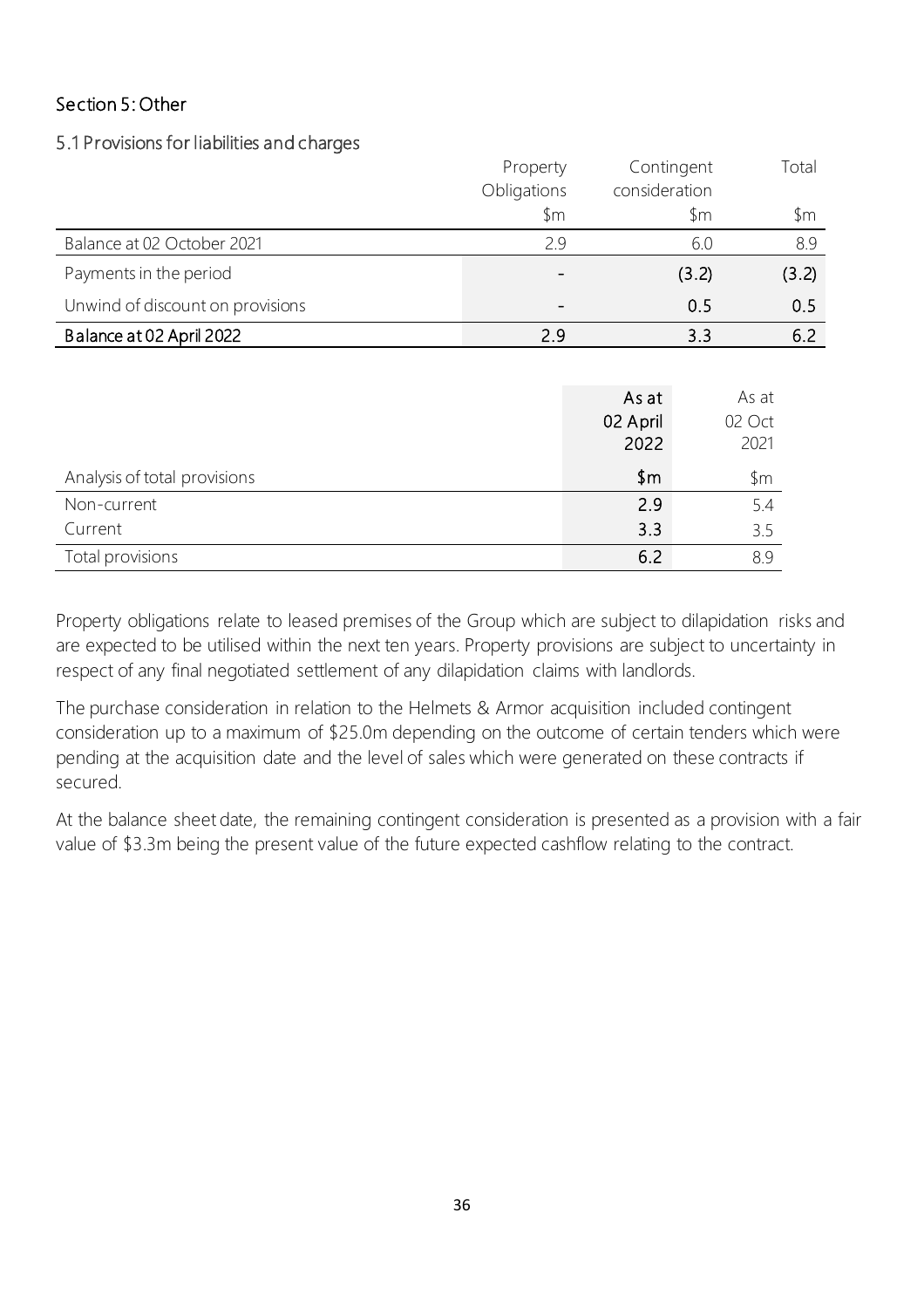# 5.2 Defined benefit pension scheme

|                       | As at    | As at  |
|-----------------------|----------|--------|
|                       | 02 April | 02 Oct |
|                       | 2022     | 2021   |
|                       | \$m      | \$m    |
| Net pension liability | 28.7     | 68.3   |

### Defined benefit pension scheme

The Group operated a contributory defined benefit plan to provide pension and death benefits for the employees of Avon Protection plc and its Group undertakings in the U.K. employed prior to 31 January 2003. The plan was closed to future accrual of benefit on 1 October 2009 and has a weighted average maturity of approximately 15 years. The assets of the plan are held in separate trustee administered funds and are invested by professional investment managers. The Trustee is Avon Rubber Pension Trust Limited, the Directors of which are members of the plan. Three of the Directors are appointed by the Company and two are elected by the members.

The funding of the plan is based on regular actuarial valuations. The most recent finalised actuarial valuation of the plan was carried out at 31 March 2019 when the market value of the plan's assets was £335.8m. The fair value of those assets represented 83% of the value of the benefits which had accrued to members, after allowing for future increase in pensions.

During the period the Group made payments to the fund of \$2.6m (HY21: \$nil) in respect of scheme expenses and deficit recovery plan payments. In accordance with the deficit recovery plan agreed following the 31 March 2019 actuarial valuation, the Group will make payments of \$4.5m in FY22 and \$4.7m in FY23 in respect of deficit recovery plan payments and scheme expenses.

The defined benefit plan exposes the Group to actuarial risks such as longevity risk, inflation risk and investment risk.

The Directors have confirmed no additional liability is required to be recognised as a consequence of minimum funding requirements. The trustees have no rights to wind up the scheme or improve benefits without Company consent.

An updated actuarial valuation for IAS 19 purposes was carried out by an independent actuary at 02 April 2022 using the projected unit method.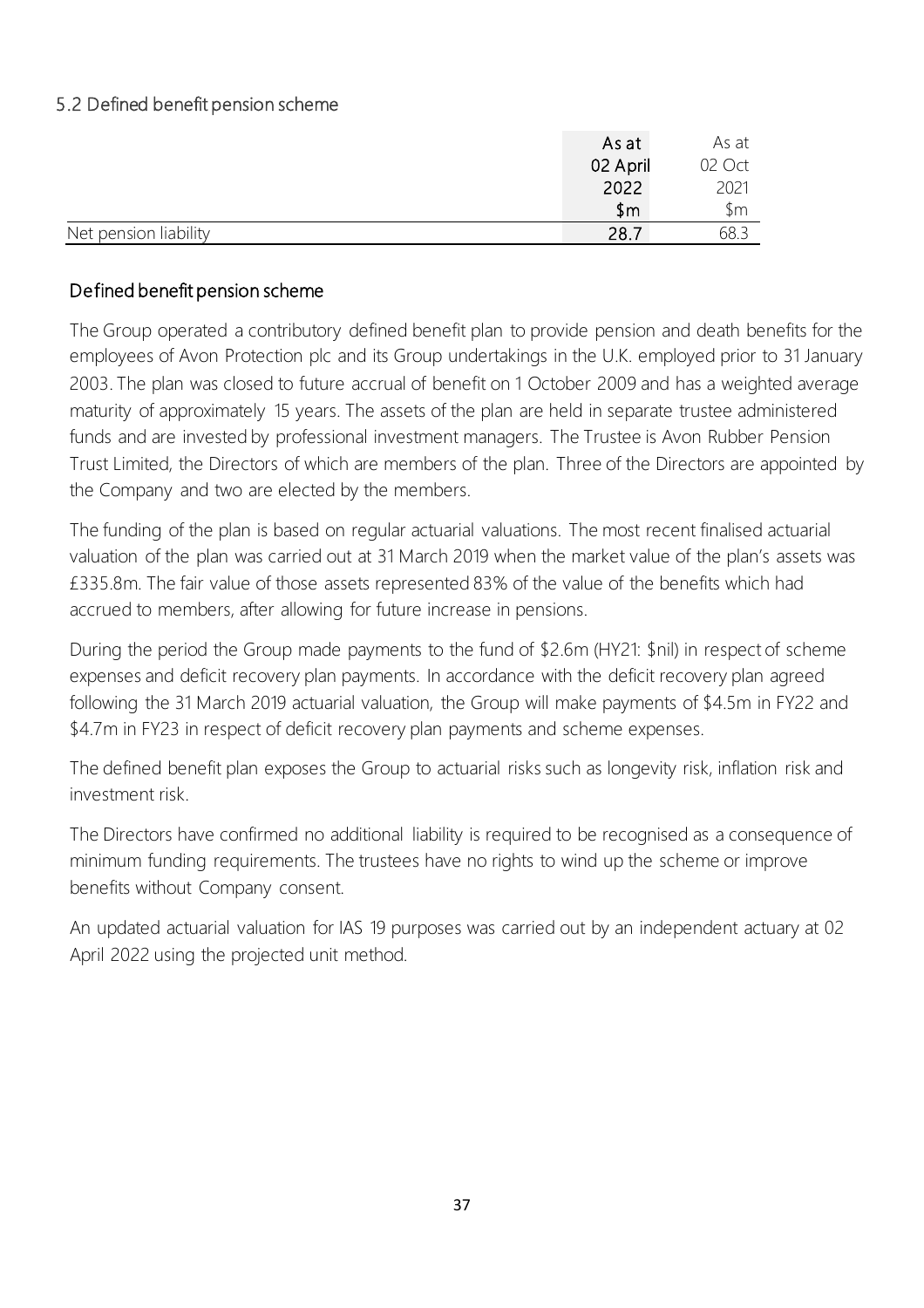# Movement in net defined benefit liability

|                                                      | Defined benefit<br>obligation |                       | Defined benefit<br>asset         |                                 | Net defined benefit<br>liability |                                    |
|------------------------------------------------------|-------------------------------|-----------------------|----------------------------------|---------------------------------|----------------------------------|------------------------------------|
|                                                      | 02 April<br>2022<br>\$m       | 02 Oct<br>2021<br>\$m | 02 April<br>2022<br>$\text{\$m}$ | 02 Oct<br>2021<br>$\mathsf{Sm}$ | 02 April<br>2022<br>\$m\$        | 02 Oct<br>2021<br>$~\,\mathrm{fm}$ |
| At 02 October/26 September                           | (534.7)                       | (526.3)               | 466.4                            | 446.7                           | (68.3)                           | (79.6)                             |
| Included in profit or loss                           |                               |                       |                                  |                                 |                                  |                                    |
| Administrative expenses                              | (0.7)                         | (1.2)                 |                                  |                                 | (0.7)                            | (1.2)                              |
| Past service cost                                    |                               |                       |                                  |                                 |                                  |                                    |
| Net interest cost                                    | (5.3)                         | (8.6)                 | 4.5                              | 7.3                             | (0.8)                            | (1.3)                              |
|                                                      | (6.0)                         | (9.8)                 | 4.5                              | 7.3                             | (1.5)                            | (2.5)                              |
| Included in other comprehensive<br>income            |                               |                       |                                  |                                 |                                  |                                    |
| Remeasurement gain:                                  |                               |                       |                                  |                                 |                                  |                                    |
| - Actuarial gain/(loss) arising from:                |                               |                       |                                  |                                 |                                  |                                    |
| - Demographic assumptions                            | 0.2                           | (0.4)                 |                                  |                                 | 0.2                              | (0.4)                              |
| - Financial assumptions                              | 45.4                          | 3.6                   |                                  |                                 | 45.4                             | 3.6                                |
| - Experience adjustment                              | (2.9)                         | 7.3                   |                                  |                                 | (2.9)                            | 7.3                                |
| - Return on plan assets excluding<br>interest income |                               |                       | (6.3)                            | 5.7                             | (6.3)                            | 5.7                                |
|                                                      | 42.7                          | 10.5                  | (6.3)                            | 5.7                             | 36.4                             | 16.2                               |
| Other                                                |                               |                       |                                  |                                 |                                  |                                    |
| Contributions by the employer                        |                               |                       | 2.6                              | 2.9                             | 2.6                              | 2.9                                |
| Net benefits paid out                                | 10.7                          | 24.5                  | (10.7)                           | (24.5)                          |                                  |                                    |
| FX gain/(loss)                                       | 16.3                          | (33.6)                | (14.2)                           | 28.3                            | 2.1                              | (5.3)                              |
| At 02 April/02 October                               | (471.0)                       | (534.7)               | 442.3                            | 466.4                           | (28.7)                           | (68.3)                             |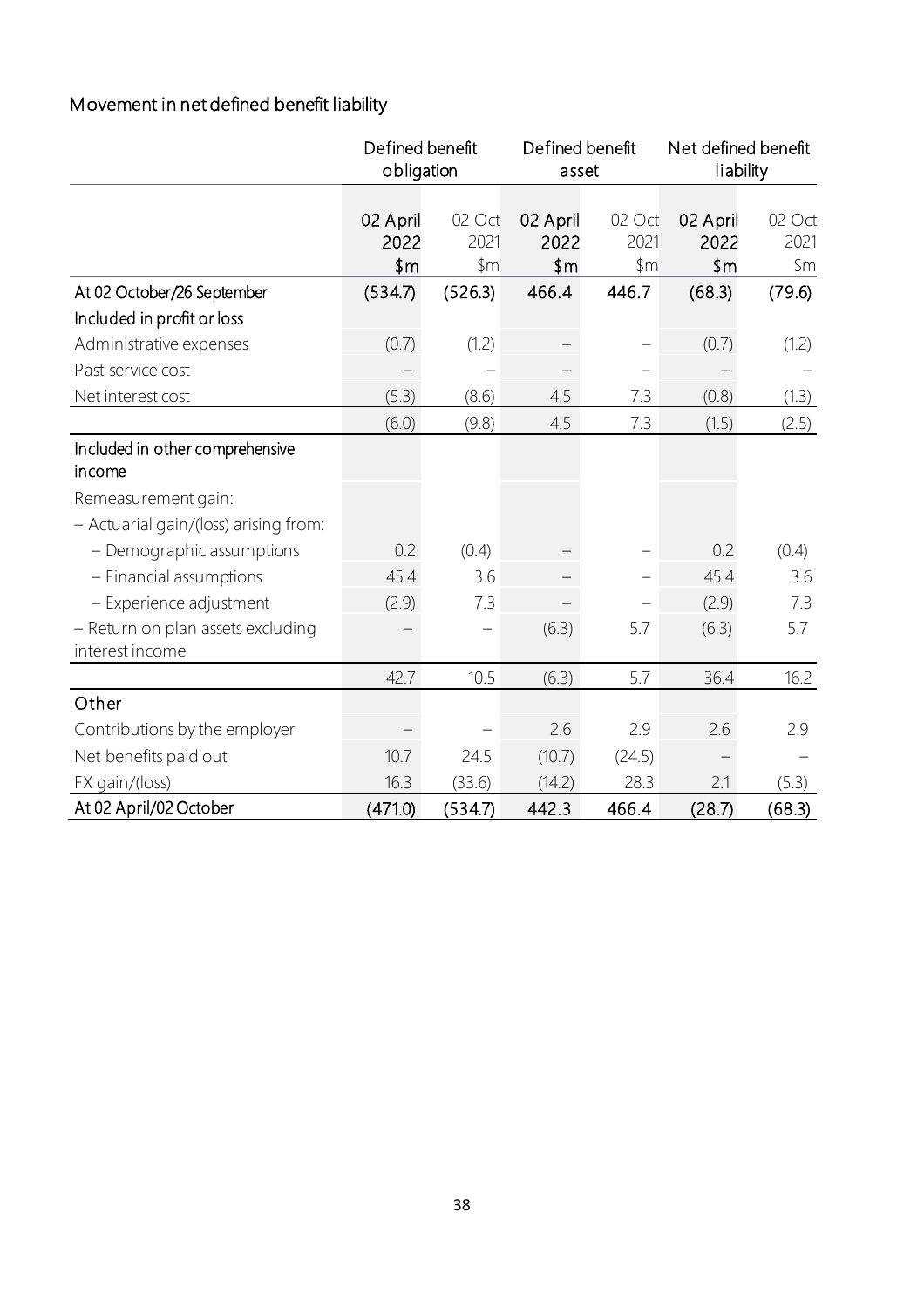# Actuarial assumptions

The main financial assumptions used by the independent qualified actuaries to calculate the liabilities under IAS 19 are set out below:

|                                      | 02 April | $\Lambda$ |
|--------------------------------------|----------|-----------|
|                                      | 2022     | 2021      |
|                                      | % p.a.   | % p.a.    |
| Inflation (RPI)                      | 385      |           |
| Inflation (CPI)                      |          |           |
| Pension increases post August 2005   | つっち      |           |
| Pension increases pre August 2005    | 365      | 340       |
| Discount rate for scheme liabilities |          |           |

#### Plan assets

|                               | 02 April | $( )$ ct |
|-------------------------------|----------|----------|
|                               | 2022     | 2021     |
|                               | \$m      | ኌm       |
| Equities and other securities | 168 R    | 180      |
| Liability Driven Investment   | 121 5    |          |
| Secured income fund           | 674      |          |
| Infrastructure fund           | 64.6     | h/h      |
| Cash                          | 20 O     | ノ5 /     |
| Fair value of assets          |          |          |

Equity securities are valued using quoted prices in active markets where available.

Liability Driven Investments relate to a level 2 pooled investment vehicle which combines a series of LIBOR-earning cash deposits combined with contracts to hedge interest rate and inflation risk. The LDI is valued using a Net Asset Value published on the Irish Stock Exchange.

Holdings in unquoted securities and infrastructure funds are classified as level 3 within the fair value hierarchy. Holdings unquoted securities are valued at fair value which is typically the Net Asset Value provided by the fund administrator at the most recent quarter end. Holdings in the infrastructure fund are valued by an independent valuer using a model-based valuation such as a discounted cash flow approach. The significant assumptions used in the valuation are the discount rate and the expected cash flow, both of which are subject to estimation uncertainty.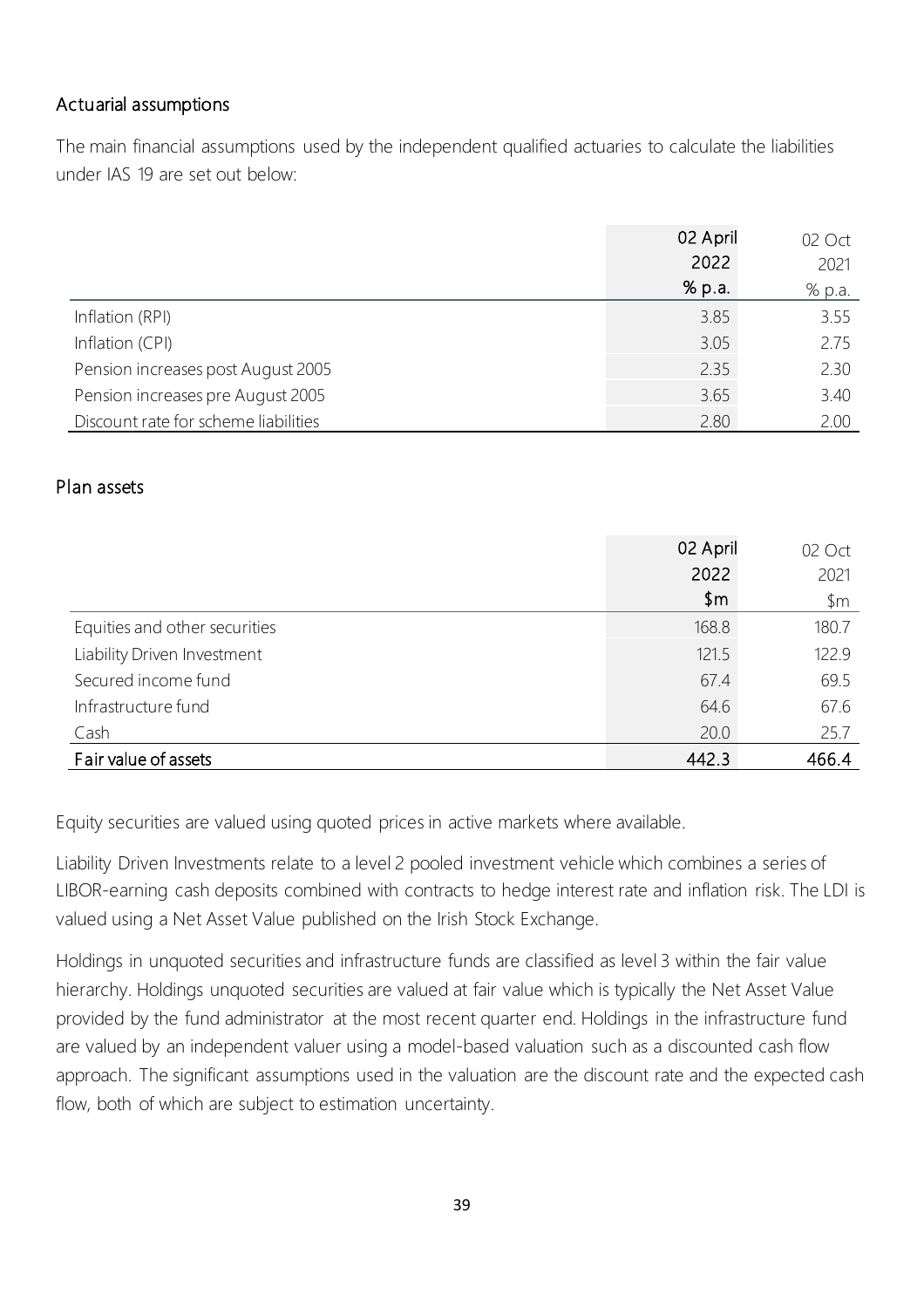# 5.3 Cash flow from operations

|                                                               | 26 weeks to  | 27 weeks to |
|---------------------------------------------------------------|--------------|-------------|
|                                                               | 02 April     | 03 April    |
|                                                               | 2022         | 2021        |
|                                                               |              | (restated)  |
|                                                               |              |             |
|                                                               | $\mathsf{m}$ | \$m         |
| Continuing operations                                         |              |             |
| (Loss)/profit for the period                                  | (10.7)       | 0.5         |
| Adjustments for:                                              |              |             |
| Taxation                                                      | (2.9)        | (0.1)       |
| Depreciation                                                  | 4.7          | 4.5         |
| Amortisation of intangible assets                             | 6.2          | 9.1         |
| Impairments                                                   | 4.2          |             |
| Defined benefit pension scheme cost                           | 0.7          | 0.4         |
| Finance costs                                                 | 2.9          | 3.0         |
| Change in contingent consideration                            |              | (2.2)       |
| Fair value of share-based payments                            | 0.5          | 0.7         |
| Acquisition costs expensed                                    |              | 1.9         |
| Restructuring costs expensed (excluding impairments)          | 1.0          |             |
| Transaction costs expensed                                    | 0.8          |             |
| Increase in inventories                                       | (10.9)       | (1.9)       |
| Decrease/(increase) in receivables                            | 10.6         | (5.4)       |
| (Decrease)/increase in payables and provisions                | (1.9)        | 2.6         |
| Cash flow from continuing operations before exceptional items | 5.2          | 13.1        |
| Restructuring costs paid                                      | (0.8)        |             |
| Acquisition costs paid                                        |              | (4.4)       |
| Cash flow from continuing operations                          | 4.4          | 8.7         |
| Discontinued operations                                       |              |             |
| Profit for the period                                         | (1.2)        | (1.4)       |
| Adjustments for:                                              |              |             |
| Taxation                                                      | (0.3)        | (0.4)       |
| (Increase)/decrease in inventories                            | 0.2          |             |
| Increase/(decrease) in payables and provisions                | 0.7          | 0.2         |
| Cash flow from discontinued operations                        | (0.6)        | (1.6)       |
| Cash flow from operations                                     | 3.8          | 7.1         |

# 5.4 Exchange rates

The following significant exchange rates applied during the period.

|            | Average rate | Closing rate | Average rate | Closing rate | Closing rate |
|------------|--------------|--------------|--------------|--------------|--------------|
|            | 02 April     | 02 April     | 03 April     | 03 April     | 02 Oct       |
|            | 2022         | 2022         | 2021         | 2021         | 2021         |
| <b>GBP</b> | 0.7438       | 0.7614       | 0.7423       | 0.7253       | 0.7384       |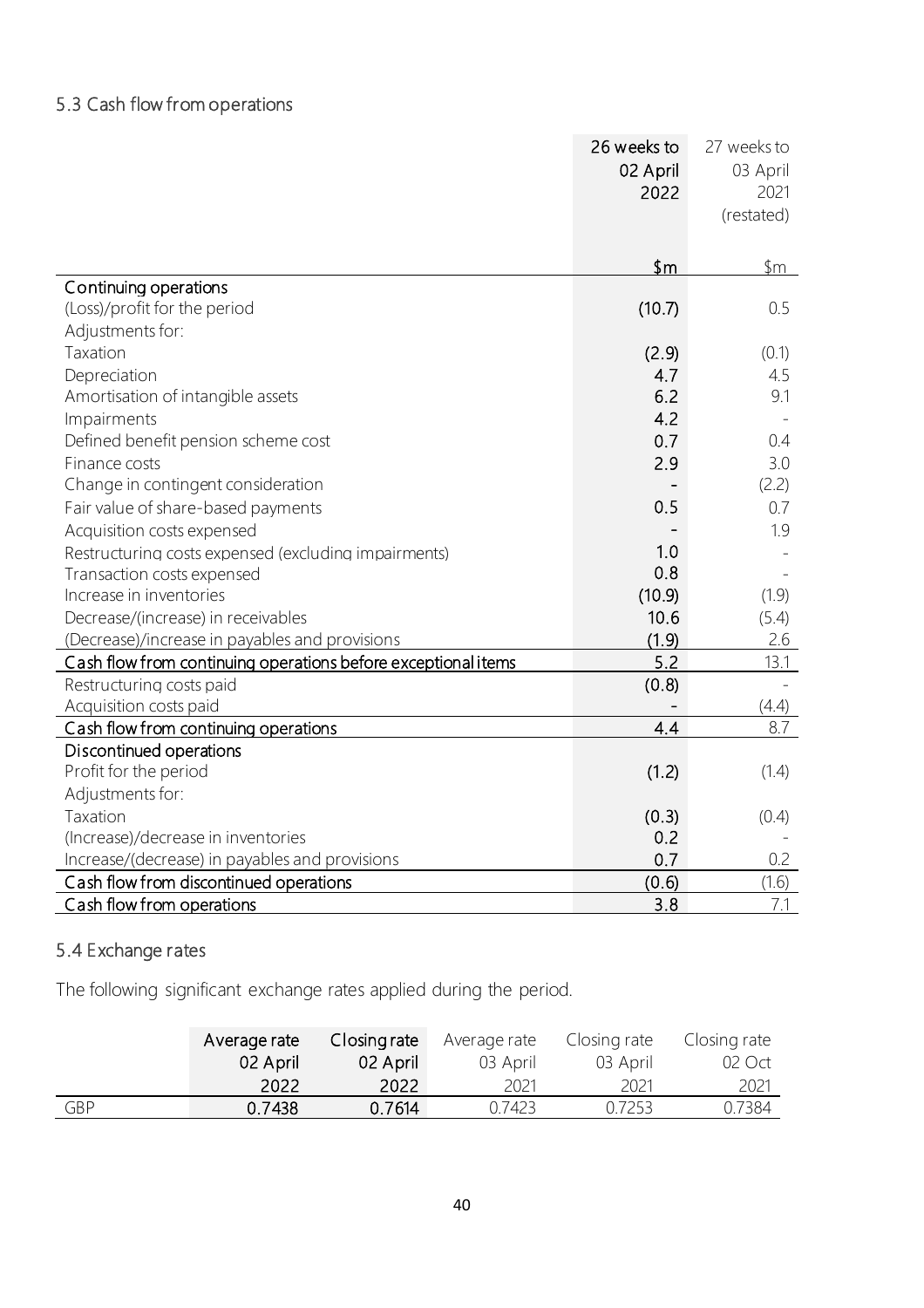# 5.5 Acquisitions

# Acquisition – Team Wendy

The results of the Team Wendy business were consolidated for the first time in the prior period's financial statements as the acquisition was completed and control passed on 2 November 2020.

The Group acquired 100% of the equity for a total consideration of \$132.0m, being the \$130.0m initial consideration and purchase price adjustments of \$2.0m reflecting the cash and working capital position at close. The net assets acquired had a book value of \$22.3m before fair value adjustments.

Set out below is an analysis of the assigned fair values of the assets acquired and liabilities assumed relating to this acquisition:

|                                     | Fair value |
|-------------------------------------|------------|
|                                     | \$m\$      |
| Customer relationships              | 28.2       |
| <b>Brand</b>                        | 10.4       |
| Other intangible assets             | 13.1       |
| Property, plant and equipment       | 8.7        |
| Inventories                         | 12.2       |
| Trade Debtors and other receivables | 5.8        |
| Cash                                | 1.1        |
| Lease liability                     | (3.1)      |
| Trade and other payables            | (2.7)      |
| Net assets acquired                 | 73.7       |
| Goodwill                            | 58.3       |
| Total consideration                 | 132.0      |
|                                     |            |

| Initial cash consideration                 | 130.0 |
|--------------------------------------------|-------|
| Post completion working capital adjustment | 0.9   |
| Cash acquired                              |       |
| Total consideration                        | 132.0 |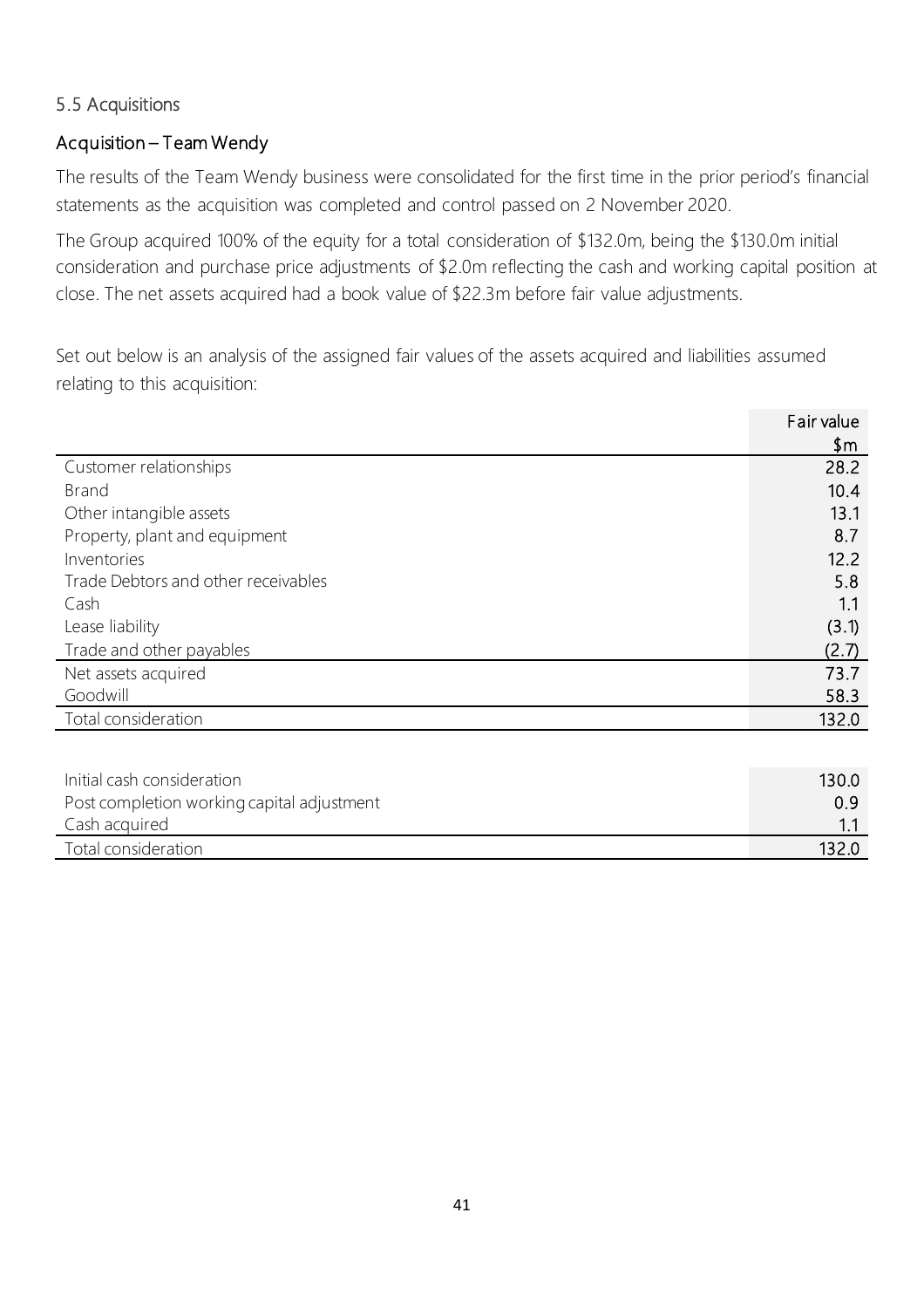# 5.6 Restatements

The comparatives for the half year to 03 April 2021 have been restated to reflect the reclassification and phasing adjustments between H1 and H2 in the prior year. The reclassification and phasing adjustments do not impact the Group's reported 2021 full year results.

A reconciliation of previously reported figures for the half year to 03 April 2021 to restated figures is presented below:

| Consolidated Statement of Comprehensive<br>Income for the 27 weeks ended 03 April 2021 | Previously<br>reported | Phasing<br>adjustments | Classification<br>adjustments | Restated |
|----------------------------------------------------------------------------------------|------------------------|------------------------|-------------------------------|----------|
|                                                                                        | $~\,\mathrm{fm}$       | $\mathsf{\$m}$         | \$m                           | \$m      |
| Continuing operations                                                                  |                        |                        |                               |          |
| Revenue                                                                                | 122.0                  |                        |                               | 122.0    |
| Cost of sales                                                                          | (81.1)                 | (4.0)                  | (0.9)                         | (86.0)   |
| Gross profit                                                                           | 40.9                   | (4.0)                  | (0.9)                         | 36.0     |
| Selling and distribution costs                                                         | (10.7)                 |                        |                               | (10.7)   |
| General and administrative expenses                                                    | (24.0)                 | (1.0)                  | 3.1                           | (21.9)   |
| Operating profit                                                                       | 6.2                    | (5.0)                  | 2.2                           | 3.4      |
| Finance costs                                                                          | (0.8)                  |                        | (2.2)                         | (3.0)    |
| Profit before taxation                                                                 | 5.4                    | (5.0)                  |                               | 0.4      |
| Taxation                                                                               | (1.0)                  | 1.1                    |                               | 0.1      |
| Profit for the period from continuing operations                                       | 4.4                    | (3.9)                  |                               | 0.5      |
| Discontinued operations                                                                |                        |                        |                               |          |
| Loss from discontinued operations                                                      | (1.4)                  |                        |                               | (1.4)    |
| (Loss)/profit for the period                                                           | 3.0                    | (3.9)                  |                               | (0.9)    |

| Consolidated Balance Sheet as at 03 April 2021 | Previously<br>reported | Phasing<br>adjustments | Classification<br>adjustments | Restated |
|------------------------------------------------|------------------------|------------------------|-------------------------------|----------|
|                                                | \$m                    | \m                     | \m                            | Sm.      |
| Intangible Assets                              | 206.6                  | (1.0)                  |                               | 205.6    |
| Inventories                                    | 55.1                   | (4.0)                  |                               | 51.1     |
| Current tax liabilities                        | (1.5                   | 1.1                    |                               | (0.4)    |

Phasing adjustments relate to charges previously included in the Group's H2 FY21 results. On further review these adjustments should have been made in the Group's H1 FY21 results, which have therefore been restated accordingly. The adjustments are as follows:

- One-off, non-cash, inventory adjustments of \$4.0m, as announced in the Group's FY21 trading update on 13 October 2021 which corrected inventory costing.
- \$1.0m charged to general and administrative expenses, previously incorrectly capitalised as an intangible asset in H1 FY21.
- \$1.1m relating to the tax impact of these adjustments.